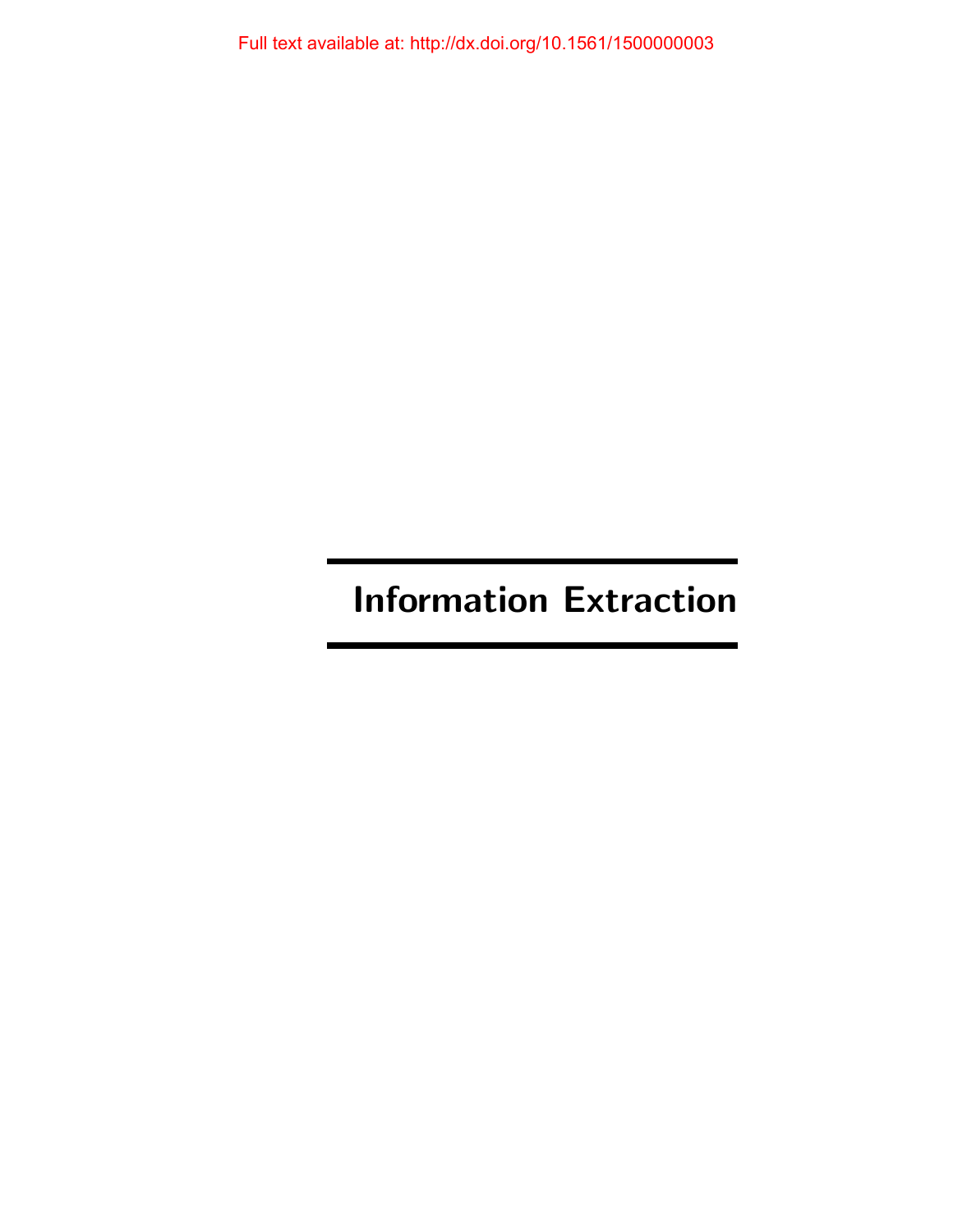# Information Extraction

# Sunita Sarawagi

Indian Institute of Technology CSE, Mumbai 400076 India sunita@iitb.ac.in



Boston – Delft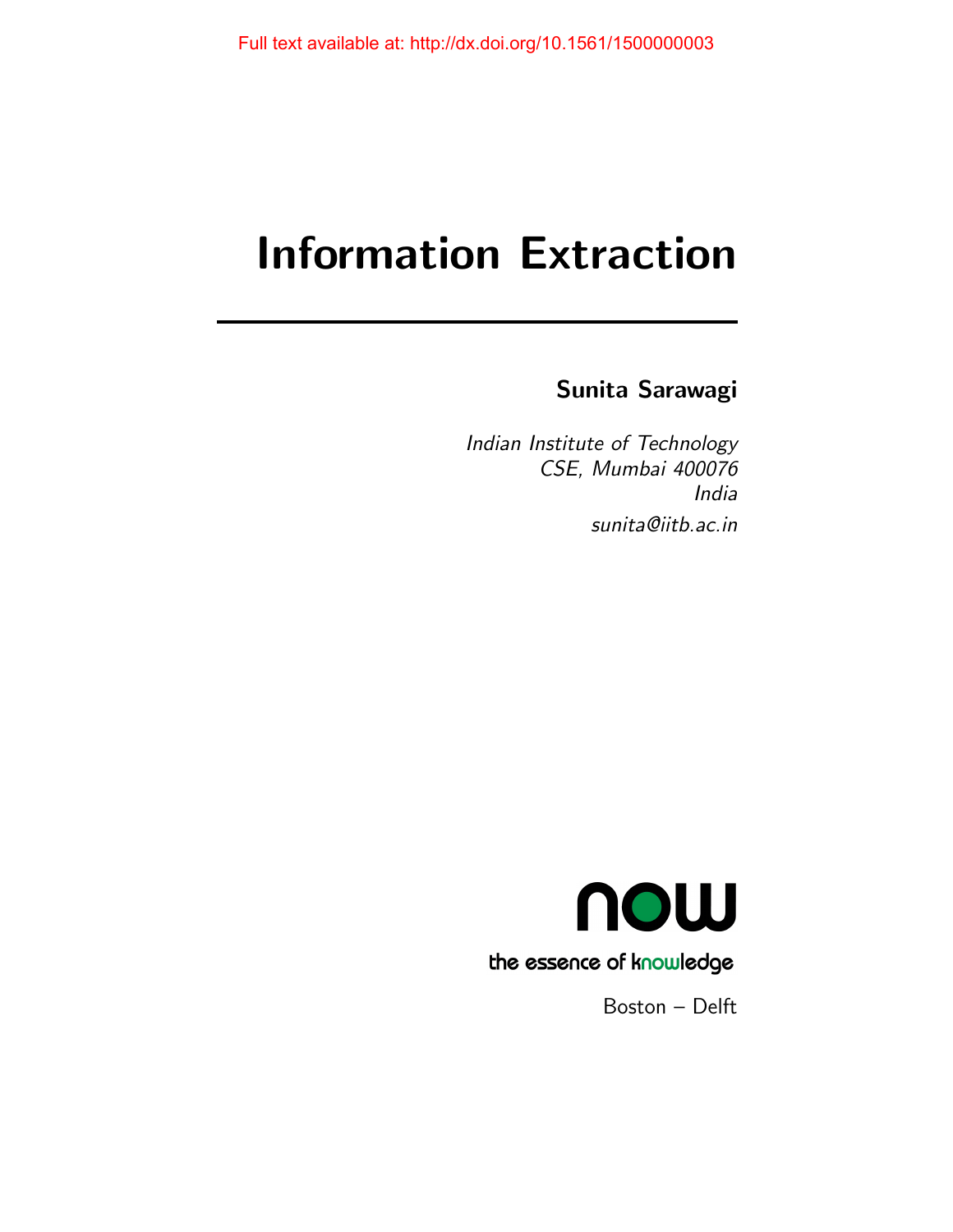# Foundations and Trends ${}^{\text{\textregistered}}$  in **Databases**

Published, sold and distributed by: now Publishers Inc. PO Box 1024 Hanover, MA 02339 USA Tel. +1-781-985-4510 www.nowpublishers.com sales@nowpublishers.com

Outside North America: now Publishers Inc. PO Box 179 2600 AD Delft The Netherlands Tel. +31-6-51115274

The preferred citation for this publication is S. Sarawagi, Information Extraction, Foundation and Trends<sup> $\circledR$ </sup> in Databases, vol 1, no 3, pp 261–377, 2007

ISBN: 978-1-60198-188-2 c 2007 S. Sarawagi

All rights reserved. No part of this publication may be reproduced, stored in a retrieval system, or transmitted in any form or by any means, mechanical, photocopying, recording or otherwise, without prior written permission of the publishers.

Photocopying. In the USA: This journal is registered at the Copyright Clearance Center, Inc., 222 Rosewood Drive, Danvers, MA 01923. Authorization to photocopy items for internal or personal use, or the internal or personal use of specific clients, is granted by now Publishers Inc for users registered with the Copyright Clearance Center (CCC). The 'services' for users can be found on the internet at: www.copyright.com

For those organizations that have been granted a photocopy license, a separate system of payment has been arranged. Authorization does not extend to other kinds of copying, such as that for general distribution, for advertising or promotional purposes, for creating new collective works, or for resale. In the rest of the world: Permission to photocopy must be obtained from the copyright owner. Please apply to now Publishers Inc., PO Box 1024, Hanover, MA 02339, USA; Tel. +1-781-871-0245; www.nowpublishers.com; sales@nowpublishers.com

now Publishers Inc. has an exclusive license to publish this material worldwide. Permission to use this content must be obtained from the copyright license holder. Please apply to now Publishers, PO Box 179, 2600 AD Delft, The Netherlands, www.nowpublishers.com; e-mail: sales@nowpublishers.com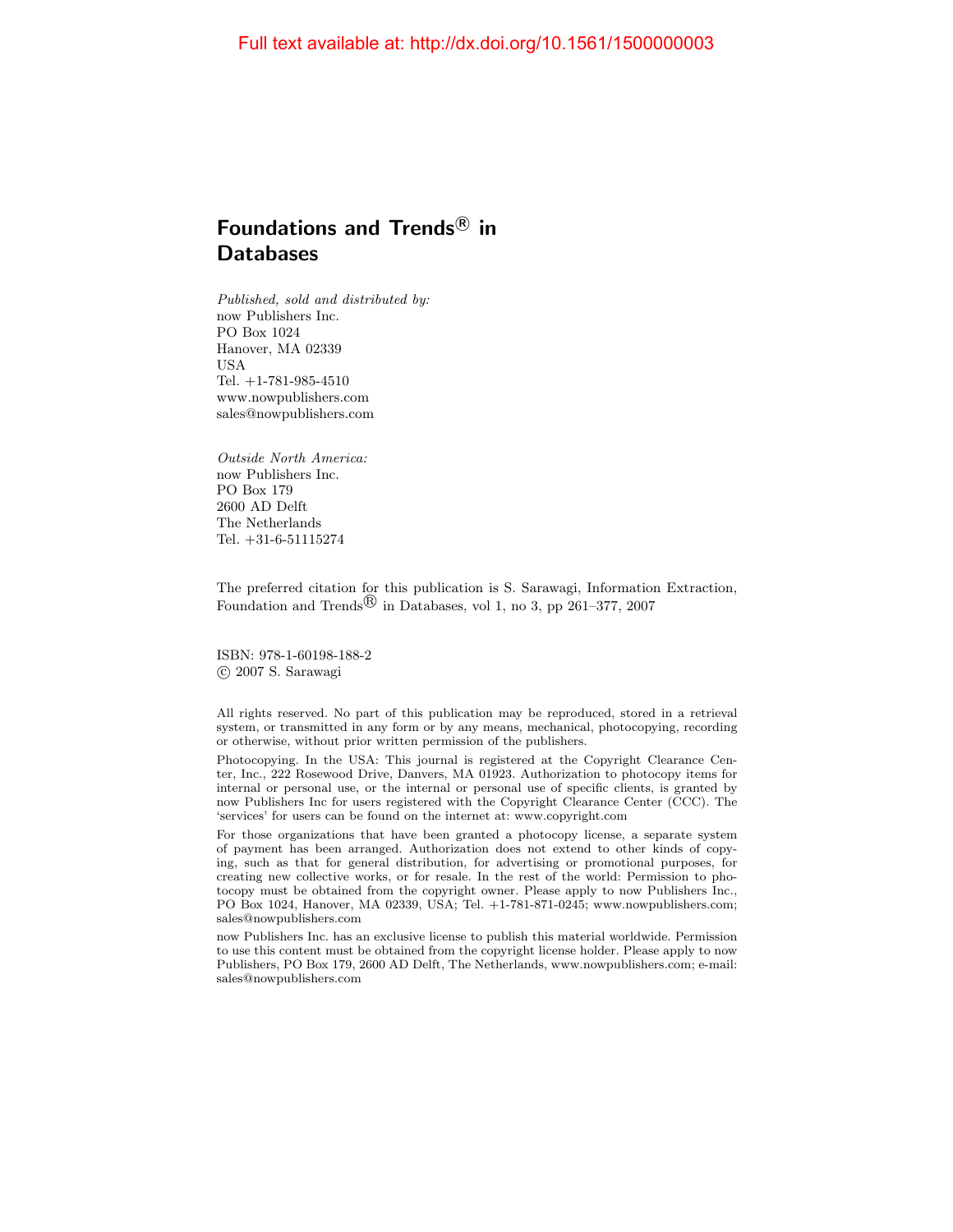# Foundations and Trends<sup>®</sup> in Databases Volume 1 Issue 3, 2007

# Editorial Board

# Editor-in-Chief:

Joseph M. Hellerstein Computer Science Division University of California, Berkeley Berkeley, CA USA hellerstein@cs.berkeley.edu

# Editors

Surajit Chaudhuri (Microsoft Research) Ronald Fagin (IBM Research) Minos Garofalakis (Intel Research) Johannes Gehrke (Cornell University) Alon Halevy (Google) Jeffrey Naughton (University of Wisconsin) Jignesh Patel (University of Michigan) Raghu Ramakrishnan (Yahoo! Research)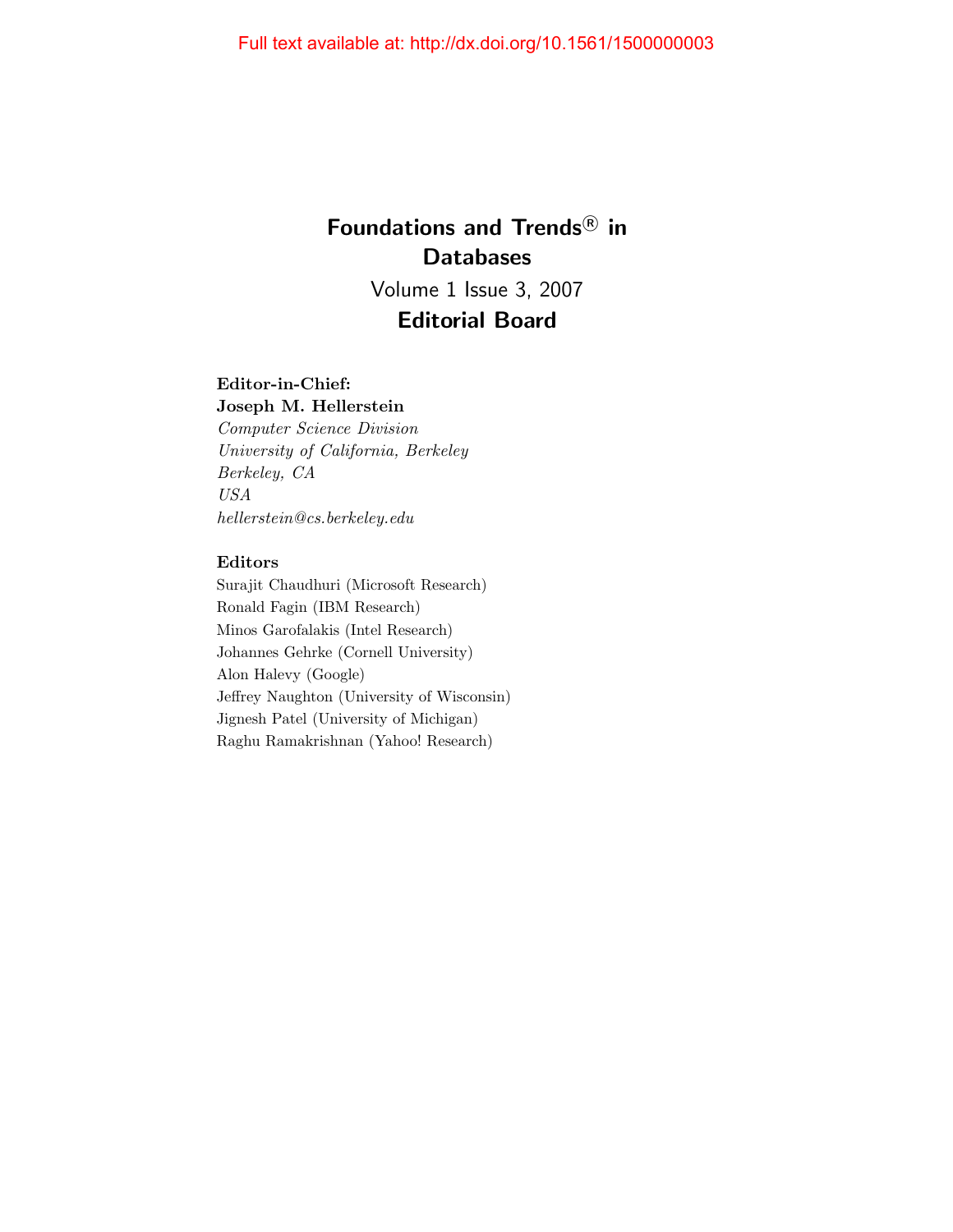# Editorial Scope

Foundations and Trends<sup>®</sup> in Databases covers a breadth of topics relating to the management of large volumes of data. The journal targets the full scope of issues in data management, from theoretical foundations, to languages and modeling, to algorithms, system architecture, and applications. The list of topics below illustrates some of the intended coverage, though it is by no means exhaustive:

- Data Models and Query Languages
- Query Processing and Optimization
- Storage, Access Methods, and Indexing
- Transaction Management, Concurrency Control and Recovery
- Deductive Databases
- Parallel and Distributed Database Systems
- Database Design and Tuning
- Metadata Management
- Object Management
- Trigger Processing and Active Databases
- Data Mining and OLAP
- Approximate and Interactive Query Processing
- Data Warehousing
- Adaptive Query Processing
- Data Stream Management
- Search and Query Integration
- XML and Semi-Structured Data
- Web Services and Middleware
- Data Integration and Exchange
- Private and Secure Data Management
- Peer-to-Peer, Sensornet and Mobile Data Management
- Scientific and Spatial Data Management
- Data Brokering and Publish/Subscribe
- Data Cleaning and Information Extraction
- Probabilistic Data Management

# Information for Librarians

Foundations and Trends<sup>®</sup> in Databases, 2007, Volume 1, 4 issues. ISSN paper version 1931-7883. ISSN online version 1931-7891. Also available as a combined paper and online subscription.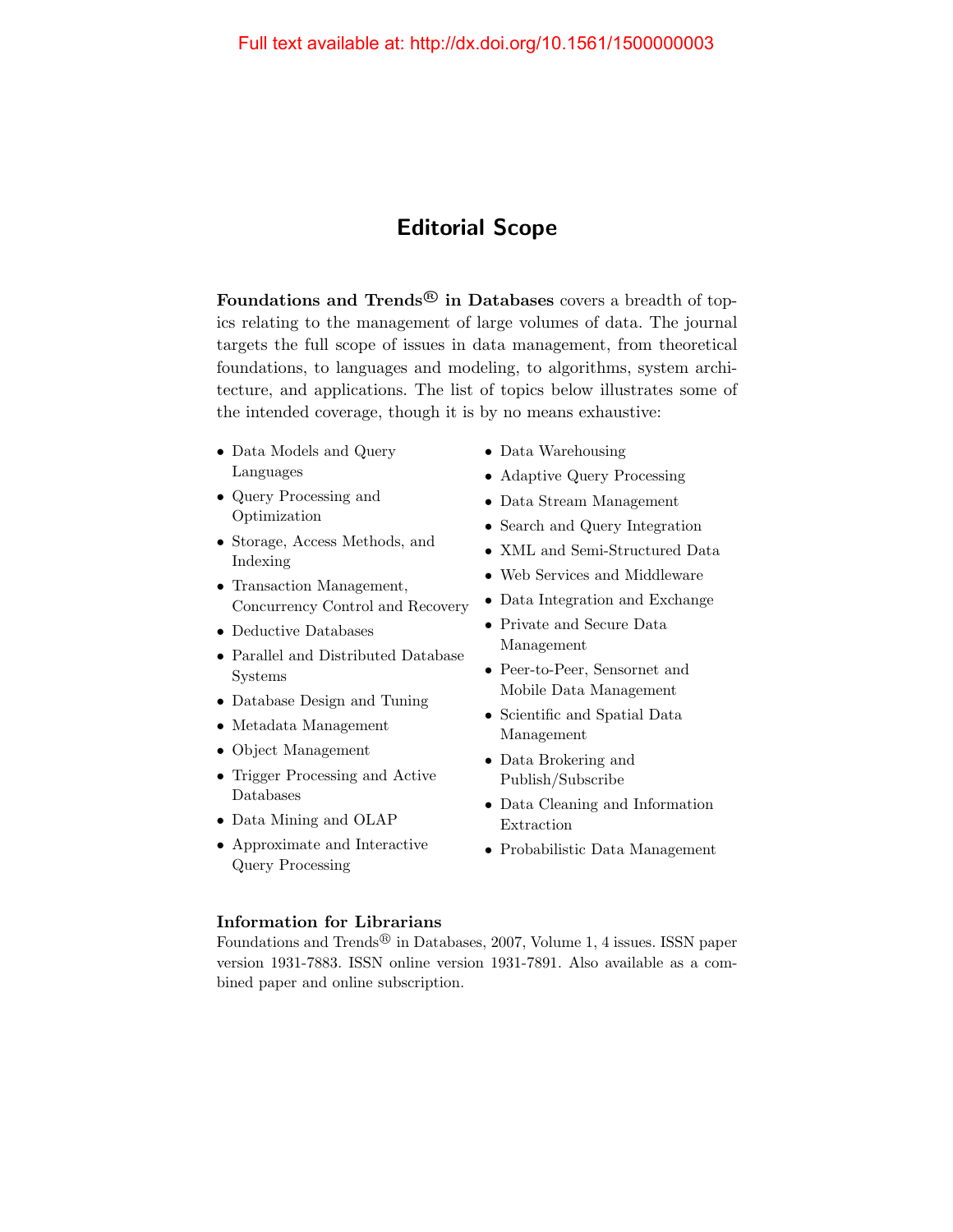Foundations and Trends<br> $^{\circledR}$  in Databases Vol. 1, No. 3 (2007) 261–377 c 2008 S. Sarawagi DOI: 10.1561/1500000003



# Information Extraction

# Sunita Sarawagi

Indian Institute of Technology, CSE, Mumbai 400076, India, sunita@iitb.ac.in

# Abstract

The automatic extraction of information from unstructured sources has opened up new avenues for querying, organizing, and analyzing data by drawing upon the clean semantics of structured databases and the abundance of unstructured data. The field of information extraction has its genesis in the natural language processing community where the primary impetus came from competitions centered around the recognition of named entities like people names and organization from news articles. As society became more data oriented with easy online access to both structured and unstructured data, new applications of structure extraction came around. Now, there is interest in converting our personal desktops to structured databases, the knowledge in scientific publications to structured records, and harnessing the Internet for structured fact finding queries. Consequently, there are many different communities of researchers bringing in techniques from machine learning, databases, information retrieval, and computational linguistics for various aspects of the information extraction problem.

This review is a survey of information extraction research of over two decades from these diverse communities. We create a taxonomy of the field along various dimensions derived from the nature of the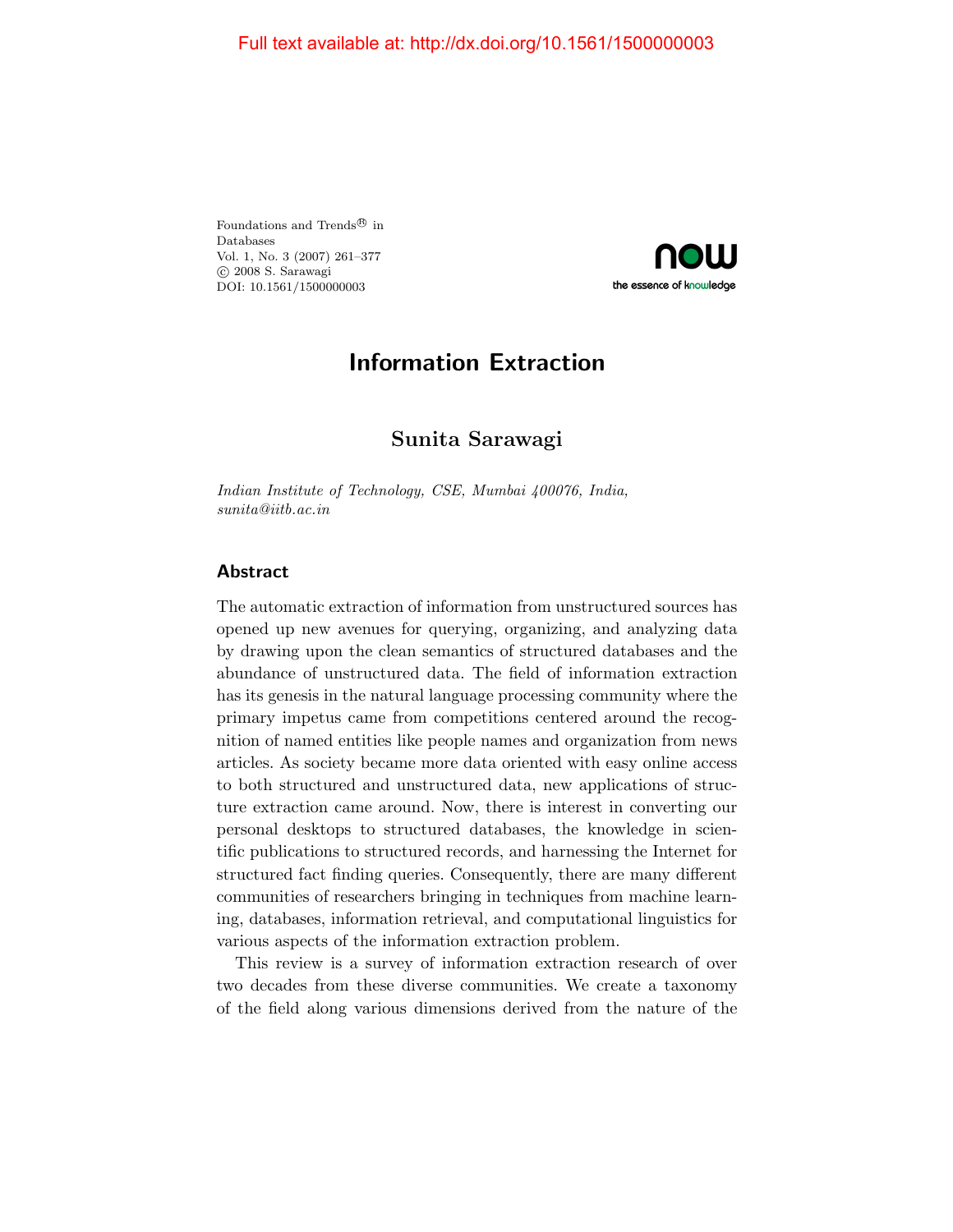extraction task, the techniques used for extraction, the variety of input resources exploited, and the type of output produced. We elaborate on rule-based and statistical methods for entity and relationship extraction. In each case we highlight the different kinds of models for capturing the diversity of clues driving the recognition process and the algorithms for training and efficiently deploying the models. We survey techniques for optimizing the various steps in an information extraction pipeline, adapting to dynamic data, integrating with existing entities and handling uncertainty in the extraction process.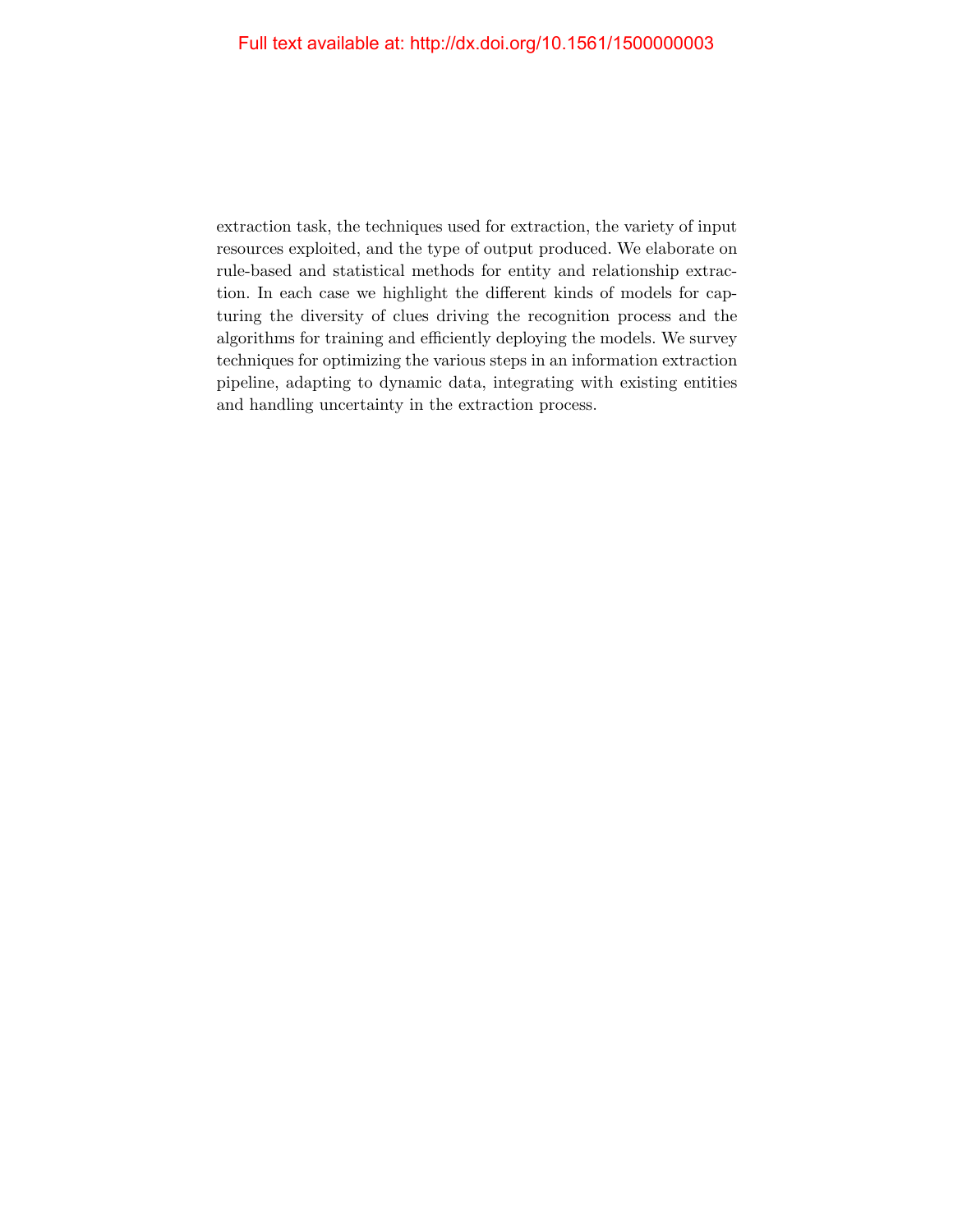# **Contents**

| $\mathbf{1}$ | Introduction                                  | $\mathbf{1}$   |
|--------------|-----------------------------------------------|----------------|
| $1.1\,$      | Applications                                  | $\overline{2}$ |
| 1.2          | Organization of the Survey                    | 6              |
| 1.3          | Types of Structure Extracted                  | 7              |
| 1.4          | Types of Unstructured Sources                 | 11             |
| $1.5\,$      | Input Resources for Extraction                | 12             |
| 1.6          | Methods of Extraction                         | 16             |
| 1.7          | Output of Extraction Systems                  | 17             |
| 1.8          | Challenges                                    | 17             |
|              |                                               |                |
| $\bf{2}$     | Entity Extraction: Rule-based Methods         | 21             |
| 2.1          | Form and Representation of Rules              | 21             |
| 2.2          | Organizing Collection of Rules                | 26             |
| 2.3          | Rule Learning Algorithms                      | 28             |
|              |                                               |                |
| 3            | <b>Entity Extraction: Statistical Methods</b> | 35             |
| 3.1          | Token-level Models                            | 36             |
| $3.2\,$      | Segment-level Models                          | 40             |
| $3.3\,$      | Grammar-based Models                          | 42             |
| 3.4          | Training Algorithms                           | 44             |
| 3.5          | Inference Algorithms                          | 48             |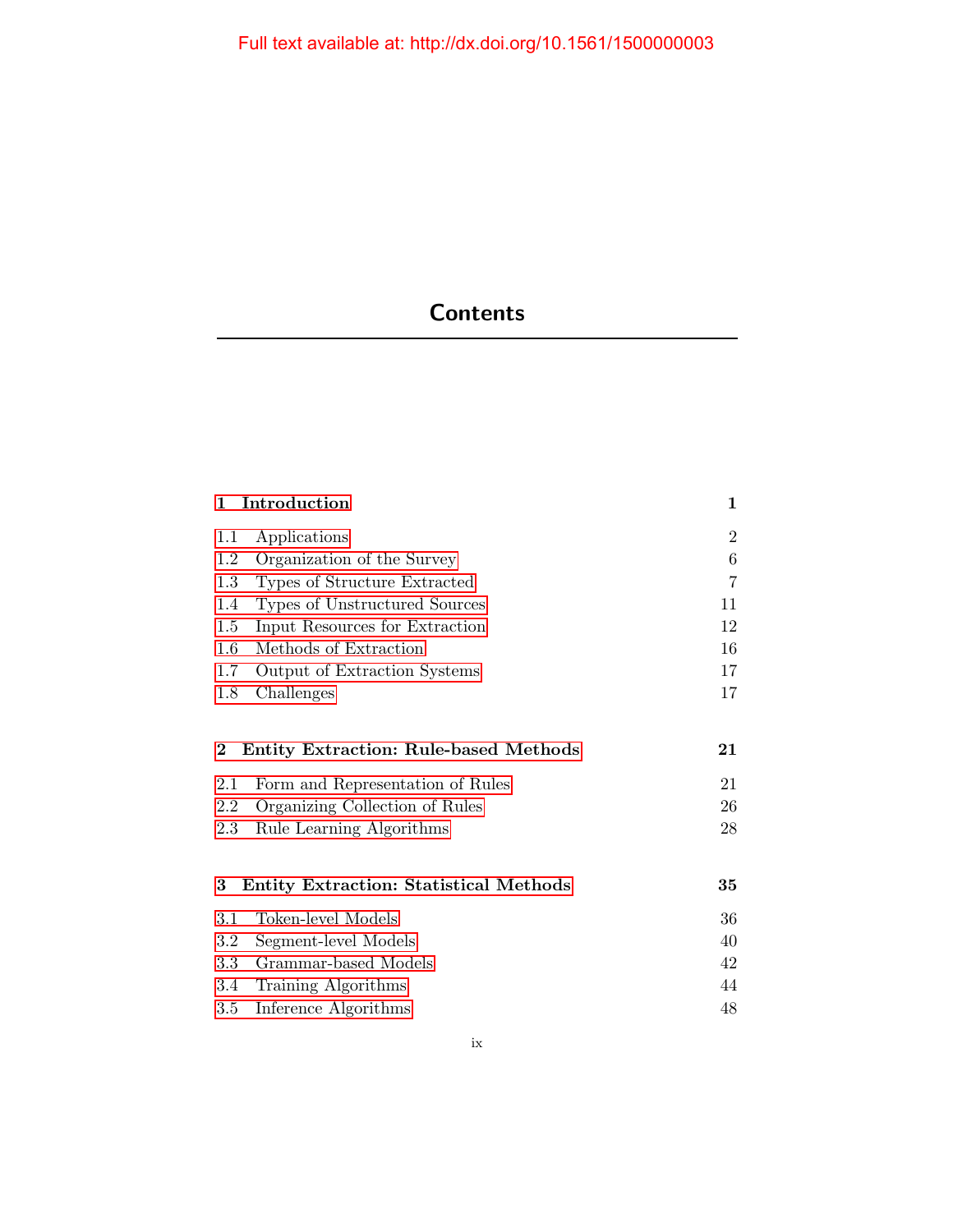| 4 Relationship Extraction                                | 55  |
|----------------------------------------------------------|-----|
| Predicting the Relationship Between a Given<br>4.1       |     |
| <b>Entity Pair</b>                                       | 56  |
| Extracting Entity Pairs Given a Relationship Type<br>4.2 | 65  |
| Management of Information Extraction Systems<br>5        | 73  |
| Performance Optimization<br>5.1                          | 74  |
| Handling Change<br>5.2                                   | 80  |
| Integration of Extracted Information<br>5.3              | 83  |
| Imprecision of Extraction<br>5.4                         | 88  |
| <b>Concluding Remarks</b><br>6                           | 99  |
| Acknowledgments                                          | 103 |
| References                                               | 105 |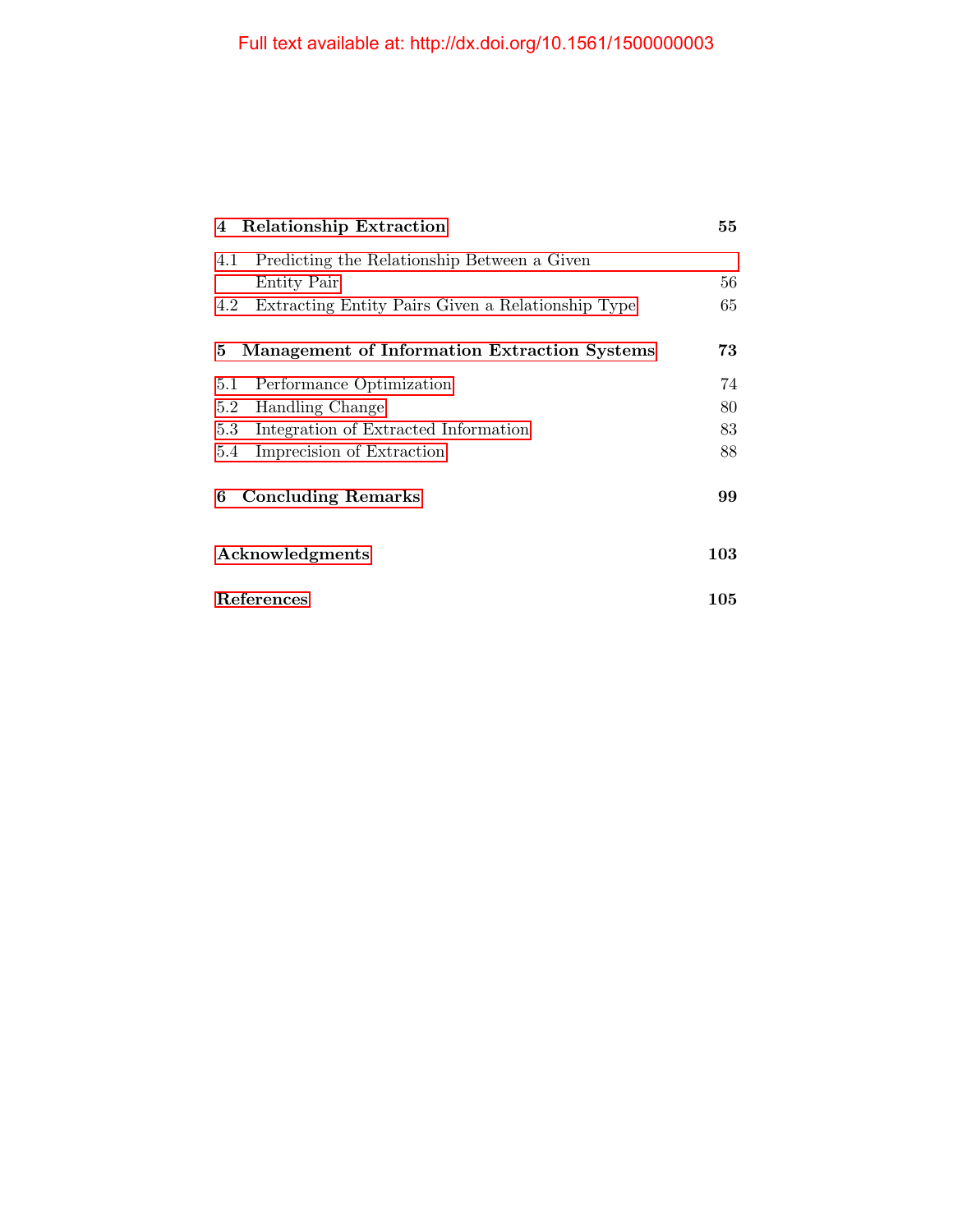<span id="page-9-0"></span>

Information Extraction refers to the automatic extraction of structured information such as entities, relationships between entities, and attributes describing entities from unstructured sources. This enables much richer forms of queries on the abundant unstructured sources than possible with keyword searches alone. When structured and unstructured data co-exist, information extraction makes it possible to integrate the two types of sources and pose queries spanning them.

The extraction of structure from noisy, unstructured sources is a challenging task, that has engaged a veritable community of researchers for over two decades now. With roots in the Natural Language Processing (NLP) community, the topic of structure extraction now engages many different communities spanning machine learning, information retrieval, database, web, and document analysis. Early extraction tasks were concentrated around the identification of named entities, like people and company names and relationship among them from natural language text. The scope of this research was strongly influenced by two competitions, the Message Understanding Conference (MUC) [\[57,](#page-31-0) [100,](#page-34-0) [198\]](#page-40-0) and Automatic Content Extraction (ACE) [\[1,](#page-28-0) [159\]](#page-38-0) program. The advent of the Internet considerably increased the extent and diversity of applications depending on various forms of information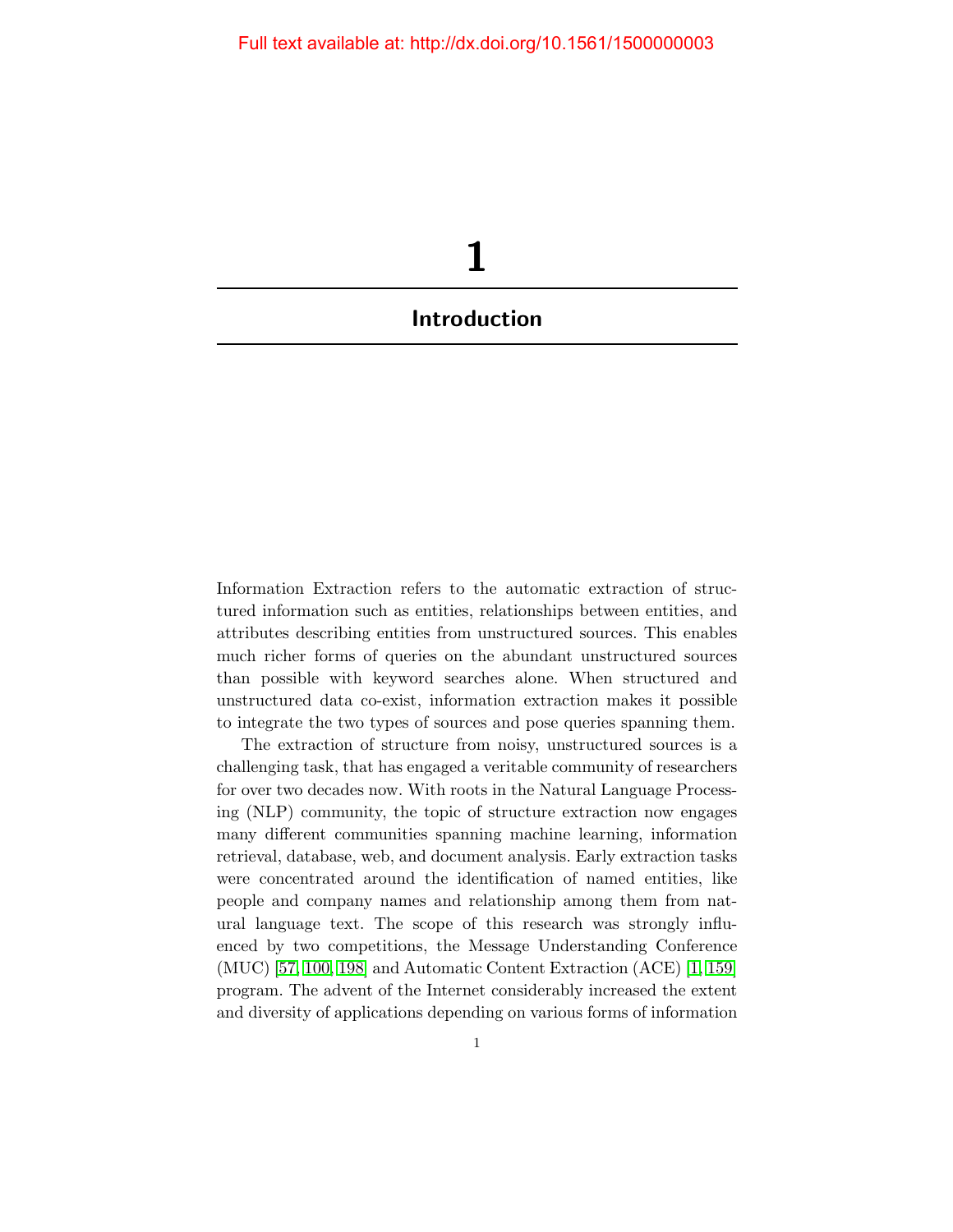extraction. Applications such as comparison shopping, and other automatic portal creation applications, lead to a frenzy of research and commercial activity on the topic. As society became more data oriented with easy online access to both structured and unstructured data, new applications of structure extraction came around.

To address the needs of these diverse applications, the techniques of structure extraction have evolved considerably over the last two decades. Early systems were rule-based with manually coded rules [\[10,](#page-29-0) [127,](#page-36-0) [181\]](#page-39-0). As manual coding of rules became tedious, algorithms for automatically learning rules from examples were developed [\[7,](#page-28-1) [43,](#page-31-1) [60,](#page-32-0) [195\]](#page-40-1). As extraction systems were targeted on more noisy unstructured sources, rules were found to be too brittle. Then came the age of statistical learning, where in parallel two kinds of techniques were deployed: generative models based on Hidden Markov Models [\[3,](#page-28-2) [20,](#page-29-1) [25,](#page-29-2) [189\]](#page-40-2) and conditional models based on maximum entropy [\[26,](#page-30-0) [118,](#page-35-0) [135,](#page-36-1) [143,](#page-37-0) [177\]](#page-39-1). Both were superseded by global conditional models, popularly called Conditional Random Fields [\[125\]](#page-36-2). As the scope of extraction systems widened to require a more holistic analysis of a document's structure, techniques from grammar construction [\[191,](#page-40-3) [213\]](#page-41-0) were developed. In spite of this journey of varied techniques, there is no clear winner. Rule-based methods [\[72,](#page-32-1) [113,](#page-35-1) [141,](#page-37-1) [190\]](#page-40-4) and statistical methods [\[32,](#page-30-1) [72,](#page-32-1) [146,](#page-37-2) [220\]](#page-42-0) continue to be used in parallel depending on the nature of the extraction task. There also exist hybrid models [\[42,](#page-31-2) [59,](#page-32-2) [70,](#page-32-3) [89,](#page-33-0) [140,](#page-37-3) [173\]](#page-39-2) that attempt to reap the benefits of both statistical and rule-based methods.

# <span id="page-10-0"></span>1.1 Applications

Structure extraction is useful in a diverse set of applications. We list a representative subset of these, categorized along whether the applications are enterprise, personal, scientific, or Web-oriented.

# 1.1.1 Enterprise Applications

News Tracking: A classical application of information extraction, which has spurred a lot of the early research in the NLP community, is automatically tracking specific event types from news sources.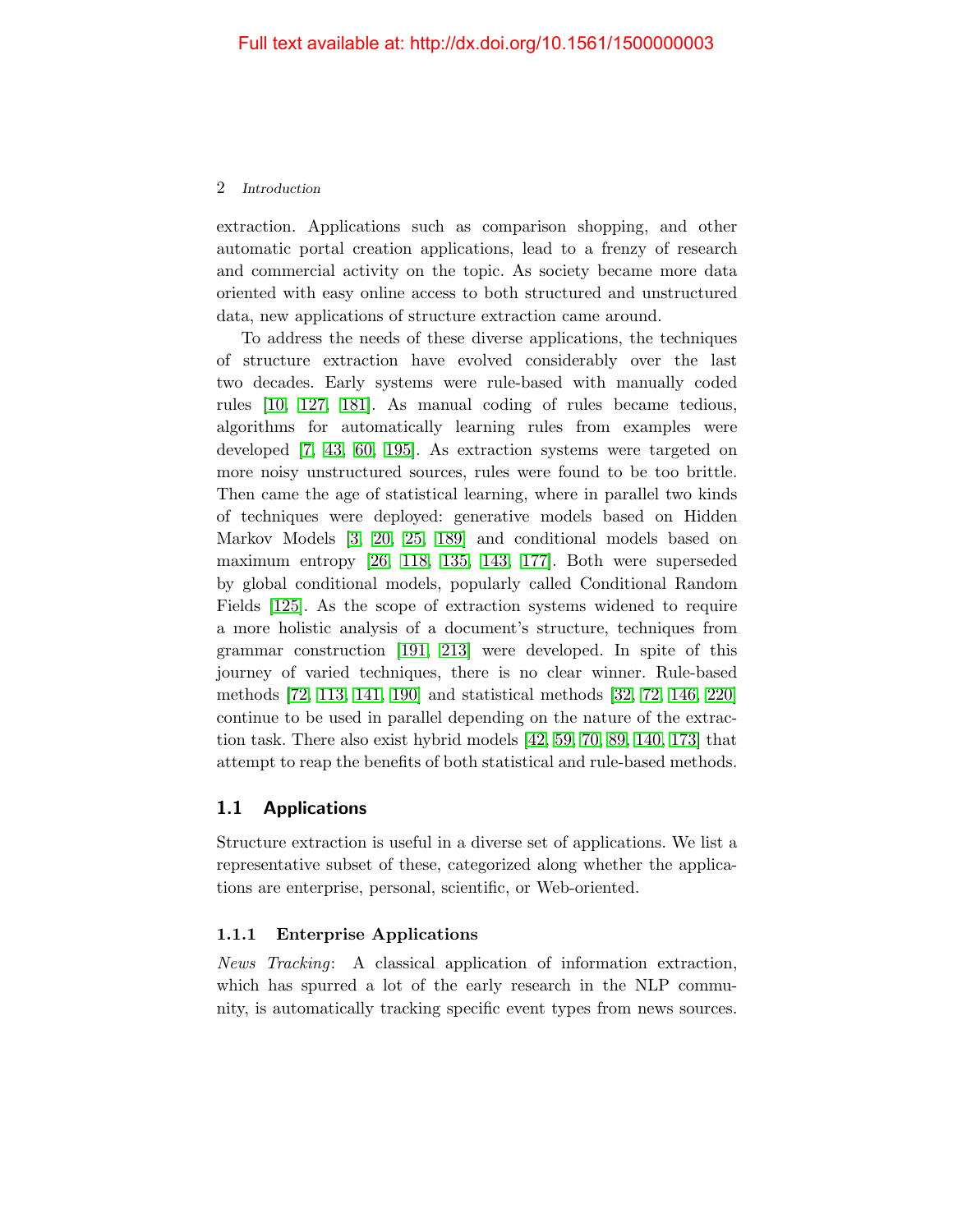#### 1.1 Applications 3

The popular MUC [\[57,](#page-31-0) [100,](#page-34-0) [198\]](#page-40-0) and ACE [\[1\]](#page-28-0) competitions are based on the extraction of structured entities like people and company names, and relations such as "is-CEO-of" between them. Other popular tasks are: tracking disease outbreaks [\[99\]](#page-34-1), and terrorist events from news sources. Consequently there are several research publications [\[71,](#page-32-4) [98,](#page-34-2) [209\]](#page-41-1) and many research prototypes [\[10,](#page-29-0) [73,](#page-33-1) [99,](#page-34-1) [181\]](#page-39-0) that target extraction of named entities and their relationship from news articles. Two recent applications of information extraction on news articles are: the automatic creation of multimedia news by integrating video and pictures of entities and events annotated in the news  $\arities$ <sup>[1](#page-11-0)</sup>, and hyperlinking news articles to background information on people, locations, and companies.[2](#page-11-1)

Customer Care: Any customer-oriented enterprise collects many forms of unstructured data from customer interaction; for effective management these have to be closely integrated with the enterprise's own structured databases and business ontologies. This has given rise to many interesting extraction problems such as the identification of product names and product attributes from customer emails, linking of customer emails to a specific transaction in a sales database [\[19,](#page-29-3) [44\]](#page-31-3), the extraction of merchant name and addresses from sales invoices [\[226\]](#page-42-1), the extraction of repair records from insurance claim forms [\[168\]](#page-38-1), the extraction of customer moods from phone conversation transcripts [\[112\]](#page-35-2), and the extraction of product attribute value pairs from textual product descriptions [\[97\]](#page-34-3).

Data Cleaning: An essential step in all data warehouse cleaning processes is converting addresses that are stored as flat strings into their structured forms such as road name, city, and state. Large customeroriented organizations like banks, telephone companies, and universities store millions of addresses. In the original form, these addresses have little explicit structure. Often for the same person, there are different address records stored in different databases. During warehouse construction, it is necessary to put all these addresses in a standard canonical format where all the different fields are identified and duplicates

<span id="page-11-0"></span><sup>1</sup> http://spotlight.reuters.com/.

<span id="page-11-1"></span><sup>2</sup> http://www.linkedfacts.com.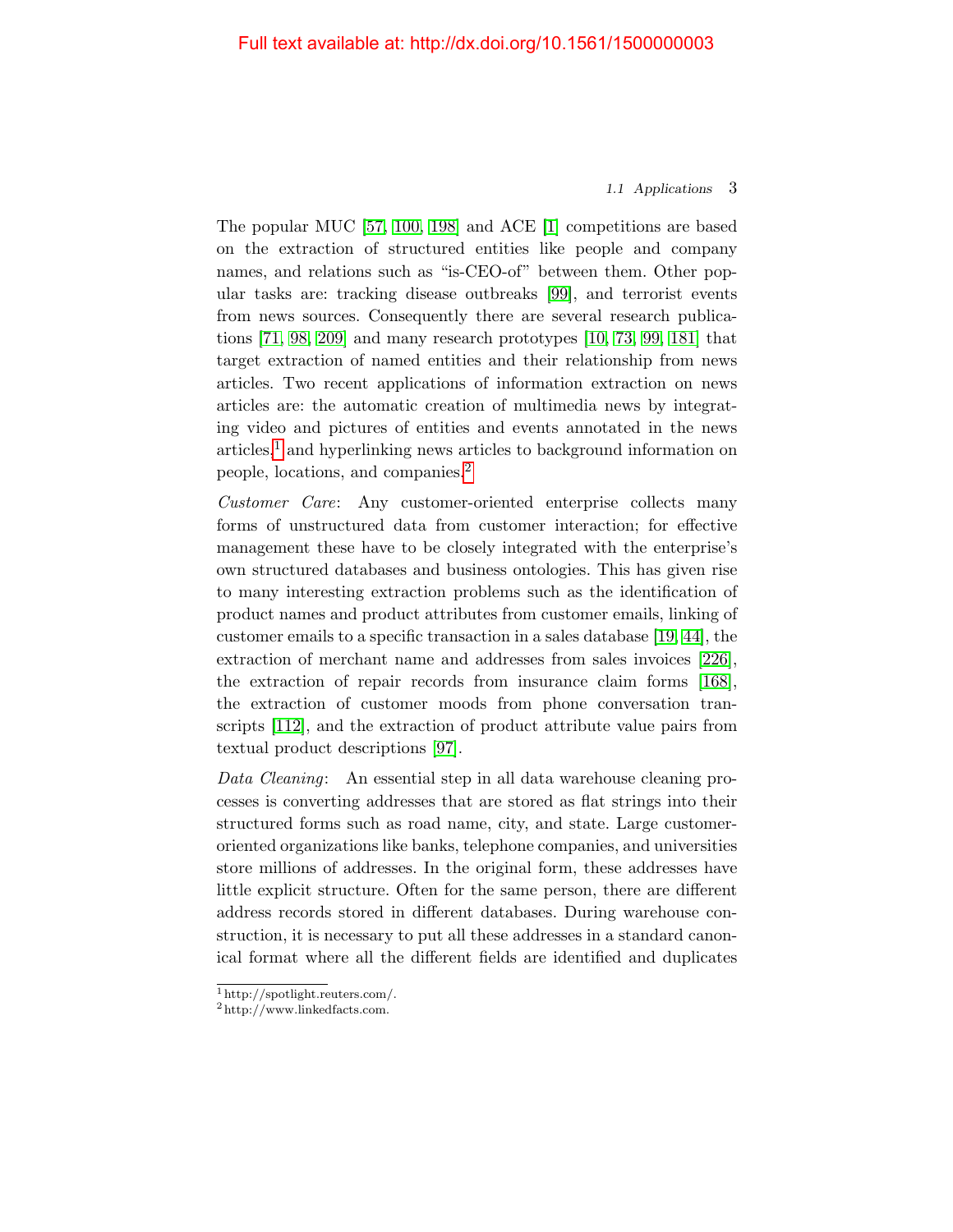removed. An address record broken into its structured fields not only enables better querying, it also provides a more robust way of doing deduplication and householding — a process that identifies all addresses belonging to the same household [\[3,](#page-28-2) [8,](#page-28-3) [25,](#page-29-2) [187\]](#page-39-3).

Classified Ads: Classified ads and other listings such as restaurant lists is another domain with implicit structure that when exposed can be invaluable for querying. Many researchers have specifically targeted such record-oriented data in their extraction research [\[150,](#page-37-4) [156,](#page-38-2) [157,](#page-38-3) [195\]](#page-40-1).

# 1.1.2 Personal Information Management

Personal information management (PIM) systems seek to organize personal data like documents, emails, projects and people in a structured inter-linked format [\[41,](#page-31-4) [46,](#page-31-5) [74\]](#page-33-2). The success of such systems will depend on being able to automatically extract structure from existing predominantly file-based unstructured sources. Thus, for example we should be able to automatically extract from a PowerPoint file, the author of a talk and link the person to the presenter of a talk announced in an email. Emails, in particular, have served as testbeds for many extraction tasks such as locating mentions of people names and phone numbers [\[113,](#page-35-1) [152\]](#page-37-5), and inferring request types in service centers [\[63\]](#page-32-5).

# 1.1.3 Scientific Applications

The recent rise of the field of bio-informatics has broadened the scope of earlier extractions from named entities, to biological objects such as proteins and genes. A central problem is extracting from paper repositories such as Pubmed, protein names, and their interaction [\[22,](#page-29-4) [32,](#page-30-1) [166\]](#page-38-4). Since the form of entities like Gene and Protein names is very different from classical named entities like people and companies, this task has helped to broaden the techniques used for extraction.

## 1.1.4 Web Oriented Applications

Citation Databases: Many citation databases on the web have been created through elaborate structure extraction steps from sources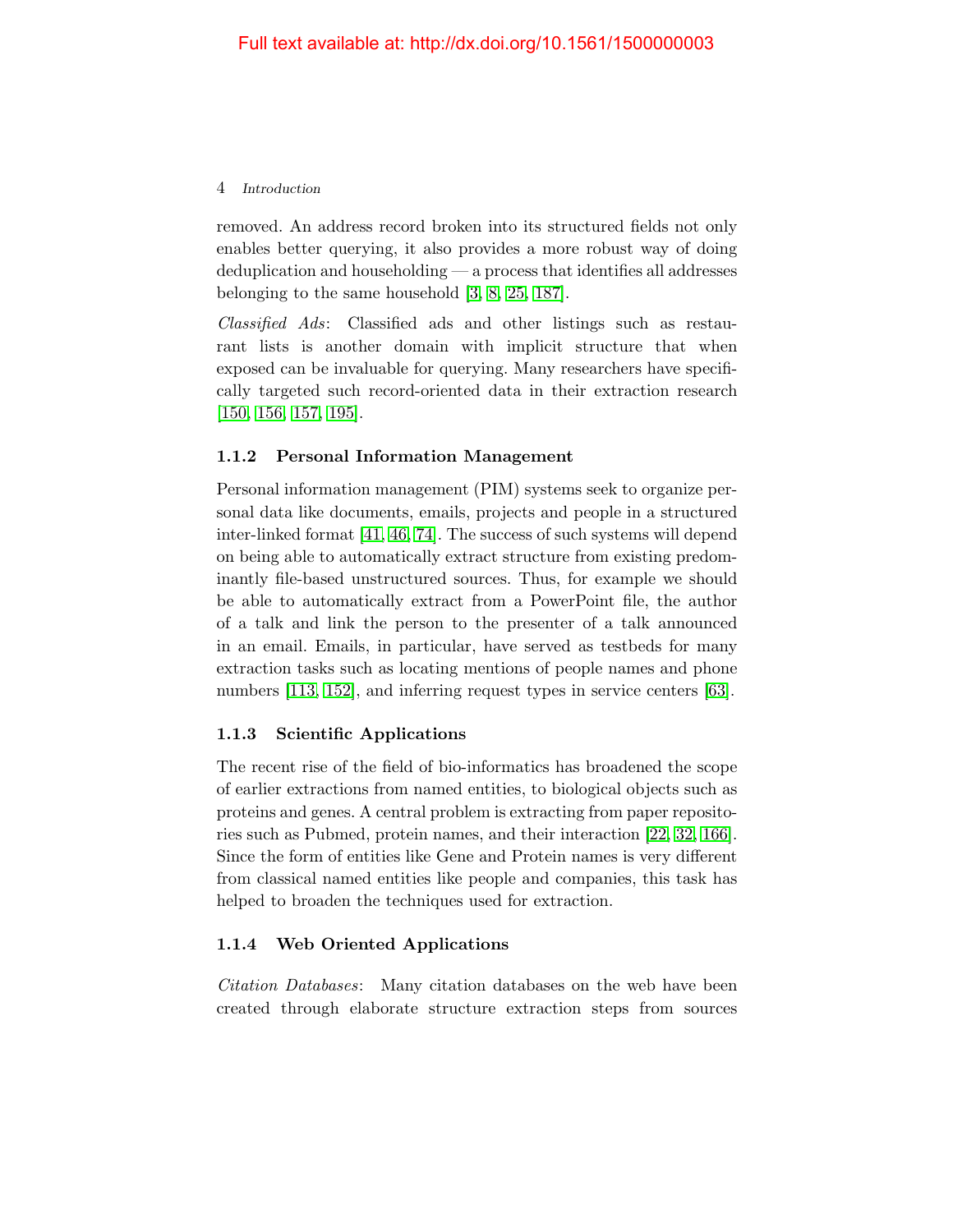#### 1.1 Applications 5

ranging from conference web sites to individual home pages. Popular amongst these are Citeseer [\[126\]](#page-36-3), Google Scholar[3](#page-13-0) and Cora [\[144\]](#page-37-6). The creation of such databases requires structure extraction at many different levels starting from navigating web sites for locating pages containing publication records, extracting individual publication records from a HTML page, extracting title, authors, and references from paper PDFs, and segmenting citation strings into individual authors, title, venue, and year fields. The resulting structured database provides significant value added in terms of allowing forward references, and aggregate statistics such as author-level citation counts.

Opinion Databases: There are innumerable web sites storing unmoderated opinions about a range of topics, including products, books, movies, people, and music. Many of the opinions are in free text form hidden behind Blogs, newsgroup posts, review sites, and so on. The value of these reviews can be greatly enhanced if organized along structured fields. For example, for products it might be useful to find out for each feature of the product, the prevalent polarity of opinion [\[131,](#page-36-4) [167\]](#page-38-5). See [\[160\]](#page-38-6) for a recent survey.

Community Websites: Another example of the creation of structured databases from web documents is community web sites such as DBLife  $[78]$  and  $Rexa<sup>4</sup>$  $Rexa<sup>4</sup>$  $Rexa<sup>4</sup>$  that tracks information about researchers, conferences, talks, projects, and events relevant to a specific community. The creation of such structured databases requires many extraction steps: locating talk announcements from department pages, extracting names of speakers and titles from them [\[189\]](#page-40-2), extracting structured records about a conference from a website [\[111\]](#page-35-3), and so on.

Comparison Shopping: There is much interest in creating comparison shopping web sites that automatically crawl merchant web sites to find products and their prices which can then be used for comparison shopping [\[87\]](#page-33-4). As web technologies evolved, most large merchant web sites started getting hidden behind forms and scripting languages. Consequently, the focus has shifted to crawling and extracting information

<span id="page-13-0"></span><sup>3</sup> http://www.scholar.google.com.

<span id="page-13-1"></span> $4$  http://rexa.info.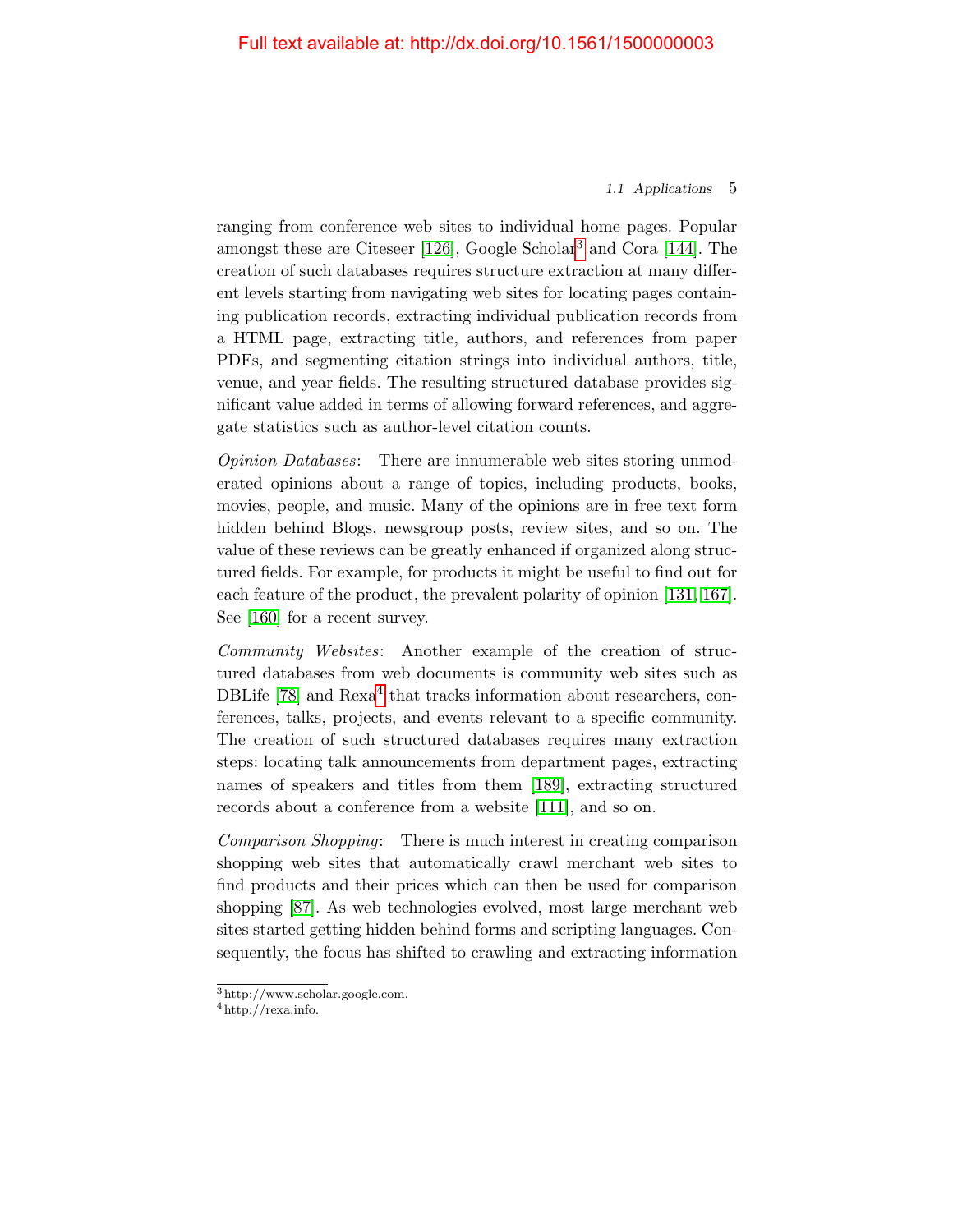from form-based web sites [\[104\]](#page-34-4). The extraction of information from form-based web sites is an active research area not covered in this survey.

Ad Placement on Webpages: Suppose a web site wants to place advertisements of a product next to the text that both mentions the product and expresses a positive opinion about it. Both of these subtasks: extracting mentions of products and the type of opinion expressed on the product are examples of information extraction tasks that can facilitate the burgeoning Internet ad placement industry [\[29\]](#page-30-2).

Structured Web Searches: Finally, a grand challenge problem for information extraction is allowing structured search queries involving entities and their relationships on the World Wide Web. Keyword searches are adequate for getting information about entities, which are typically nouns or noun phrases. They fail on queries that are looking for relationships between entities [\[45\]](#page-31-6). For example, if one wants to retrieve documents containing text of the form "Company X acquired Company Y", then keywords alone are extremely inadequate. The only obvious keyword is "acquired", and one has to work hard to introduce related words like "Corp" etc. to get the required documents. Research prototypes for answering such kinds of queries are only starting to appear [\[39,](#page-30-3) [196,](#page-40-5) [197\]](#page-40-6).

# <span id="page-14-0"></span>1.2 Organization of the Survey

Given the broad scope of the topic, the diversity of communities involved and the long history, compiling an exhaustive survey on structure extraction is a daunting task. Fortunately, there are many short surveys on information extraction from different communities that can be used to supplement what is missed here [\[71,](#page-32-4) [98,](#page-34-2) [104,](#page-34-4) [139,](#page-37-7) [142,](#page-37-8) [153,](#page-37-9) [154,](#page-38-7) [178,](#page-39-4) [209,](#page-41-1) [212\]](#page-41-2).

We provide a taxonomy of the field by categorizing along different dimensions and alongside scope out what is covered in this survey. We layout the field of information extraction along the following five dimensions.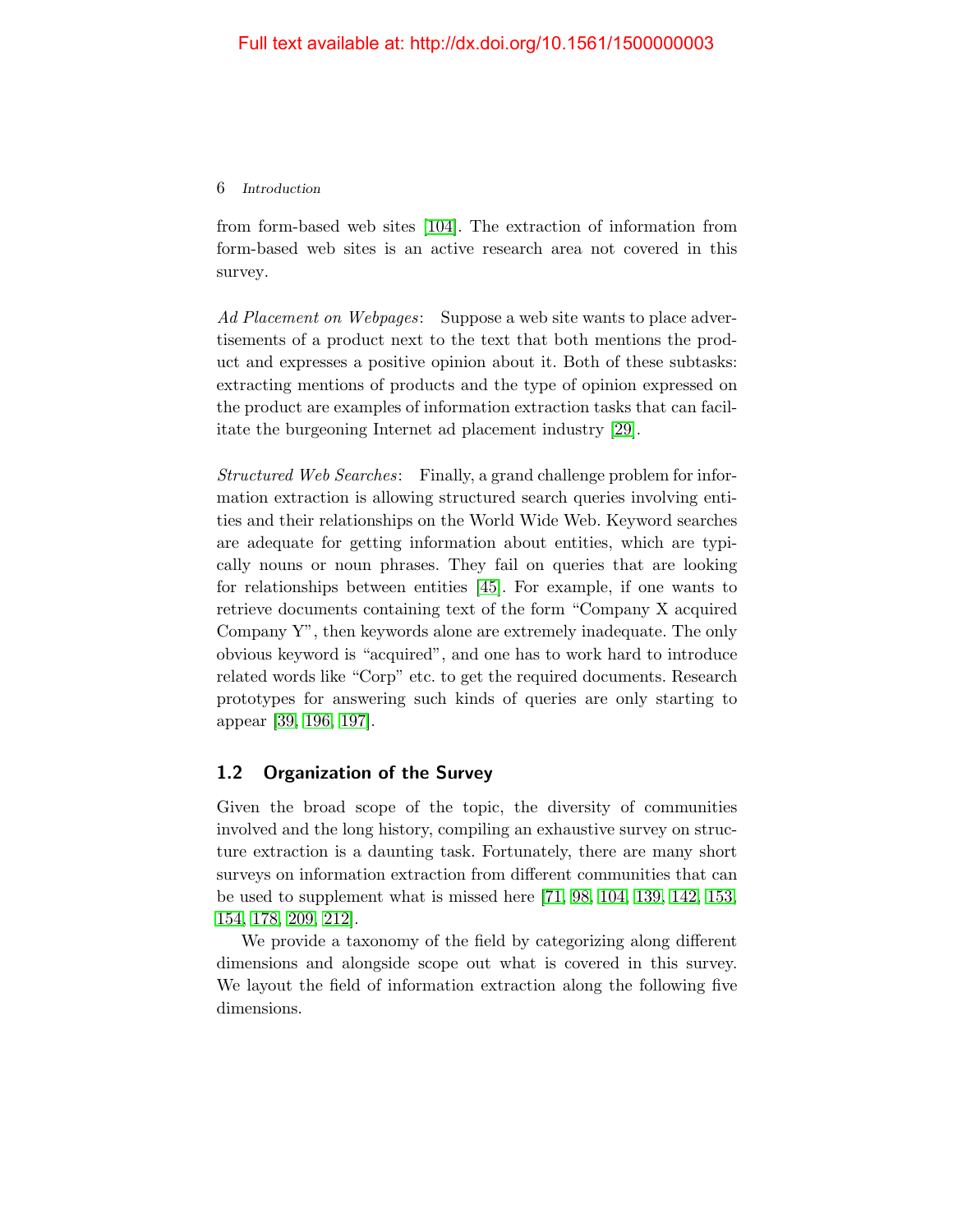1.3 Types of Structure Extracted 7

- (1) The type of structure extracted (entities, relationships, lists, tables, attributes, etc.).
- (2) The type of unstructured source (short strings or documents, templatized or open-ended).
- (3) The type of input resources available for extraction (structured databases, labeled unstructured data, linguistic tags, etc.).
- (4) The method used for extraction (rule-based or statistical, manually coded or trained from examples).
- (5) The output of extraction (annotated unstructured text, or a database).

These are discussed in Sections [1.3](#page-15-0) through [1.7.](#page-25-0)

# <span id="page-15-0"></span>1.3 Types of Structure Extracted

We categorize the type of structure extracted from an unstructured source into four types: entities, relationships between entities, adjectives describing entities, and higher-order structures such as tables and lists.

# 1.3.1 Entities

Entities are typically noun phrases and comprise of one to a few tokens in the unstructured text. The most popular form of entities is named entities like names of persons, locations, and companies as popularized in the MUC [\[57,](#page-31-0) [100\]](#page-34-0), ACE [\[1,](#page-28-0) [159\]](#page-38-0), and CoNLL [\[206\]](#page-41-3) competitions. Named entity recognition was first introduced in the sixth MUC [\[100\]](#page-34-0) and consisted of three subtasks: proper names and acronyms of persons, locations, and organizations (ENAMEX), absolute temporal terms (TIMEX) and monetary and other numeric expressions (NUMEX). Now the term entities is expanded to also include generics like disease names, protein names, paper titles, and journal names. The ACE competition for entity relationship extraction from natural language text lists more than 100 different entity types.

Figures [1.1](#page-16-0) and [1.2](#page-16-1) present examples of entity extractions: Figure [1.1](#page-16-0) shows the classical IE task of extracting person, organization,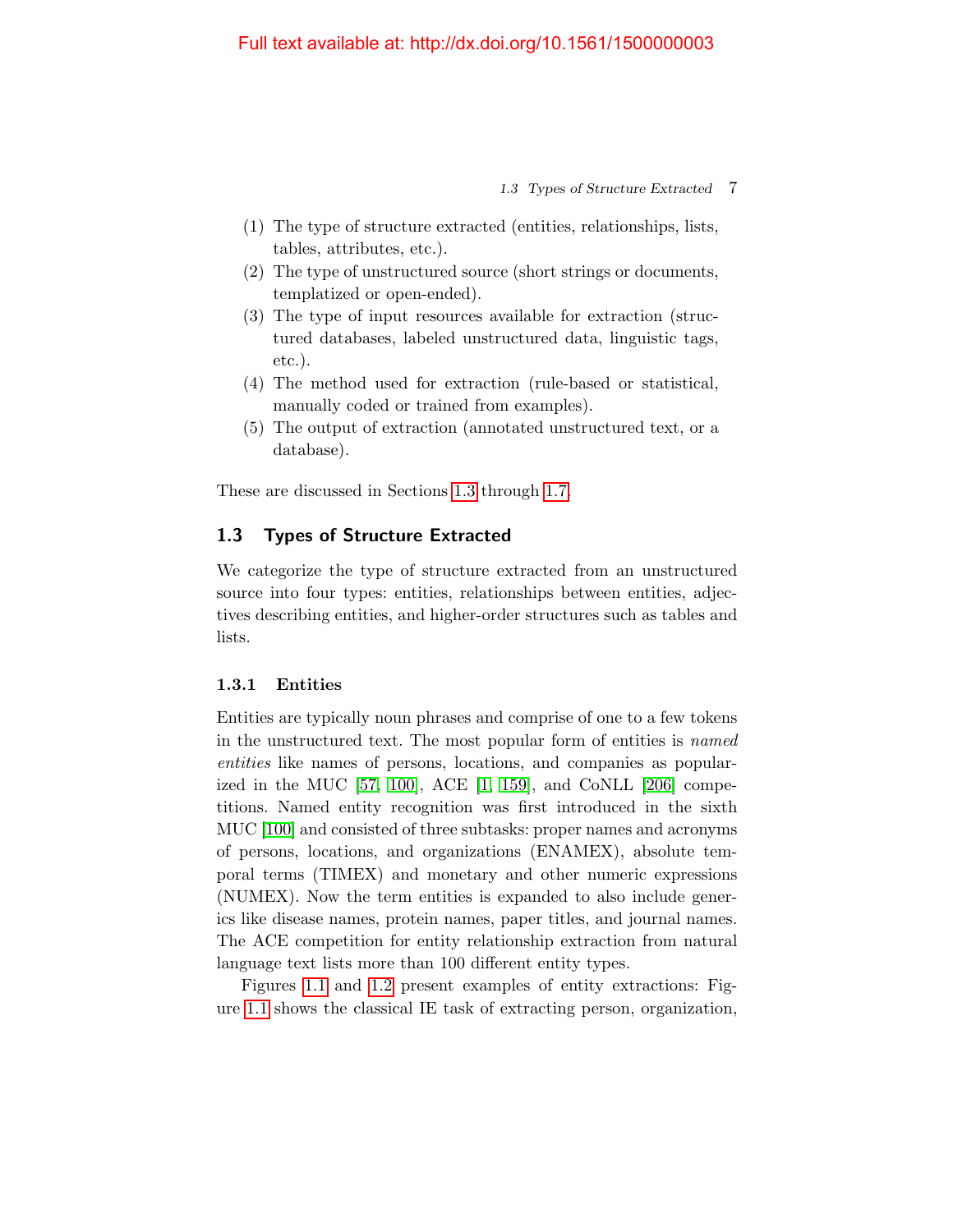According to Robert Callahan, president of Eastern's flight attendants union, the past practice of Eastern's parent, Houston-based Texas Air Corp., has involved ultimatums to unions to accept the carrier's terms

The unstructured source

According to (Per) Robert Callahan (/Per), president of (Org) Eastern's  $\langle$  Org) ight attendants union, the past practice of  $\langle$ Org) Eastern's  $\langle$  Org) parent, (Loc) Houston (/Loc)-based (Org) Texas Air Corp. (/Org), has involved ultimatums to unions to accept the carrier's terms

Annotated entities

| Robert Callahan (Employee Of) Eastern's |
|-----------------------------------------|
| Texas Air Corp. (Located In) Houston    |
| Relationships                           |

<span id="page-16-0"></span>Fig. 1.1 Traditionally named entity and relationship extraction from plain text (in this case a news article). The extracted entities are bold-faced with the entity type surrounding it.

| House<br>number | <b>Building</b>                                      | Road | $\sqrt{C}$ ity |  | $\frac{1}{1}$ State Zip |
|-----------------|------------------------------------------------------|------|----------------|--|-------------------------|
|                 | 4089 Whispering Pines Nobel Drive San Diego CA 92122 |      |                |  |                         |

<span id="page-16-1"></span>Fig. 1.2 Text segmentation as an example of entity extraction from address records.

and location entities from news articles; Figure [1.2](#page-16-1) shows an example where entity extraction can be treated as a problem of segmenting a text record into structured entities. In this case an address string is segmented so as to identify six structured entities. More examples of segmentation of addresses coming from diverse geographical locations appear in Table [1.1.](#page-17-0)

We cover techniques for entity extraction in Sections [2](#page--1-0) and [3.](#page--1-0)

# 1.3.2 Relationships

Relationships are defined over two or more entities related in a predefined way. Examples are "is employee of" relationship between a person and an organization, "is acquired by" relationship between pairs of companies, "location of outbreak" relationship between a disease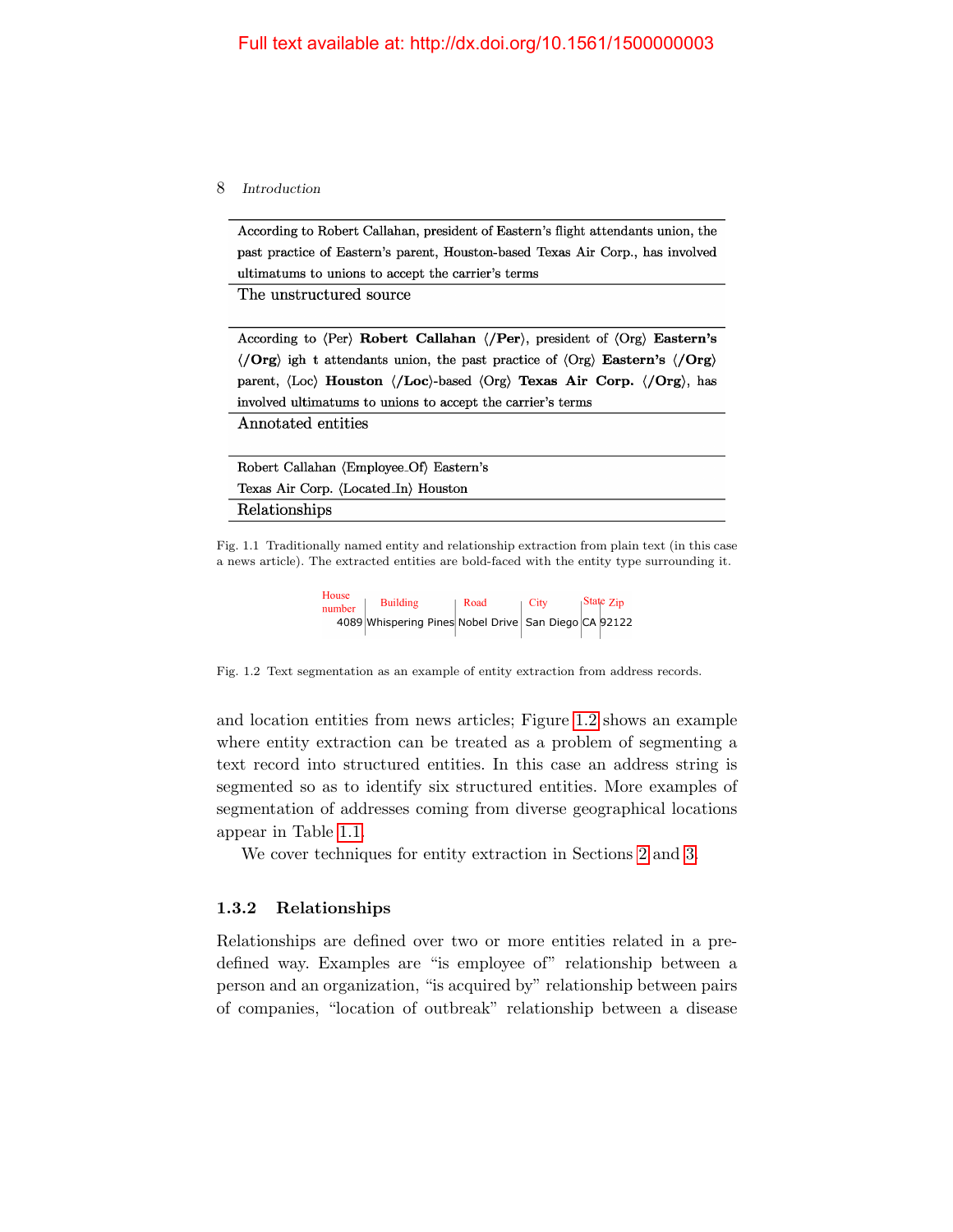### 1.3 Types of Structure Extracted 9

Table 1.1 Sample addresses from different countries. The first line shows the unformatted address and the second line shows the address broken into its elements.

<span id="page-17-0"></span>

| #                           | Address text [Segmented address]                       |
|-----------------------------|--------------------------------------------------------|
| $\Omega$                    | M. J. Muller, 71, route de Longwy L-4750 PETANGE       |
|                             | recipient: M. J. Muller House#: 71                     |
|                             | [Street: route de Longwy] [Zip: L-4750] [city:PETANGE] |
| 1                           | Viale Europa, 22 00144-ROMA RM                         |
|                             | Street: Viale Europa [House#: 22] [City: ROMA]         |
|                             | [Province: RM] [Zip: 00144-]                           |
| $\mathcal{D}_{\mathcal{L}}$ | 7D-Brijdham Bangur Nagar Goregaon (W) Bombay 400 090   |
|                             | [House#: 7D-] [Building: Brijdham]                     |
|                             | [Colony: Bangur Nagar] [Area: Goregaon (W)]            |
|                             | [City: Bombay] [Zip: 400 090]                          |
| 3                           | 18100 New Hamshire Ave. Silver Spring, MD 20861        |
|                             | [House#: 18100], [Street: New Hamshire Ave.],          |
|                             | [City: Silver Spring.], [State: MD], [Zip: 20861]      |

and a location, and "is price of" relationship between a product name and a currency amount on a web-page. Figure [1.1](#page-16-0) shows instances of the extraction of two relationships from a news article. The extraction of relationships differs from the extraction of entities in one significant way. Whereas entities refer to a sequence of words in the source and can be expressed as annotations on the source, relationships are not annotations on a subset of words. Instead they express the associations between two separate text snippets representing the entities.

The extraction of multi-way relationships is often referred to as record extraction. A popular subtype of record extraction is event extraction. For example, for an event such as a disease outbreak we extract a multi-way relationship involving the "disease name", "location of the outbreak", "number of people affected", "number of people killed", and "date of outbreak." Some record extraction tasks are trivial because the unstructured string implies a fixed set of relationships. For example, for addresses, the relation "is located in" is implied between an extracted street name and city name.

In Section [4,](#page--1-0) we cover techniques for relationship extraction concentrating mostly on binary relationships.

Another form of multi-way relationship popular in the natural language community is Semantic Role Labeling [\[124\]](#page-36-5), where given a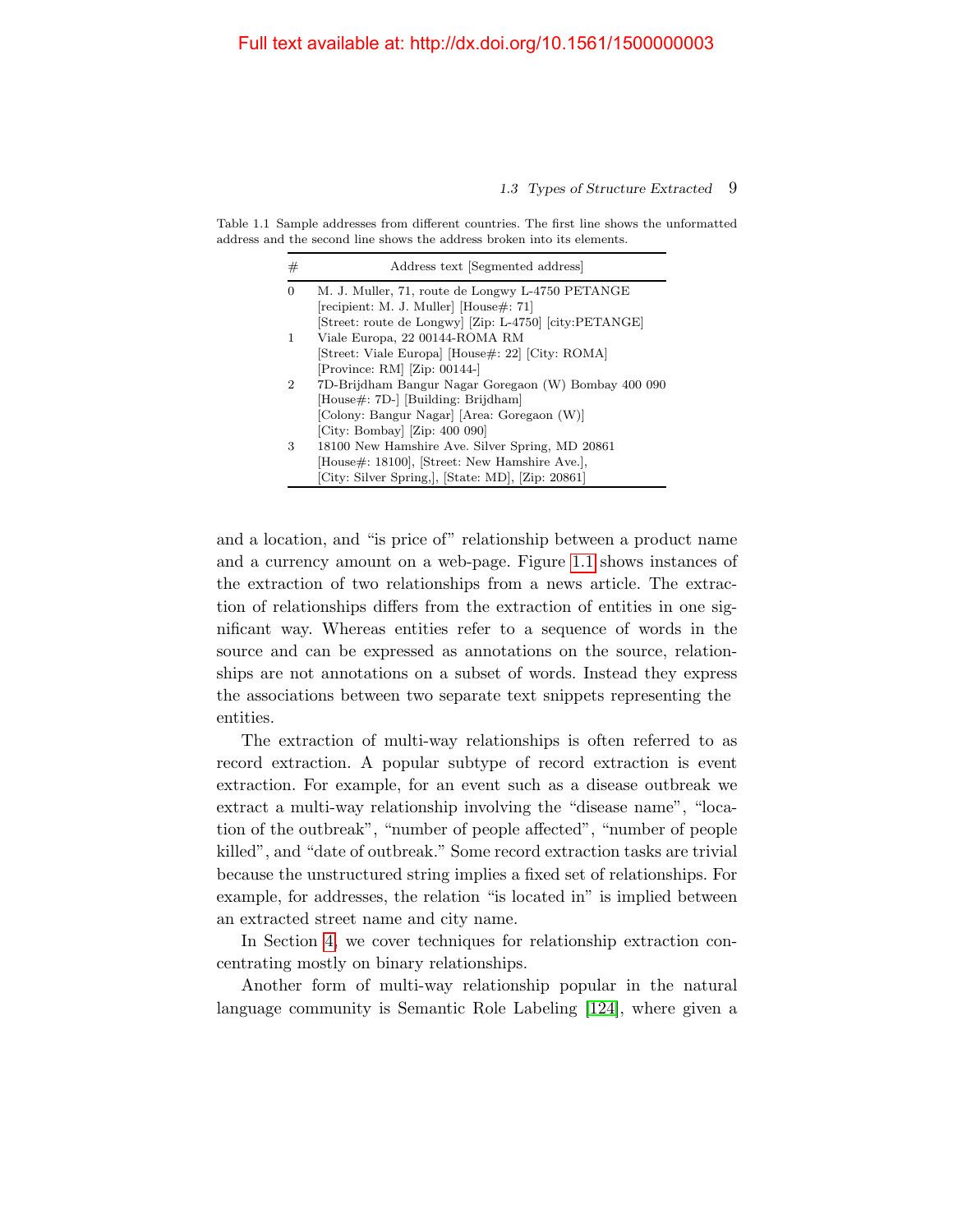predicate in a sentence, the goal is to identify various semantic arguments of the predicate. For example, given a predicate accept in the sentence "He accepted the manuscript from his dying father with trembling hands" the extraction task is to find the role-sets of the predicate consisting of the "acceptor", "thing accepted", and "accepted-from". We will not cover semantic role labeling in this survey, and refer the reader to [\[124\]](#page-36-5) to know more about this topic.

# 1.3.3 Adjectives Describing Entities

In many applications we need to associate a given entity with the value of an adjective describing the entity. The value of this adjective typically needs to be derived by combining soft clues spread over many different words around the entity. For example, given an entity type, say restaurants, or music bands, we need to extract parts of a Blog or web-page that presents a critique of entities of such type. Then, we would like to infer if the critique is positive or negative. This is also called opinion extraction and is now a topic of active research interest in many different communities. We will not cover this topic in this survey but instead refer the reader to [\[160\]](#page-38-6) for a current and exhaustive survey.

# 1.3.4 Structures such as Lists, Tables, and Ontologies

The scope of extraction systems has now expanded to include the extraction of not such atomic entities and flat records but also richer structures such as tables, lists, and trees from various types of documents. For example, [\[109,](#page-35-4) [134,](#page-36-6) [164\]](#page-38-8) addresses the identification of tables from documents, [\[62,](#page-32-6) [85,](#page-33-5) [156\]](#page-38-2) considers the extraction of elements of a list, and [\[130\]](#page-36-7) considers the extraction of ontologies. We will not be able to cover this topic in the survey to contain its scope and volume. On the topic of table extraction there is an extensive research literature spanning many different communities, including the document analysis [\[84,](#page-33-6) [109,](#page-35-4) [134,](#page-36-6) [222\]](#page-42-2), information retrieval [\[164\]](#page-38-8), web [\[62,](#page-32-6) [96\]](#page-34-5), database [\[36,](#page-30-4) [165\]](#page-38-9), and machine learning [\[164,](#page-38-8) [216\]](#page-41-4) communities. A survey can be found in [\[84\]](#page-33-6).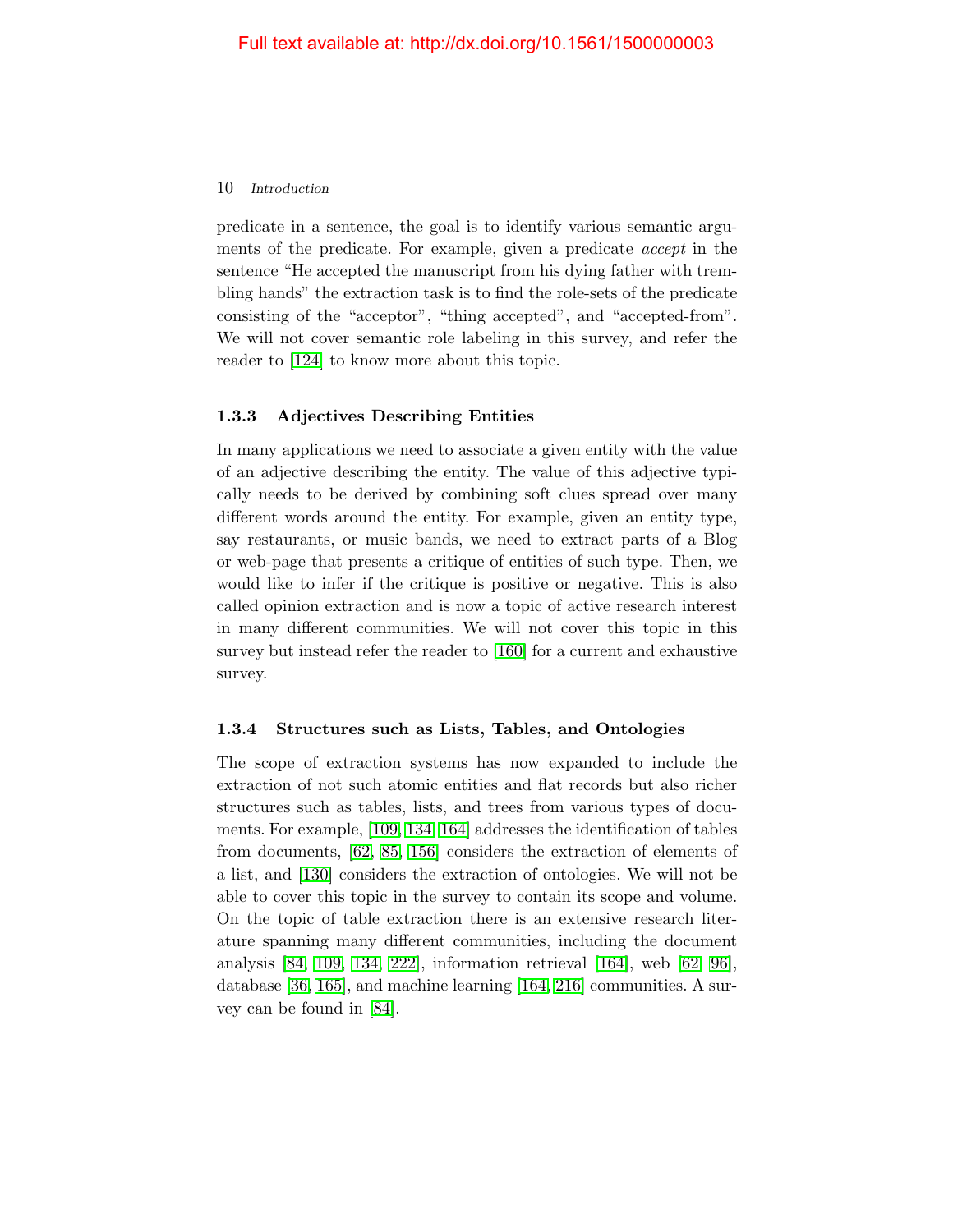1.4 Types of Unstructured Sources 11

# <span id="page-19-0"></span>1.4 Types of Unstructured Sources

We classify the type of unstructured source along two dimensions: the basic unit of granularity on which an extractor is run, and the heterogeneity in style and format across unstructured documents.

#### 1.4.1 Granularity of Extraction

Record or Sentences: The most popular form of extraction is from small text snippets that are either unstructured records like addresses, citations and classified ads [\[3,](#page-28-2) [25,](#page-29-2) [151,](#page-37-10) [163,](#page-38-10) [195\]](#page-40-1) or sentences extracted from a natural language paragraph [\[1,](#page-28-0) [26,](#page-30-0) [57,](#page-31-0) [100,](#page-34-0) [159,](#page-38-0) [206\]](#page-41-3). In the case of unstructured records, the data can be treated as a set of structured fields concatenated together, possibly with a limited reordering of the fields. Thus, each word is a part of such structured field and during extraction we just need to segment the text at the entity boundaries. In contrast, in sentences there are many words that do not form part of any entity of interest.

Paragraphs and Documents: Many other extraction tasks make it necessary to consider the context of multiple sentences or an entire document for meaningful extractions. Popular examples include extractions of events from news articles [\[57,](#page-31-0) [100\]](#page-34-0), extraction of part number and problem description from emails in help centers, extraction of a structured resume from a word file, extraction of title, location and timing of a talk from talk announcements [\[189\]](#page-40-2) and the extraction of paper headers and citations from a scientific publication [\[163\]](#page-38-10).

The techniques proposed in this survey mostly assume the first kind of source. Typically, for extracting information from longer units the main challenge is designing efficient techniques for filtering only the relevant portion of a long document. Currently, this is handled through hand-coded heuristics, so there is nothing specifically to cover in a survey on the handling of longer units.

#### 1.4.2 Heterogeneity of Unstructured Sources

An important concern that has a huge impact on the complexity and accuracy of an extractor is how much homogeneity is there in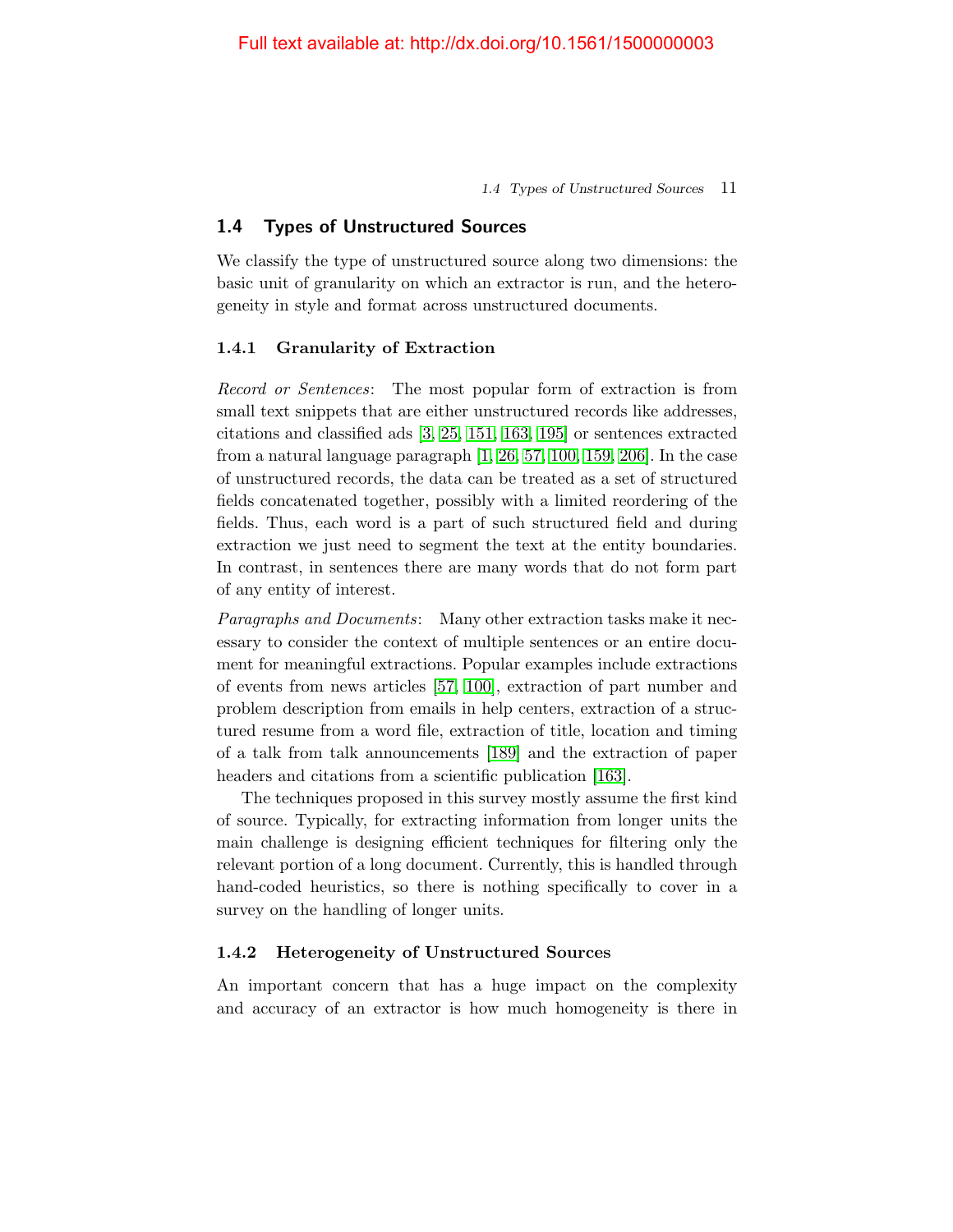the format and style of the unstructured documents. We categorize them as:

Machine Generated Pages: On the easy end of the spectrum we have highly templatized machine generated pages. A popular source in this space is HTML documents dynamically generated via database backed sites. The extractors for such documents are popularly known as wrappers. These have been extensively studied in many communities [\[11,](#page-29-5) [184,](#page-39-5) [16,](#page-29-6) [17,](#page-29-7) [67,](#page-32-7) [103,](#page-34-6) [106,](#page-35-5) [123,](#page-36-8) [133,](#page-36-9) [149,](#page-37-11) [156\]](#page-38-2), where the main challenge is how to automatically figure out the layout of a page with little or no human input by exploiting mostly the regularity of HTML tags present in the page. In this survey we will not be able to do justice to the extensive literature on web wrapper development.

Partially Structured Domain Specific Sources: The most studied setting for information extraction is where the input source is from within a well-defined scope, say news articles [\[1,](#page-28-0) [57,](#page-31-0) [100,](#page-34-0) [159,](#page-38-0) [206\]](#page-41-3), or classified ads [\[151,](#page-37-10) [195\]](#page-40-1), or citations [\[25,](#page-29-2) [163\]](#page-38-10), or resumes. In all these examples, there is an informal style that is roughly followed so that it is possible to develop a decent extraction model given enough labeled data, but there is lot more variety from one input to another than in machine generated pages. Most of the techniques in this survey are for such input sources.

Open Ended Sources: Recently [\[14,](#page-29-8) [37,](#page-30-5) [86,](#page-33-7) [192\]](#page-40-7), there is interest in extracting instances of relationships and entities from open domains such as the web where there is little that can be expected in terms of homogeneity or consistency. In such situations, one important factor is to exploit the redundancy of the extracted information across many different sources. We discuss extractions from such sources in the context of relationship extraction in Section [4.2.](#page--1-10)

# <span id="page-20-0"></span>1.5 Input Resources for Extraction

The basic specification of an extraction task includes just the types of structures to be extracted and the unstructured sources from which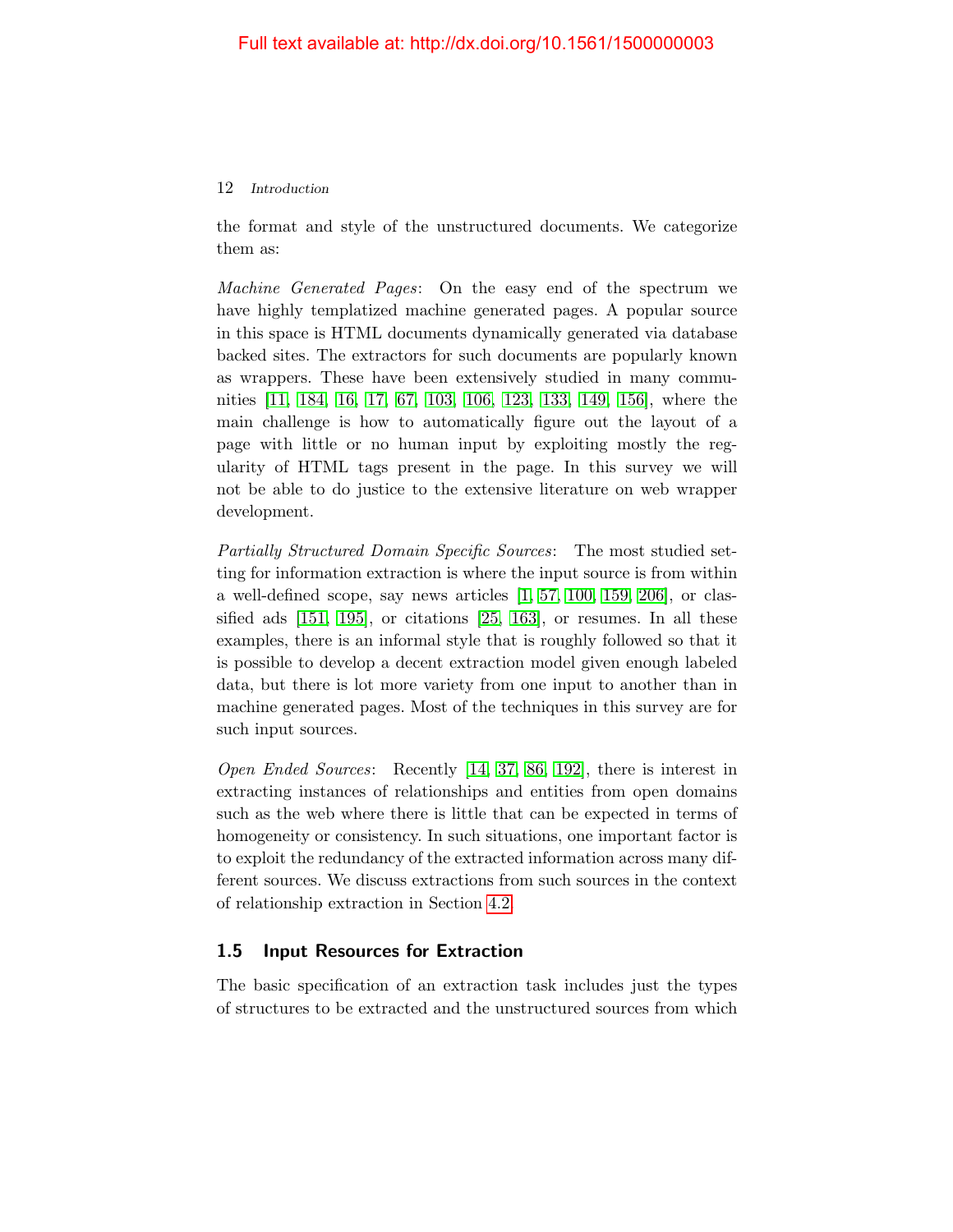1.5 Input Resources for Extraction 13

it should be extracted. In practice, there are several additional input resources that are available to aid the extraction.

## 1.5.1 Structured Databases

Existing structured databases of known entities and relationships are a valuable resource to improve extraction accuracy. Typically, there are several such databases available during extraction. In many applications unstructured data needs to be integrated with structured databases on an ongoing basis so that at the time of extraction a large database is available. Consider the example of portals like DBLife, Citeseer, and Google Scholar. In addition to their own operational database of extracted publications, they can also exploit external databases such as the ACM digital library or DBLP. Other examples include the use of a sales transactions database and product database for extracting fields like customer id and product name in a customer email; the use of a contact database to extract authoring information from files in a personal information management system; the use of a postal database to identify entities in address records.

## 1.5.2 Labeled Unstructured Text

Many extraction systems are seeded via labeled unstructured text. The collection of labeled unstructured text requires tedious labeling effort. However, this effort is not totally avoidable because even when an extraction system is manually coded, a ground truth is necessary for evaluating its accuracy. A labeled unstructured source is significantly more valuable than a structured database because it provides contextual information about an entity and also because the form in which an entity appears in the unstructured data is often a very noisy form of its occurrence in the database.

We will discuss how labeled data is used for learning entity extraction models in Sections [2.3](#page--1-3) and [3.4](#page--1-7) and for relationship extraction in Section [4.1.](#page--1-9) In Section [4.2,](#page--1-10) we show how to learn a model using only a structured database and a large corpus of unlabeled corpus. We discuss how structured databases are used in conjunction with labeled data in Sections [2](#page--1-0) and [3.](#page--1-0)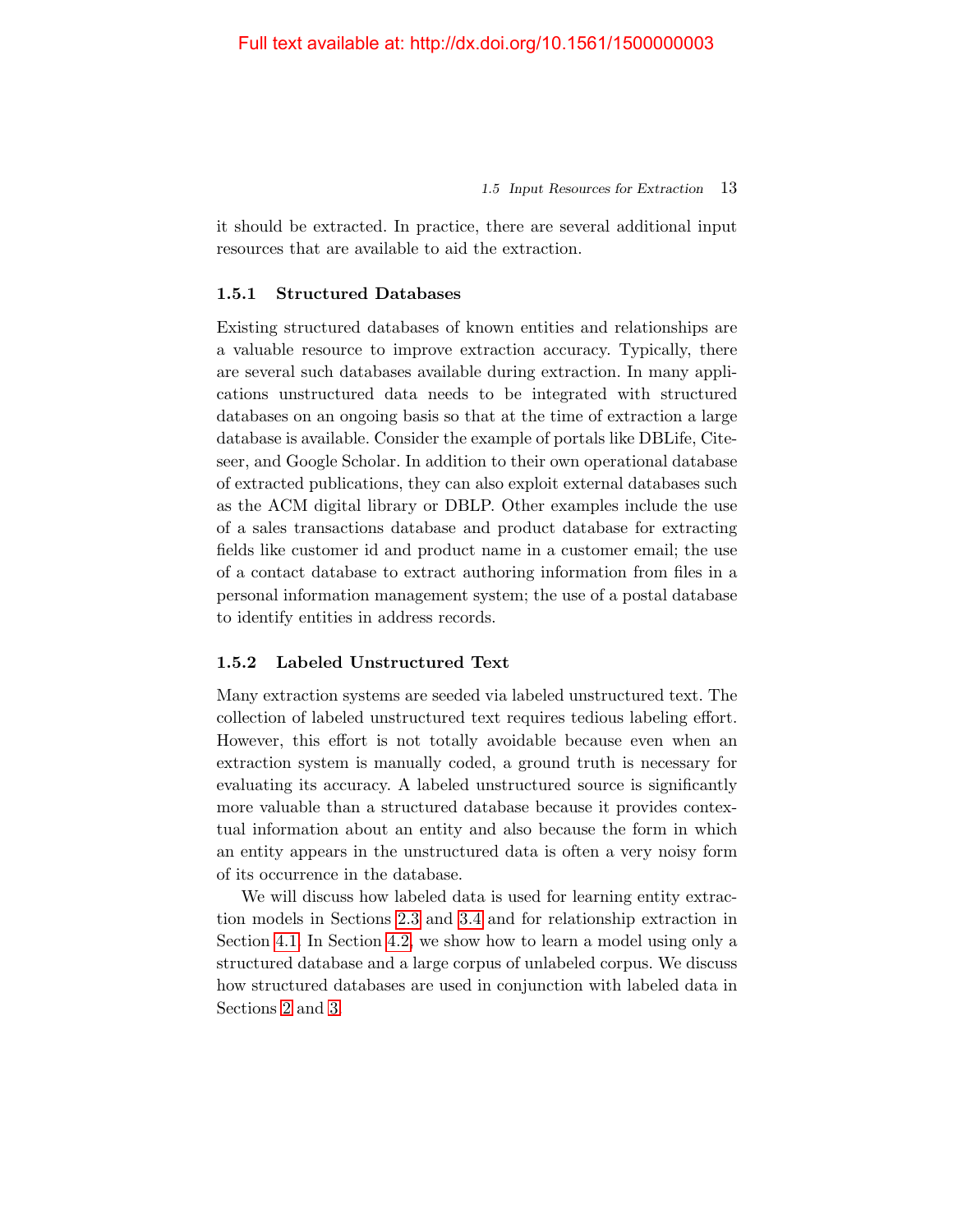# 1.5.3 Preprocessing Libraries for Unstructured Text

Many extraction systems crucially depend on preprocessing libraries that enrich it with linguistic or layout information that serve as valuable anchors for structure recognition.

Natural Language Text: Natural language documents are often analyzed by a deep pipeline of preprocessing libraries, including,

- Sentence analyzer and tokenizer that identifies the boundaries of sentences in a document and decomposes each sentence into tokens. Tokens are obtained by splitting a sentence along a predefined set of delimiters like spaces, commas, and dots. A token is typically a word or a digit, or a punctuation.
- *Part of speech tagger* that assigns to each word a grammatical category coming from a fixed set. The set of tags includes the conventional part of speech such as noun, verb, adjective, adverb, article, conjunct, and pronoun; but is often considerably more detailed to capture many subtypes of the basic types. Examples of well-known tag sets are the Brown tag set which has 179 total tags, and the Penn treebank tag set that has 45 tags [\[137\]](#page-36-10). An example of POS tags attached to a sentence appears below:

The/DT University/NNP of/IN Helsinki/NNP hosts/VBZ ICML/NNP this/DT year/NN

• *Parser* that groups words in a sentence into prominent phrase types such as noun phrases, prepositional phrases, and verb phrases. A context free grammar is typically used to identify the structure of a sentence in terms of its constituent phrase types. The output of parsing is a parse tree that groups words into syntactic phrases. An example of a parse tree appears in Figure [4.1.](#page--1-16) Parse trees are useful in entity extraction because typically named entities are noun phrases. In relationship extraction they are useful because they provide valuable linkages between verbs and their arguments as we will see in Section [4.1.](#page--1-9)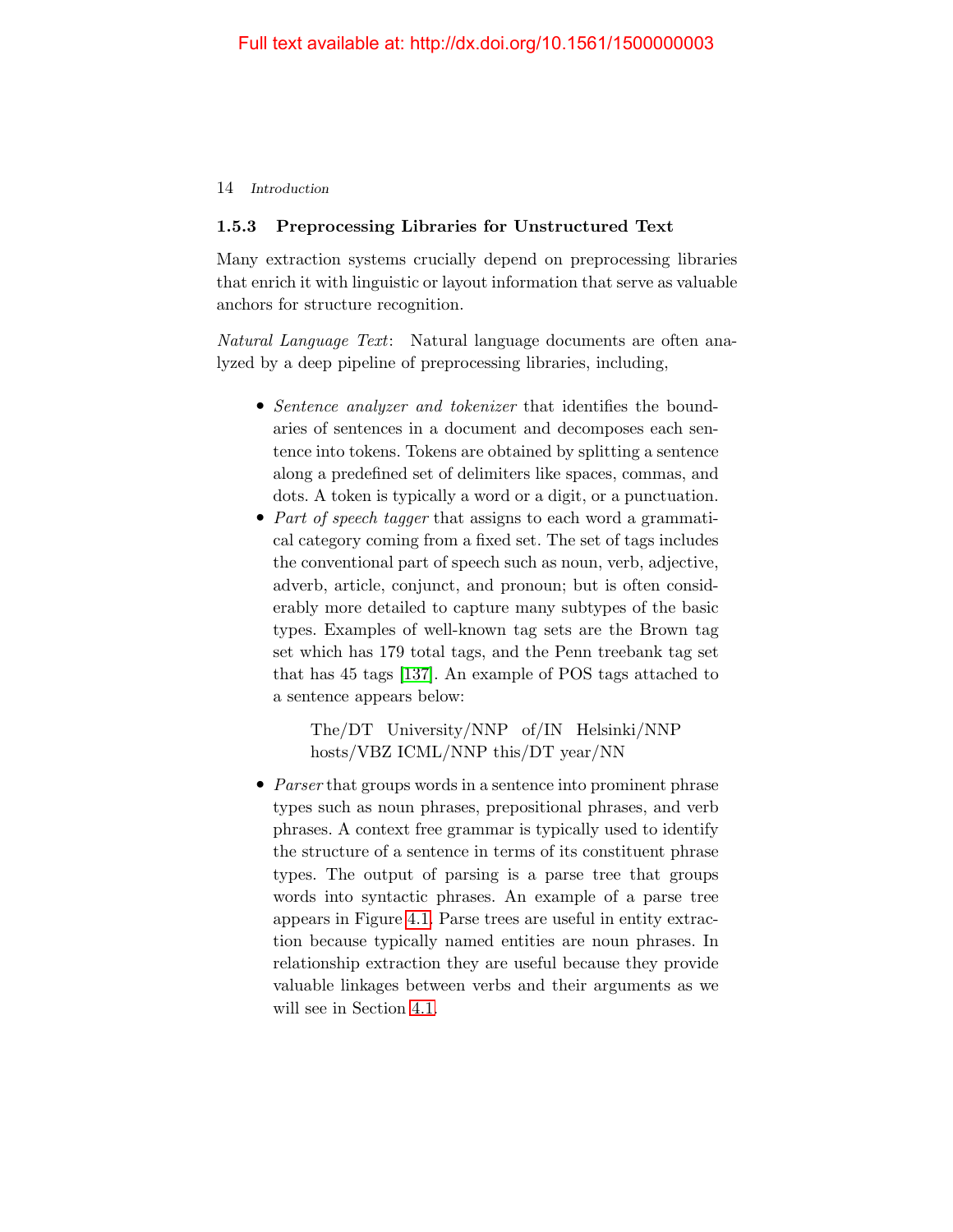#### 1.5 Input Resources for Extraction 15

• Dependency analyzer that identifies the words in a sentence that form arguments of other words in the sentence. For example, in the sentence "Apple is located in Cupertino", the word "Apple" and "Cupertino" are dependent on the word "located". In particular, they respectively form the subject and object argument of the word "located". The output of a dependency analyzer is a graph where the nodes are the words and the directed edges are used to connect a word to words that depend on it. An example of a dependency graph appears in Figure [4.2.](#page--1-17) The edges could be typed to indicate the type of dependency, but even untyped edges are useful for relationship extraction as we will see in Section [4.](#page--1-0)

Many of the above preprocessing steps are expensive. The shift is now for selective preprocessing of only parts of the text. Many shallow extractions are possible without subjecting a sentence to the full preprocessing pipeline. Also, some of these preprocessing steps, example parsing, are often erroneous. The extraction system needs to be robust to errors in the preprocessing steps to avoid cascading of errors. This problem is particularly severe on ill-formed sentences of the kind found in emails and speech transcripts.

GATE [\[72\]](#page-32-1) and UIMA [\[91\]](#page-34-7) are two examples of frameworks that provide support for such preprocessing pipelines. Many NLP libraries are also freely available for download such as IBM's Languageware,<sup>[5](#page-23-0)</sup> libraries from the Stanford NLP group,<sup>[6](#page-23-1)</sup> and several others listed under the OpenNLP effort.[7](#page-23-2)

Formatted Text: For formatted text such as a pdf document and a web-page, there is often a need for understanding the overall structure and layout of the source before entity extraction. Two popular preprocessing steps on formatted documents are, extracting items in a list-like environment and creating hierarchies of rectangular regions comprising logical units of content. Much work exists in this area in the document

<span id="page-23-0"></span><sup>5</sup> http://www.alphaworks.ibm.com/tech/lrw.

<span id="page-23-1"></span><sup>6</sup> http://nlp.stanford.edu/software/.

<span id="page-23-2"></span><sup>7</sup> http://opennlp.sourceforge.net/.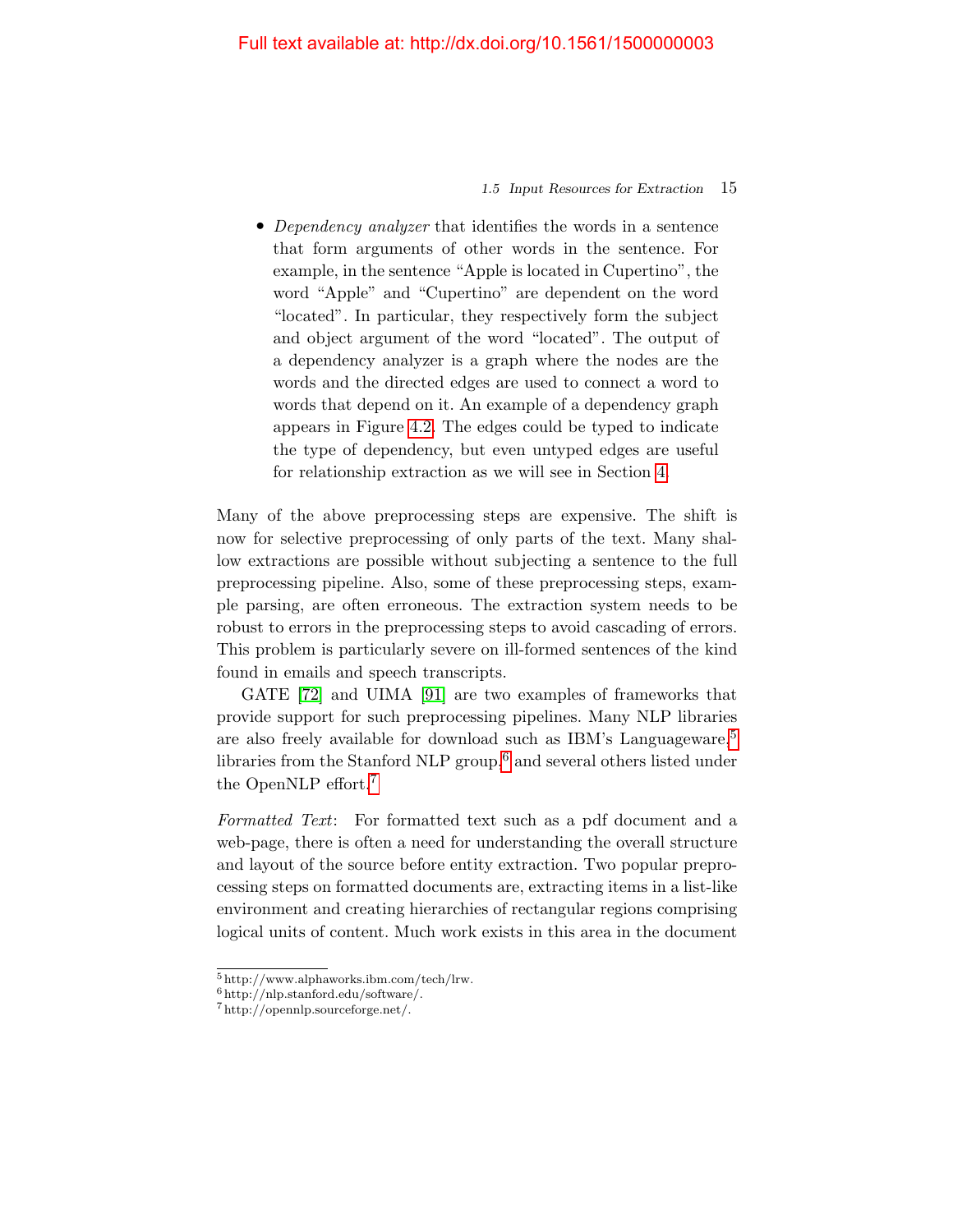analysis community [\[139\]](#page-37-7) and elsewhere [\[40,](#page-30-6) [85,](#page-33-5) [157,](#page-38-3) [191\]](#page-40-3). We will not discuss these in this survey.

# <span id="page-24-0"></span>1.6 Methods of Extraction

We categorize the method used for information extraction along two dimensions: hand-coded or learning-based and rule-based or statistical.

# 1.6.1 Hand-coded or Learning-based

A hand-coded system requires human experts to define rules or regular expressions or program snippets for performing the extraction. That person needs to be a domain expert and a programmer, and possess descent linguistic understanding to be able to develop robust extraction rules. In contrast, learning-based systems require manually labeled unstructured examples to train machine learning models of extraction. Even in the learning-based systems, domain expertise is needed in identifying and labeling examples that will be representative of the actual deployment setting. It is also necessary to possess an understanding of machine learning to be able to choose between various model alternatives and also to define features that will be robust on unseen data. The nature of the extraction task and the amount of noise in the unstructured data should be used to decide between a hand-coded and a learning-based system. An interesting commentary that quantitatively and qualitatively compares the two sides can be found in [\[127\]](#page-36-0).

# 1.6.2 Rule-based or Statistical

Rule-based extraction methods are driven by hard predicates, whereas statistical methods make decisions based on a weighted sum of predicate firings. Rule-based methods are easier to interpret and develop, whereas statistical methods are more robust to noise in the unstructured data. Therefore, rule-based systems are more useful in closed domains where human involvement is both essential and available. In open-ended domains like fact extraction from speech transcripts, or opinion extraction from Blogs, the soft logic of statistical methods is more appropriate. We will present both rule-based techniques for entity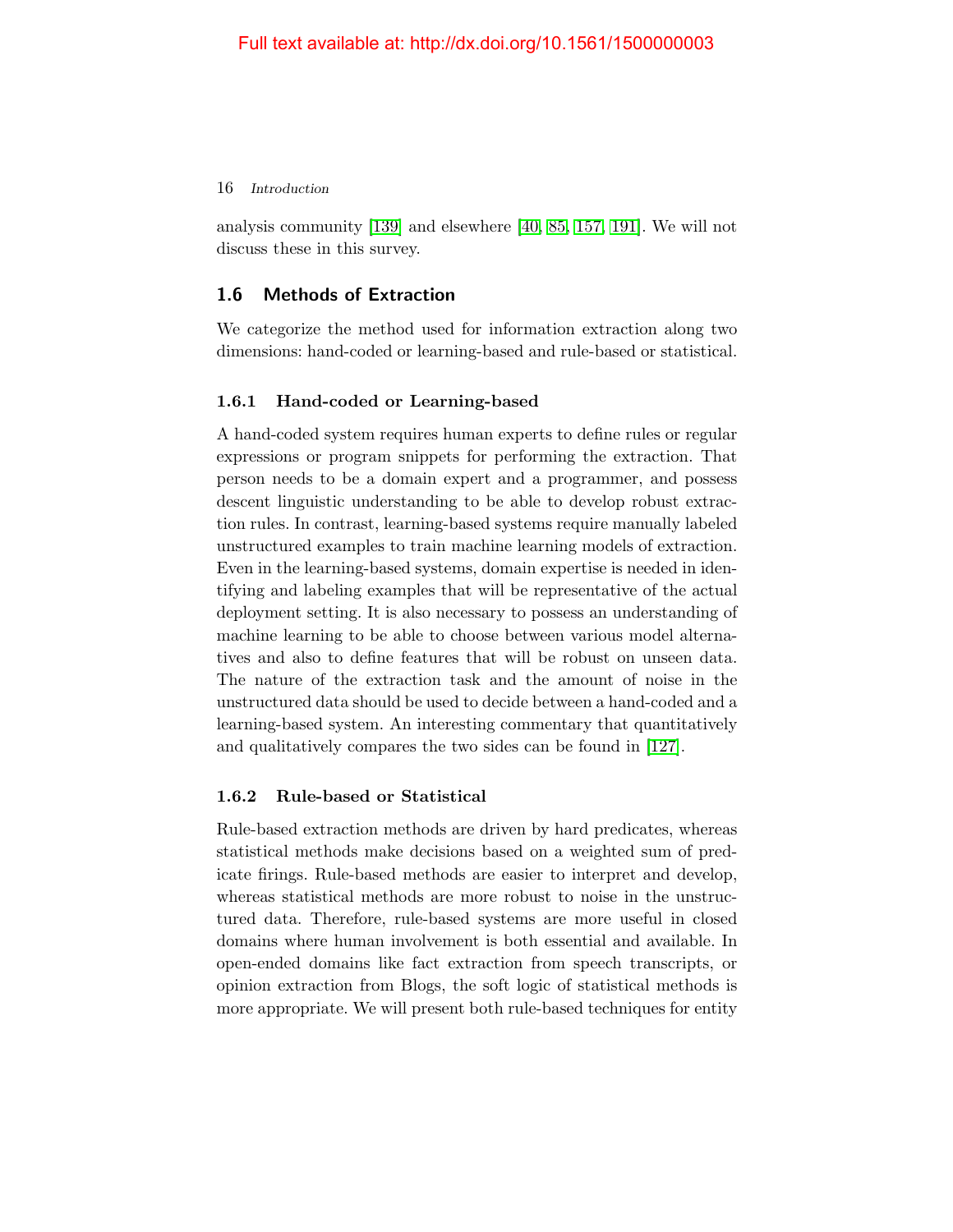1.7 Output of Extraction Systems 17

extraction in Section [2](#page--1-0) and statistical techniques for entity and relationship extraction in Sections [3](#page--1-0) and [4,](#page--1-0) respectively.

# <span id="page-25-0"></span>1.7 Output of Extraction Systems

There are two primary modes in which an extraction system is deployed. First, where the goal is to identify all mentions of the structured information in the unstructured text. Second, where the goal is to populate a database of structured entities. In this case, the end user does not care about the unstructured text after the structured entities are extracted from it. The core extraction techniques remain the same irrespective of the form of the output. Therefore, in the rest of the survey we will assume the first form of output. Only for a few types of open ended extractions where redundancy is used to improve the reliability of extractions stored in a database is the distinction important. We briefly cover this scenario in Sections [4.2](#page--1-10) and [5.4.3.](#page--1-18)

# <span id="page-25-1"></span>1.8 Challenges

Large scale deployments of information extraction models raises many challenges of accuracy, performance, maintainability, and usability that we elaborate on next.

# 1.8.1 Accuracy

The foremost challenge facing the research community, in spite of more than two decades of research in the field, is designing models that achieve high accuracy of extraction. We list some of the factors that contribute to the difficulty of achieving high accuracy in extraction tasks.

Diversity of Clues: The inherent complexity of the recognition task makes it crucial to combine evidence from a diverse set of clues, each of which could individually be very weak. Even the simplest and the most well-explored of tasks, Named Entity recognition, depends on a myriad set of clues including orthographic property of the words, their part of speech, similarity with an existing database of entities, presence of specific signature words and so on. Optimally combining these different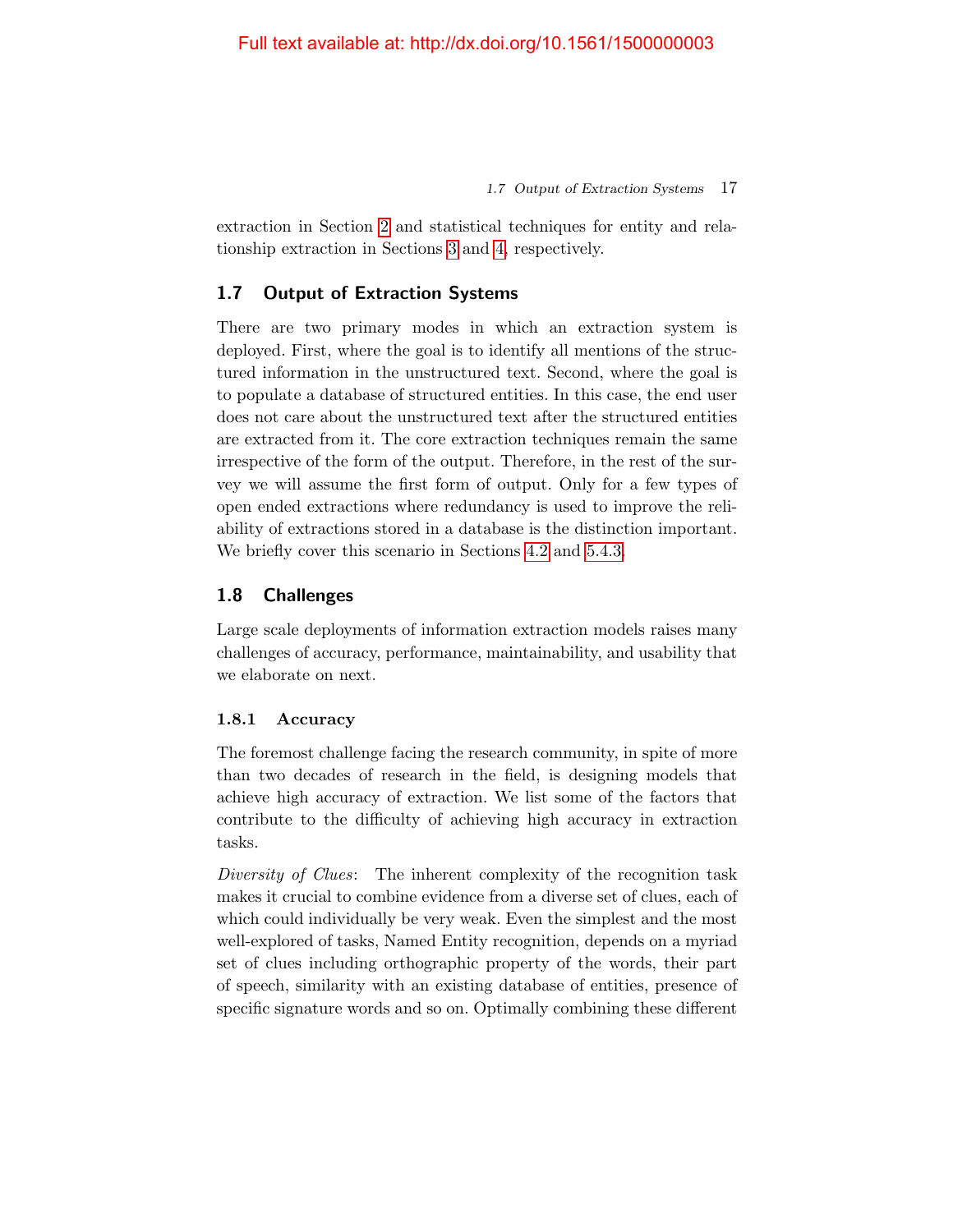modalities of clues presents a nontrivial modeling challenge. This is evidenced by the huge research literature for this task alone over the past two decades. We will encounter many of these in the next three sections of the survey. However, the problem is far from solved for all the different types of extraction tasks that we mentioned in Section [1.3.](#page-15-0)

Difficulty of Detecting Missed Extractions: The accuracy of extraction comprises of two components: precision, that measures the percent of extracted entries that are correct, and recall, that measures the percent of actual entities that were extracted correctly. In many cases, precision is high because it is easy to manually detect mistakes in extractions and then tune the models until those mistakes disappear. The bigger challenge is achieving high recall, because without extensive labeled data it is not even possible to detect what was missed in the large mass of unstructured information.

Increased Complexity of the Structures Extracted: New tasks requiring the extraction of increasingly complex kinds of entities keep getting defined. Of the recent additions, it is not entirely clear how to extract longer entities such as the parts within running text of a Blog where a restaurant is mentioned and critiqued. One of the challenges in such tasks is that the boundary of the entity is not clearly defined.

# 1.8.2 Running Time

Real-life deployment of extraction techniques in the context of an operational system raises many practical performance challenges. These arise at many different levels. First, we need mechanisms to efficiently filter the right subset of documents that are likely to contain the structured information of interest. Second, we need to find means of efficiently zooming into the (typically small) portion of the document that contains the relevant information. Finally, we need to worry about the many expensive processing steps that the selected portion might need to go through. For example, while existing database of structured entries are invaluable for information extraction, they also raise performance challenges. The order in which we search for parts of a compound entity or relationship can have a big influence on running time. These and other performance issues are discussed in Section [5.1.](#page--1-11)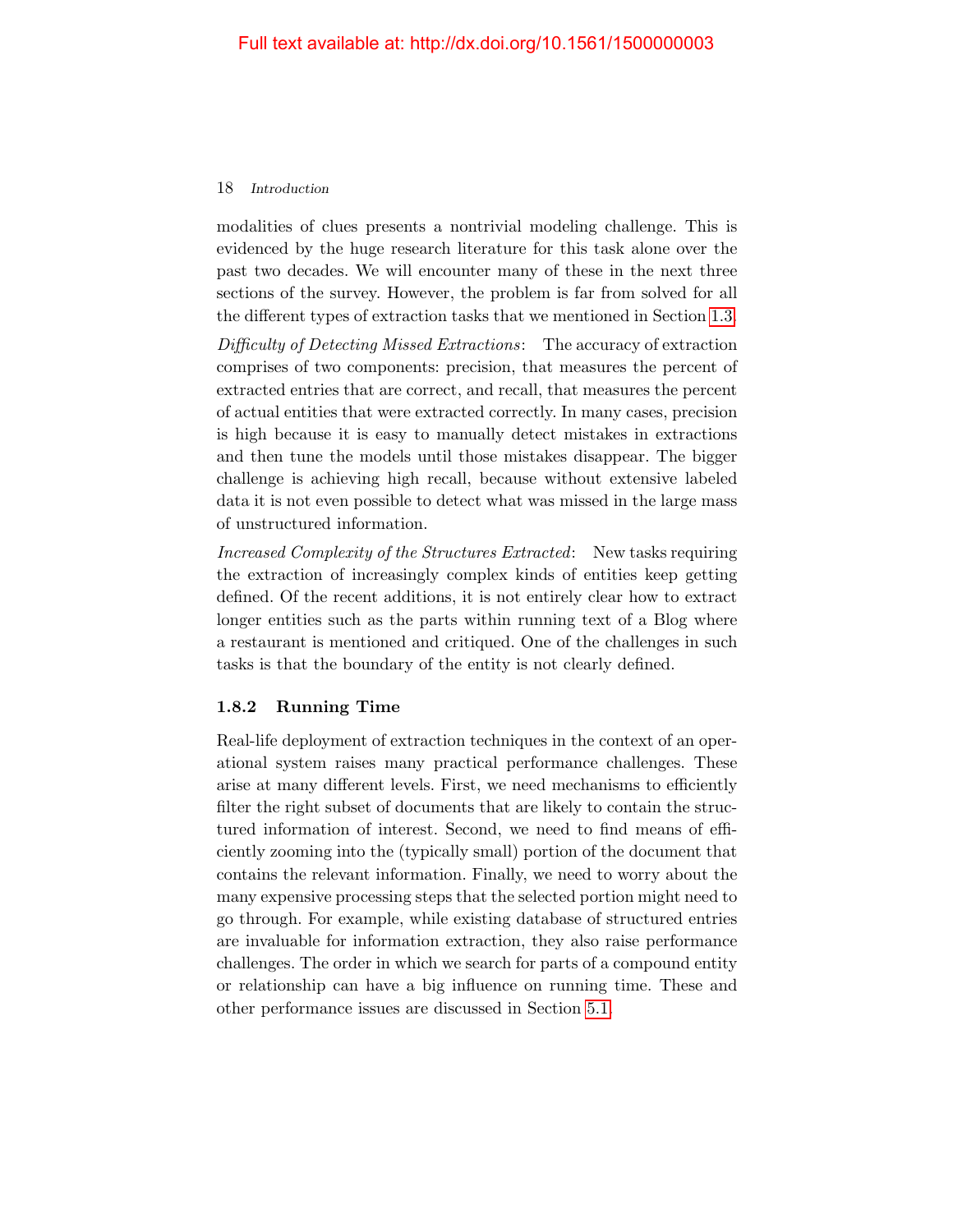1.8 Challenges 19

# 1.8.3 Other Systems Issues

Dynamically Changing Sources: Extraction models take time and effort to build and tune to specific unstructured sources. When these sources change, a challenge to any system that operates continuously on that source is detecting the change and adapting the model automatically to the change. We elaborate on this topic in Section [5.2.](#page--1-12)

Data Integration: Although in this survey we will concentrate primarily on information extraction, extraction goes hand in hand with the integration of the extracted information with pre-existing datasets and with information already extracted. Many researchers have also attempted to jointly solve the extraction and integration problem with the hope that it will provide higher accuracy than performing each of these steps directly. We elaborate further in Section [5.3.](#page--1-13)

Extraction Errors: It is impossible to guarantee perfect extraction accuracy in real-life deployment settings even with the latest extraction tools. The problem is more severe when the sources are extremely heterogeneous, making it impossible to hand tune any extraction tool to perfection. One method of surmounting the problem of extraction errors is to require that each extracted entity be attached with confidence scores that correlate with the probability that the extracted entities are correct. Normally, even this is a hard goal to achieve. Another challenging issue is how to represent such results in a database that captures the imprecision of extraction, while being easy to store and query. In Section [5.4,](#page--1-14) we review techniques for managing errors that arise in the extraction process.

# Section Layout

The rest of the survey is organized as follows. In Section [2,](#page--1-0) we cover rule-based techniques for entity extraction. In Section [3,](#page--1-0) we present an overview of statistical methods for entity extraction. In Section [4,](#page--1-0) we cover statistical and rule-based techniques for relationship extraction. In Section [5,](#page--1-0) we discuss work on handling various performance and systems issues associated with creating an operational extraction system.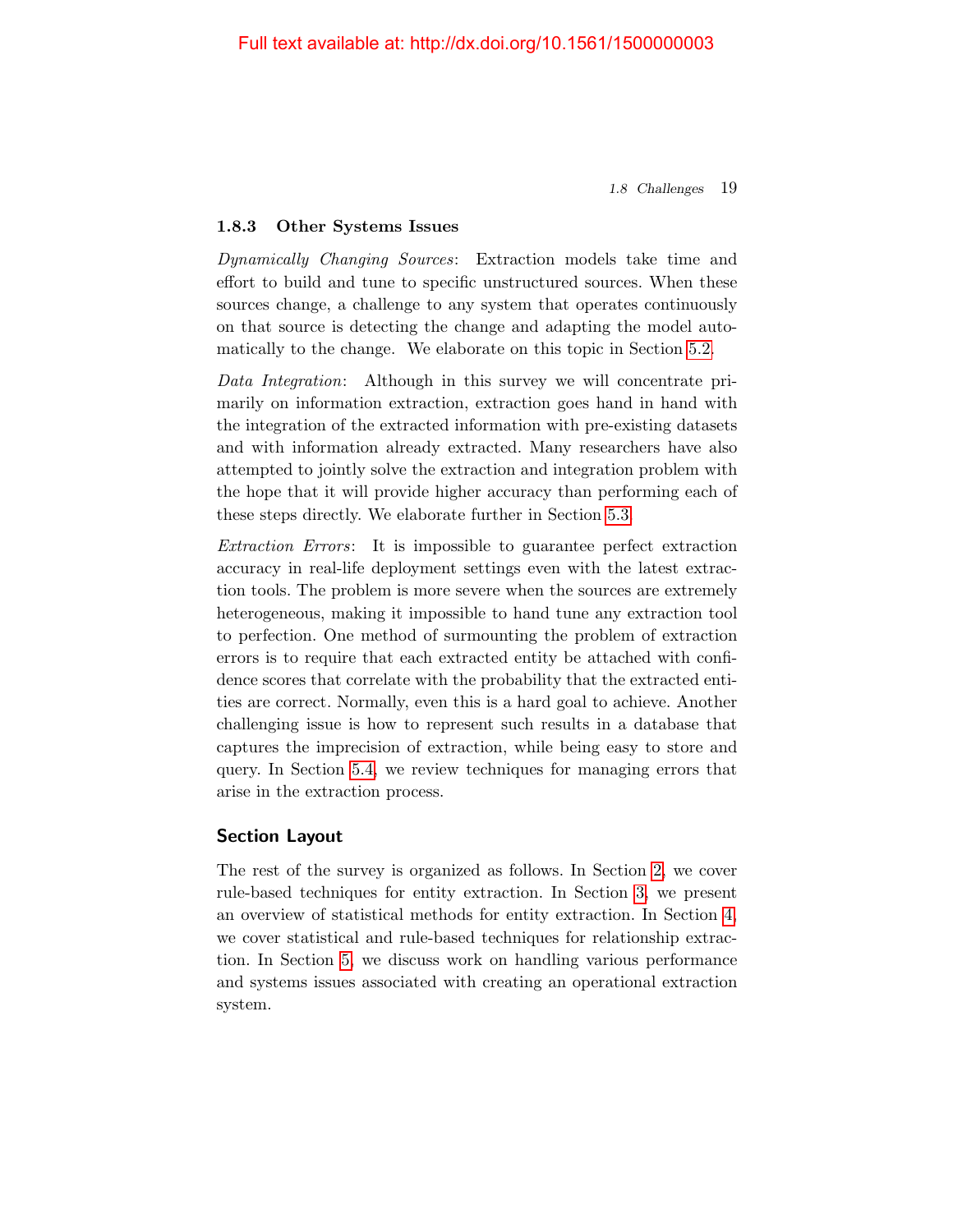- <span id="page-28-0"></span>[1] 2004. ACE. Annotation guidelines for entity detection and tracking.
- [2] E. Agichtein, "Extracting relations from large text collections," PhD thesis, Columbia University, 2005.
- <span id="page-28-2"></span>[3] E. Agichtein and V. Ganti, "Mining reference tables for automatic text segmentation," in Proceedings of the Tenth ACM SIGKDD International Conference on Knowledge Discovery and Data Mining, Seattle, USA, 2004.
- [4] E. Agichtein and L. Gravano, "Snowball: Extracting relations from large plaintext collections," in Proceedings of the 5th ACM International Conference on Digital Libraries, 2000.
- [5] E. Agichtein and L. Gravano, "Querying text databases for efficient information extraction," in ICDE, 2003.
- [6] R. Agrawal, H. Mannila, R. Srikant, H. Toivonen, and A. I. Verkamo, "Fast discovery of association rules," in Advances in Knowledge Discovery and Data Mining, (U. M. Fayyad, G. Piatetsky-Shapiro, P. Smyth, and R. Uthurusamy, eds.), ch. 12, pp. 307–328, AAAI/MIT Press, 1996.
- <span id="page-28-1"></span>[7] J. Aitken, "Learning information extraction rules: An inductive logic programming approach," in Proceedings of the 15th European Conference on Artificial Intelligence, pp. 355–359, 2002.
- <span id="page-28-3"></span>[8] R. Ananthakrishna, S. chaudhuri, and V. Ganti, "Eliminating fuzzy duplicates in data warehouses," in International Conference on Very Large Databases (VLDB), 2002.
- [9] R. Ando and T. Zhang, "A framework for learning predictive structures from multiple tasks and unlabeled data," Journal of Machine Learning Research, vol. 6, pp. 1817–1853, 2005.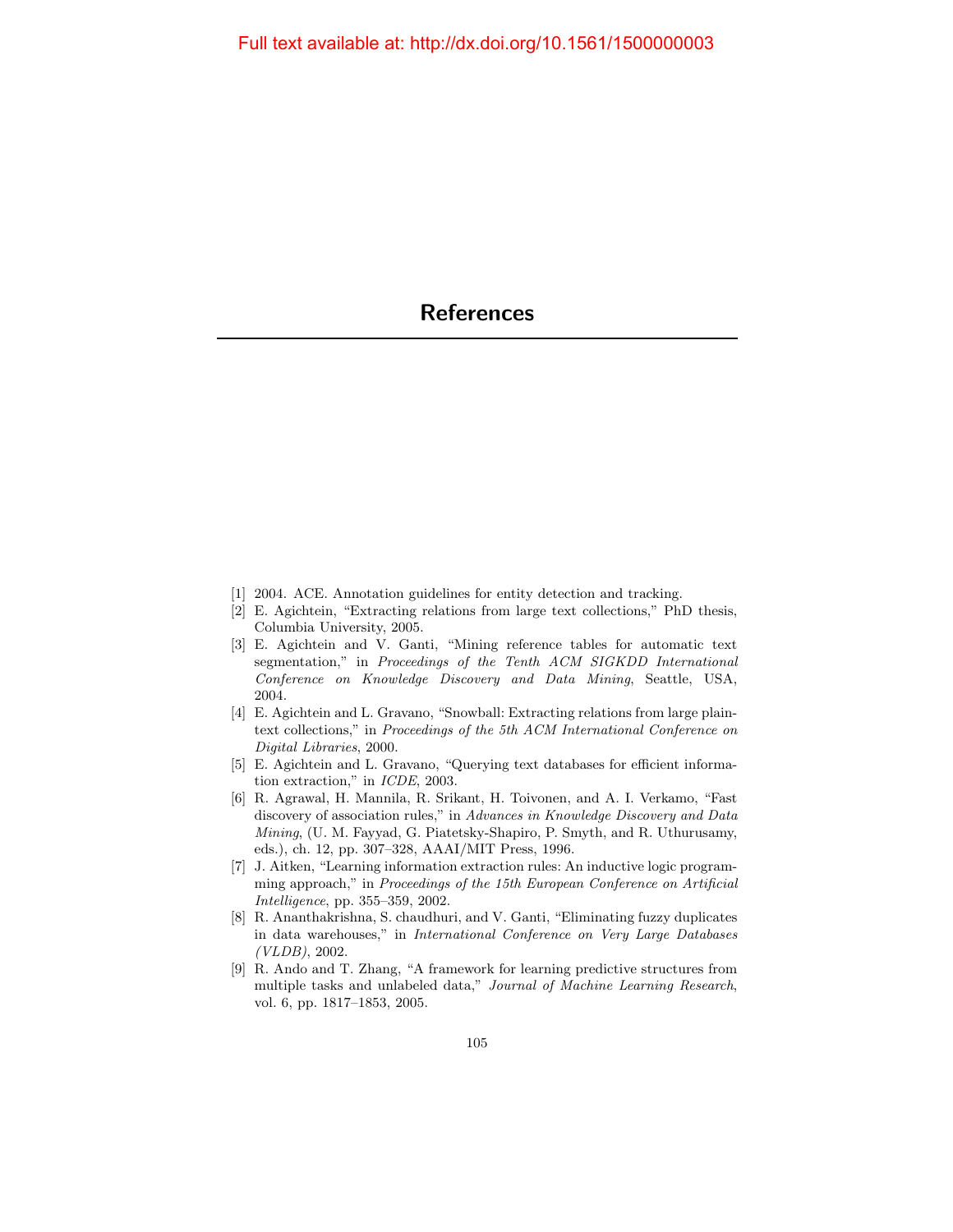- <span id="page-29-0"></span>[10] D. E. Appelt, J. R. Hobbs, J. Bear, D. J. Israel, and M. Tyson, "Fastus: A finite-state processor for information extraction from real-world text," in IJCAI, pp. 1172–1178, 1993.
- <span id="page-29-5"></span>[11] A. Arasu, H. Garcia-Molina, and S. University, "Extracting structured data from web pages," in SIGMOD '03: Proceedings of the 2003 ACM SIGMOD International Conference on Management of Data, pp. 337–348, 2003.
- [12] S. Argamon-Engelson and I. Dagan, "Committee-based sample selection for probabilistic classifiers," Journal of Artificial Intelligence Research, vol. 11, pp. 335–360, 1999.
- [13] M.-F. Balcan, A. Beygelzimer, and J. Langford, "Agnostic active learning," in  $ICML$ , pp. 65–72, 2006.
- <span id="page-29-8"></span>[14] M. Banko, M. J. Cafarella, S. Soderland, M. Broadhead, and O. Etzioni, "Open information extraction from the web," in IJCAI, pp. 2670–2676, 2007.
- [15] N. Bansal, A. Blum, and S. Chawla, "Correlation clustering," in FOCS '02: Proceedings of the 43rd Symposium on Foundations of Computer Science, USA, Washington, DC: IEEE Computer Society, 2002.
- <span id="page-29-6"></span>[16] G. Barish, Y.-S. Chen, D. DiPasquo, C. A. Knoblock, S. Minton, I. Muslea, and C. Shahabi, "Theaterloc: Using information integration technology to rapidly build virtual applications," in International Conference on Data Engineering  $(ICDE)$ , pp. 681–682, 2000.
- <span id="page-29-7"></span>[17] R. Baumgartner, S. Flesca, and G. Gottlob, "Visual web information extraction with lixto," in VLDB '01: Proceedings of the 27th International Conference on Very Large Data Bases, pp. 119–128, USA, San Francisco, CA: Morgan Kaufmann Publishers Inc, 2001.
- [18] M. Berland and E. Charniak, "Finding parts in very large corpora," in Proceedings of the 37th Annual Meeting of the Association for Computational Linguistics on Computational Linguistics, pp. 57–64, 1999.
- <span id="page-29-3"></span>[19] M. Bhide, A. Gupta, R. Gupta, P. Roy, M. K. Mohania, and Z. Ichhaporia, "Liptus: Associating structured and unstructured information in a banking environment," in *SIGMOD Conference*, pp. 915–924, 2007.
- <span id="page-29-1"></span>[20] D. M. Bikel, S. Miller, R. Schwartz, and R. Weischedel, "Nymble: A highperformance learning name-finder," in Proceedings of ANLP-97, pp. 194–201, 1997.
- [21] M. Bilenko, R. Mooney, W. Cohen, P. Ravikumar, and S. Fienberg, "Adaptive name-matching in information integration," IEEE Intelligent Systems, 2003.
- <span id="page-29-4"></span>[22] 2006. Biocreative — critical assessment for information extraction in biology. http://biocreative.sourceforge.net/.
- [23] J. Blitzer, R. McDonald, and F. Pereira, "Domain adaptation with structural correspondence learning," in Proceedings of the Empirical Methods in Natural Language Processing (EMNLP), 2006.
- [24] A. Bordes, L. Bottou, P. Gallinari, and J. Weston, "Solving multiclass support vector machines with larank," in ICML, pp. 89–96, 2007.
- <span id="page-29-2"></span>[25] V. R. Borkar, K. Deshmukh, and S. Sarawagi, "Automatic text segmentation for extracting structured records," in Proceedings of ACM SIGMOD International Conference on Management of Data, Santa Barabara, USA, 2001.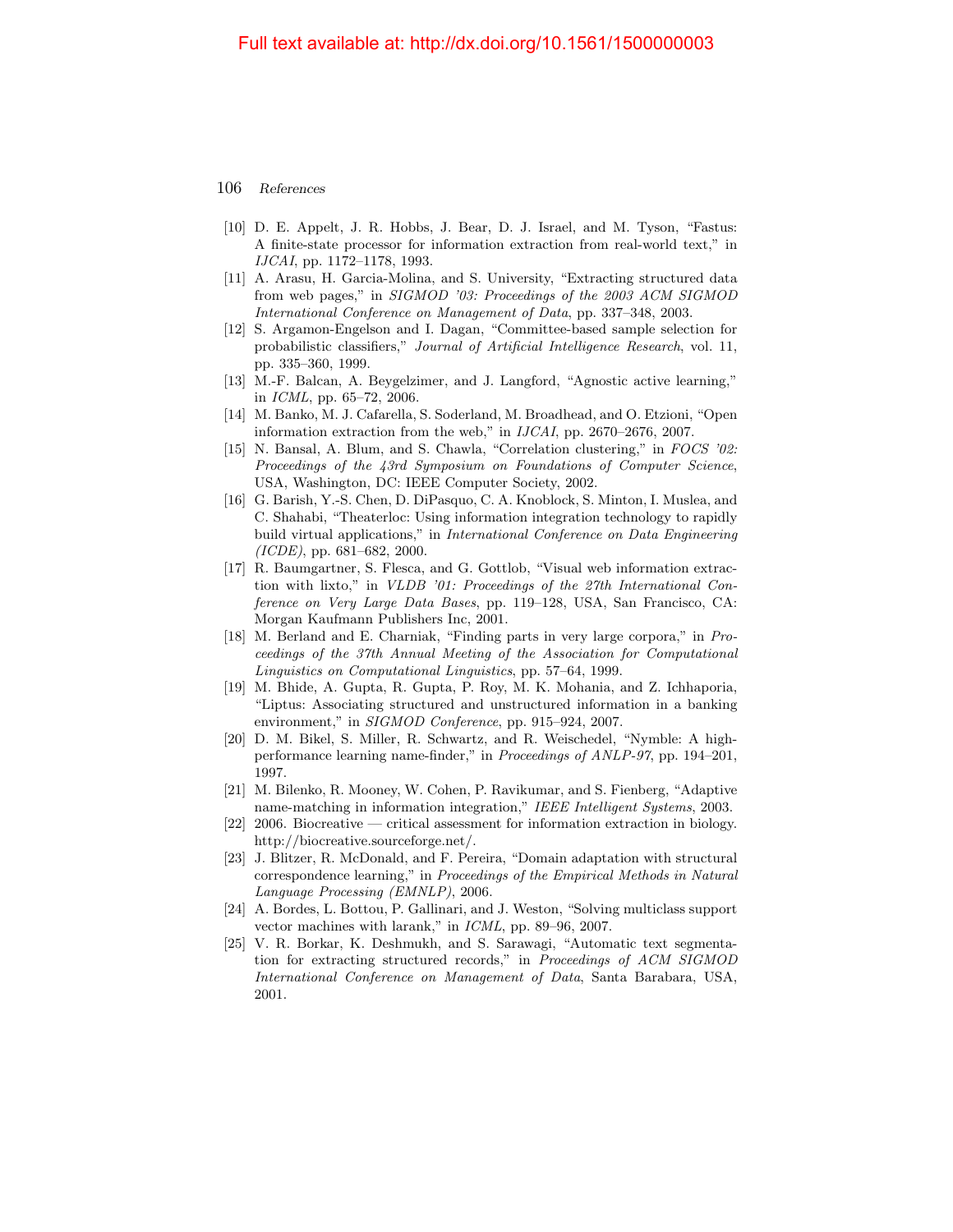- <span id="page-30-0"></span>[26] A. Borthwick, J. Sterling, E. Agichtein, and R. Grishman, "Exploiting diverse knowledge sources via maximum entropy in named entity recognition," in Sixth Workshop on Very Large Corpora New Brunswick, New Jersey, Association for Computational Linguistics, 1998.
- [27] L. Bottou, "Stochastic learning," in Advanced Lectures on Machine Learning, number LNAI 3176 in Lecture Notes in Artificial Intelligence, (O. Bousquet and U. von Luxburg, eds.), pp. 146–168, Springer Verlag, 2004.
- [28] J. Boulos, N. Dalvi, B. Mandhani, S. Mathur, C. Re, and D. Suciu, "Mystiq: A system for finding more answers by using probabilities," in ACM SIGMOD, 2005.
- <span id="page-30-2"></span>[29] A. Z. Broder, M. Fontoura, V. Josifovski, and L. Riedel, "A semantic approach to contextual advertising," in SIGIR, pp. 559–566, 2007.
- [30] R. Bunescu and R. Mooney, "Learning to extract relations from the web using minimal supervision," in Proceedings of the 45th Annual Meeting of the Association of Computational Linguistics, pp. 576–583, June 2007.
- [31] R. Bunescu and R. J. Mooney, "Collective information extraction with relational markov networks," in Proceedings of the 42nd Annual Meeting of the Association for Computational Linguistics, pp. 439–446, 2004.
- <span id="page-30-1"></span>[32] R. C. Bunescu, R. Ge, R. J. Kate, E. M. Marcotte, R. J. Mooney, A. K. Ramani, and Y. W. Wong, "Comparative experiments on learning information extractors for proteins and their interactions," Artificial Intelligence in Medicine, vol. 33, pp. 139–155, 2005.
- [33] R. C. Bunescu and R. J. Mooney, "A shortest path dependency kernel for relation extraction," in HLT '05: Proceedings of the Conference on Human Language Technology and Empirical Methods in Natural Language Processing, pp. 724–731, USA, Morristown, NJ: Association for Computational Linguistics, 2005.
- [34] D. Burdick, P. M. Deshpande, T. S. Jayram, R. Ramakrishnan, and S. Vaithyanathan, "OLAP over uncertain and imprecise data," in *Proceedings* of the 31st International Conference on Very Large Data Bases, pp. 970–981, VLDB Endowment, 2005.
- [35] D. Burdick, A. Doan, R. Ramakrishnan, and S. Vaithyanathan, "Olap over imprecise data with domain constraints," in VLDB, pp. 39–50, 2007.
- <span id="page-30-4"></span>[36] M. Cafarella, N. Khoussainova, D. Wang, E. Wu, Y. Zhang, and A. Halevy, "Uncovering the relational web," in WebDB, 2008.
- <span id="page-30-5"></span>[37] M. J. Cafarella, D. Downey, S. Soderland, and O. Etzioni, "KnowItNow: Fast, scalable information extraction from the web," in *Conference on Human Lan*guage Technologies (HLT/EMNLP), 2005.
- [38] M. J. Cafarella and O. Etzioni, "A search engine for natural language applications," in WWW, pp. 442–452, 2005.
- <span id="page-30-3"></span>[39] M. J. Cafarella, C. Re, D. Suciu, and O. Etzioni, "Structured querying of web text data: A technical challenge," in CIDR, pp. 225–234, 2007.
- <span id="page-30-6"></span>[40] D. Cai, ShipengYu, Ji-RongWen, and W.-Y. Ma, "Vips: A vision based page segmentation algorithm," Technical Report MSR-TR-2003-79, Microsoft, 2004.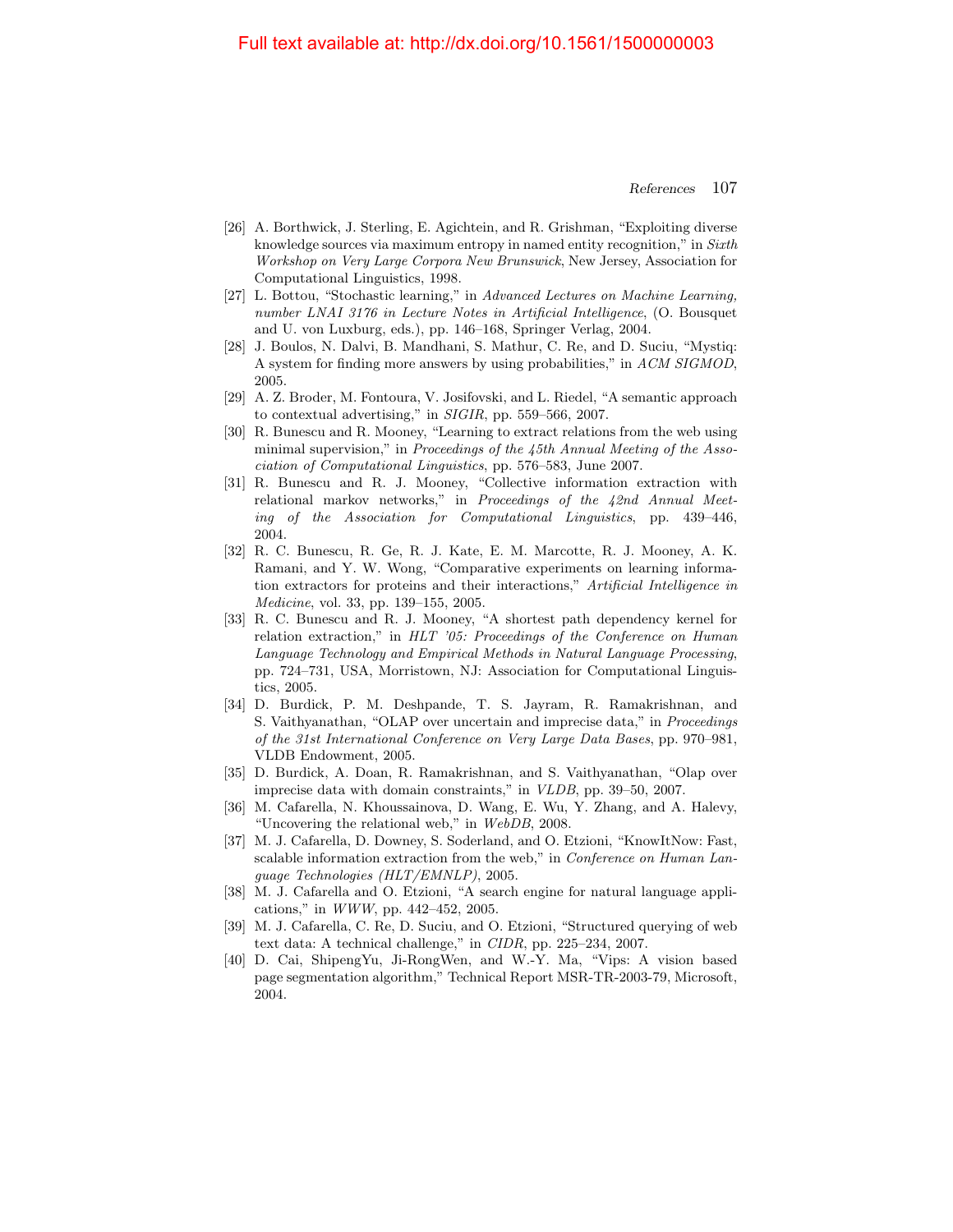- <span id="page-31-4"></span>[41] Y. Cai, X. L. Dong, A. Y. Halevy, J. M. Liu, and J. Madhavan, "Personal information management with semex," in SIGMOD Conference, pp. 921–923, 2005.
- <span id="page-31-2"></span>[42] M. Califf and R. Mooney, Bottom-up Relational Learning of Pattern Matching Rules for Information Extraction, 2003.
- <span id="page-31-1"></span>[43] M. E. Califf and R. J. Mooney, "Relational learning of pattern-match rules for information extraction," in Proceedings of the Sixteenth National Conference on Artificial Intelligence (AAAI-99), pp. 328–334, July 1999.
- <span id="page-31-3"></span>[44] V. T. Chakaravarthy, H. Gupta, P. Roy, and M. K. Mohania, "Efficiently linking text documents with relevant structured information," in VLDB, pp. 667– 678, 2006.
- <span id="page-31-6"></span>[45] S. Chakrabarti, Mining the Web: Discovering Knowledge from Hypertext Data. Morgan-Kauffman, 2002.
- <span id="page-31-5"></span>[46] S. Chakrabarti, J. Mirchandani, and A. Nandi, "Spin: searching personal information networks," in SIGIR, p. 674, 2005.
- [47] S. Chakrabarti, K. Punera, and M. Subramanyam, "Accelerated focused crawling through online relevance feedback," in WWW, Hawaii, ACM, May 2002.
- [48] S. Chakrabarti, K. Puniyani, and S. Das, "Optimizing scoring functions and indexes for proximity search in type-annotated corpora," in WWW, pp. 717– 726, 2006.
- [49] A. Chandel, P. Nagesh, and S. Sarawagi, "Efficient batch top-k search for dictionary-based entity recognition," in Proceedings of the 22nd IEEE International Conference on Data Engineering (ICDE), 2006.
- [50] M. Charikar, V. Guruswami, and A. Wirth, "Clustering with qualitative information," Journal of Computer and Systems Sciences, vol. 71, pp. 360–383, 2005.
- [51] S. Chaudhuri, K. Ganjam, V. Ganti, and R. Motwani, "Robust and efficient fuzzy match for online data cleaning," in SIGMOD, 2003.
- [52] Chelba and Acero, "Adaptation of maximum entropy capitalizer: Little data can help a lot," in EMNLP, 2004.
- [53] F. Chen, A. Doan, J. Yang, and R. Ramakrishnan, "Efficient information extraction over evolving text data," in ICDE, 2008.
- [54] D. Cheng, R. Kannan, S. Vempala, and G. Wang, "A divide-and-merge methodology for clustering," ACM Transactions on Database Systems, vol. 31, pp. 1499–1525, 2006.
- [55] R. Cheng, D. V. Kalashnikov, and S. Prabhakar, "Evaluating probabilistic queries over imprecise data," in SIGMOD '03: Proceedings of the 2003 ACM SIGMOD International Conference on Management of Data, pp. 551–562, USA, New York, NY: ACM Press, 2003.
- [56] B. Chidlovskii, B. Roustant, and M. Brette, "Documentum eci self-repairing wrappers: Performance analysis," in SIGMOD '06: Proceedings of the 2006 ACM SIGMOD International Conference on Management of Data, pp. 708– 717, USA, New York, NY: ACM, 2006.
- <span id="page-31-0"></span>[57] 1998. N. A. Chinchor, *Overview of MUC-7/MET-2*.
- [58] J. Cho and S. Rajagopalan, "A fast regular expression indexing engine," in ICDE, pp. 419–430, 2002.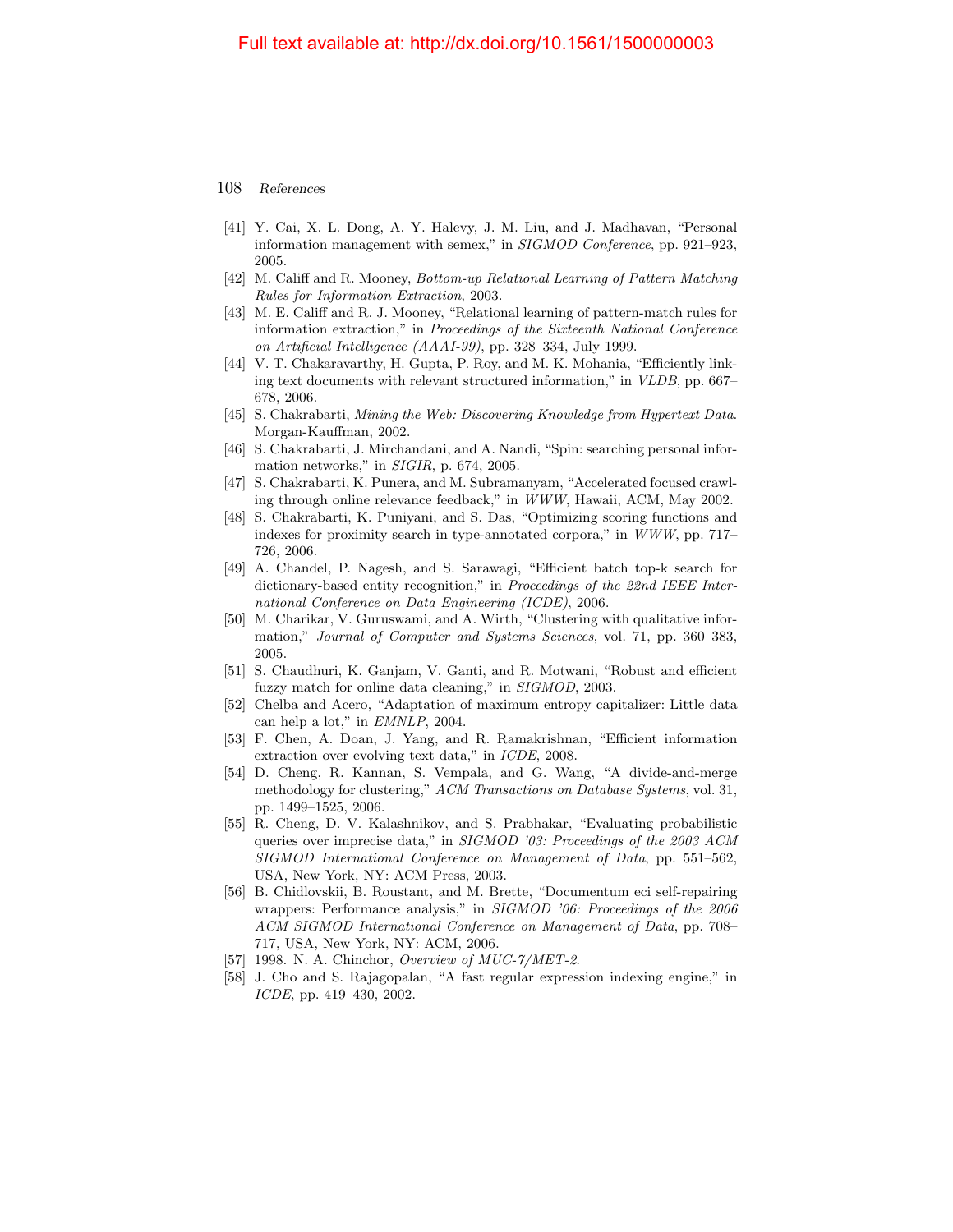- <span id="page-32-2"></span>[59] Y. Choi, C. Cardie, E. Riloff, and S. Patwardhan, "Identifying sources of opinions with conditional random fields and extraction patterns," in HLT/EMNLP, 2005.
- <span id="page-32-0"></span>[60] F. Ciravegna, "Adaptive information extraction from text by rule induction and generalisation," in Proceedings of the 17th International Joint Conference on Artificial Intelligence (IJCAI2001), 2001.
- [61] W. Cohen and J. Richman, "Learning to match and cluster entity names," in ACM SIGIR' 01 Workshop on Mathematical/Formal Methods in Information Retrieval, 2001.
- <span id="page-32-6"></span>[62] W. W. Cohen, M. Hurst, and L. S. Jensen, "A flexible learning system for wrapping tables and lists in html documents," in Proceedings of the 11th World Wide Web Conference (WWW2002), 2002.
- <span id="page-32-5"></span>[63] W. W. Cohen, E. Minkov, and A. Tomasic, "Learning to understand web site update requests," in IJCAI, pp. 1028–1033, 2005.
- [64] W. W. Cohen, P. Ravikumar, and S. E. Fienberg, "A comparison of string distance metrics for name-matching tasks," in Proceedings of the IJCAI-2003 Workshop on Information Integration on the Web (IIWeb-03), 2003. (To appear).
- [65] W. W. Cohen and S. Sarawagi, "Exploiting dictionaries in named entity extraction: Combining semi-markov extraction processes and data integration methods," in Proceedings of the Tenth ACM SIGKDD International Conference on Knowledge Discovery and Data Mining, 2004.
- [66] D. A. Cohn, Z. Ghahramani, and M. I. Jordan, "Active learning with statistical models," in Advances in Neural Information Processing Systems, (G. Tesauro, D. Touretzky, and T. Leen, eds.), pp. 705–712, The MIT Press, 1995.
- <span id="page-32-7"></span>[67] V. Crescenzi, G. Mecca, P. Merialdo, and P. Missier, "An automatic data grabber for large web sites," in vldb'2004: Proceedings of the Thirtieth International Conference on Very Large Data Bases, pp. 1321–1324, 2004.
- [68] A. Culotta, T. T. Kristjansson, A. McCallum, and P. A. Viola, "Corrective feedback and persistent learning for information extraction," Artificial Intelligence, vol. 170, nos. 14–15, pp. 1101–1122, 2006.
- [69] A. Culotta and J. Sorensen, "Dependency tree kernels for relation extraction," in Proceedings of the 42nd Meeting of the Association for Computational Linguistics (ACL'04), Main Volume, pp. 423–429, Barcelona, Spain, July 2004.
- <span id="page-32-3"></span>[70] C. Cumby and D. Roth, "Feature extraction languages for propositionalzed relational learning," in Working Notes of the IJCAI-2003 Workshop on Learning Statistical Models from Relational Data (SRL-2003), (L. Getoor and D. Jensen, eds.), pp. 24–31, Acapulco, Mexico, August 11, 2003.
- <span id="page-32-4"></span>[71] H. Cunningham, "Information extraction, automatic," Encyclopedia of Language and Linguistics, 2005. second ed.
- <span id="page-32-1"></span>[72] H. Cunningham, D. Maynard, K. Bontcheva, and V. Tablan, "Gate: A framework and graphical development environment for robust nlp tools and applications," in Proceedings of the 40th Anniversary Meeting of the Association for Computational Linguistics, 2002.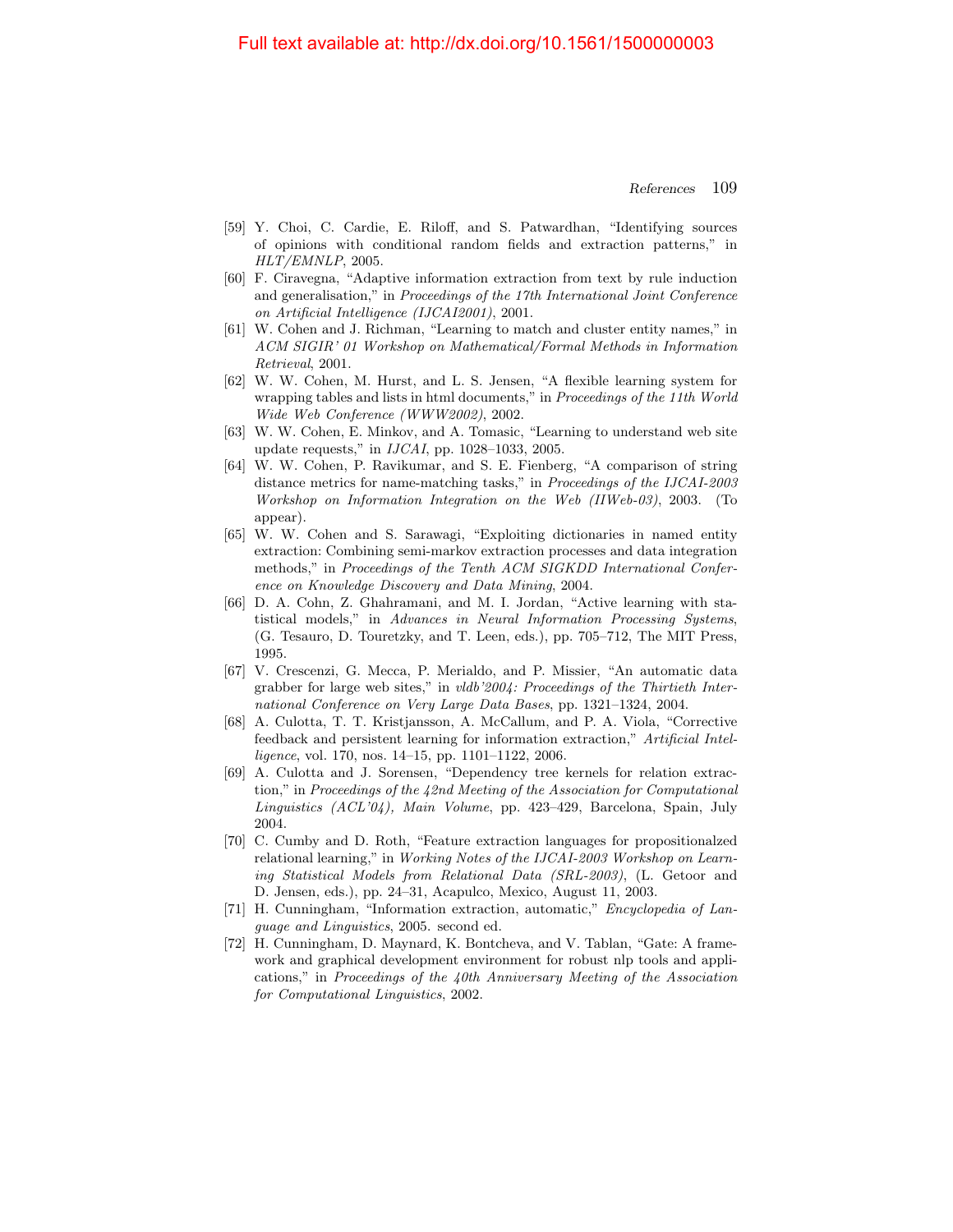- <span id="page-33-1"></span>[73] H. Cunningham, D. Maynard, K. Bontcheva, and V. Tablan, "GATE: A framework and graphical development environment for robust nlp tools and applications," in Proceedings of the 40th Anniversary Meeting of the Association for Computational Linguistics (ACL'02), Philadelphia, 2002.
- <span id="page-33-2"></span>[74] E. Cutrell and S. T. Dumais, "Exploring personal information," Communications on ACM, vol. 49, pp. 50–51, 2006.
- [75] N. N. Dalvi and D. Suciu, "Efficient query evaluation on probabilistic databases," in VLDB, pp. 864–875, 2004.
- [76] S. Dasgupta, "Coarse sample complexity bounds for active learning," in NIPS, 2005.
- [77] H. Daumé III, "Frustratingly easy domain adaptation," in *Conference of the* Association for Computational Linguistics (ACL), Prague, Czech Republic, 2007.
- <span id="page-33-3"></span>[78] P. DeRose, W. Shen, F. C. 0002, Y. Lee, D. Burdick, A. Doan, and R. Ramakrishnan, "Dblife: A community information management platform for the database research community (demo)," in CIDR, pp. 169–172, 2007.
- [79] T. Dietterich, "Machine learning for sequential data: A review," in Structural, Syntactic and Statistical Pattern Recognition; Lecture Notes in Computer Science, (T. Caelli, ed.), Vol. 2396, pp. 15–30, Springer-Verlag, 2002.
- [80] P. Domingos, "Metacost: A general method for making classifiers costsensitive," in Proceedings of the Fifth International Conference on Knowledge Discovery and Data Mining (KDD-99), 1999.
- [81] D. Downey, M. Broadhead, and O. Etzioni, "Locating complex named entities in web text," in IJCAI, pp. 2733–2739, 2007.
- [82] D. Downey, O. Etzioni, and S. Soderland, "A probabilistic model of redundancy in information extraction," in IJCAI, 2005.
- [83] D. Downey, S. Schoenmackers, and O. Etzioni, "Sparse information extraction: Unsupervised language models to the rescue," in ACL, 2007.
- <span id="page-33-6"></span>[84] D. W. Embley, M. Hurst, D. P. Lopresti, and G. Nagy, "Table-processing paradigms: A research survey," IJDAR, vol. 8, nos. 2–3, pp. 66–86, 2006.
- <span id="page-33-5"></span>[85] D. W. Embley, Y. S. Jiang, and Y.-K. Ng, "Record-boundary discovery in web documents," in SIGMOD 1999, Proceedings ACM SIGMOD International Conference on Management of Data, June 1–3, 1999, pp. 467–478, Philadephia, Pennsylvania, USA, 1999.
- <span id="page-33-7"></span>[86] O. Etzioni, M. Cafarella, D. Downey, S. Kok, A.-M. Popescu, T. Shaked, S. Soderland, D. S. Weld, and A. Yates, "Web-scale information extraction in KnowItAll: (preliminary results)," in WWW, pp. 100–110, 2004.
- <span id="page-33-4"></span>[87] O. Etzioni, B. Doorenbos, and D. Weld, "A scalable comparison shopping agent for the world-wide web," in Proceedings of the International Conference on Autonomous Agents, 1997.
- [88] R. Fagin, A. Lotem, and M. Naor, "Optimal aggregation algorithms for middleware," Journal of Computer and System Sciences, vol. 66, nos. 614, 656, September 2001.
- <span id="page-33-0"></span>[89] R. Feldman, B. Rosenfeld, and M. Fresko, "Teg-a hybrid approach to information extraction," Knowledge and Information Systems, vol. 9, pp. 1–18, 2006.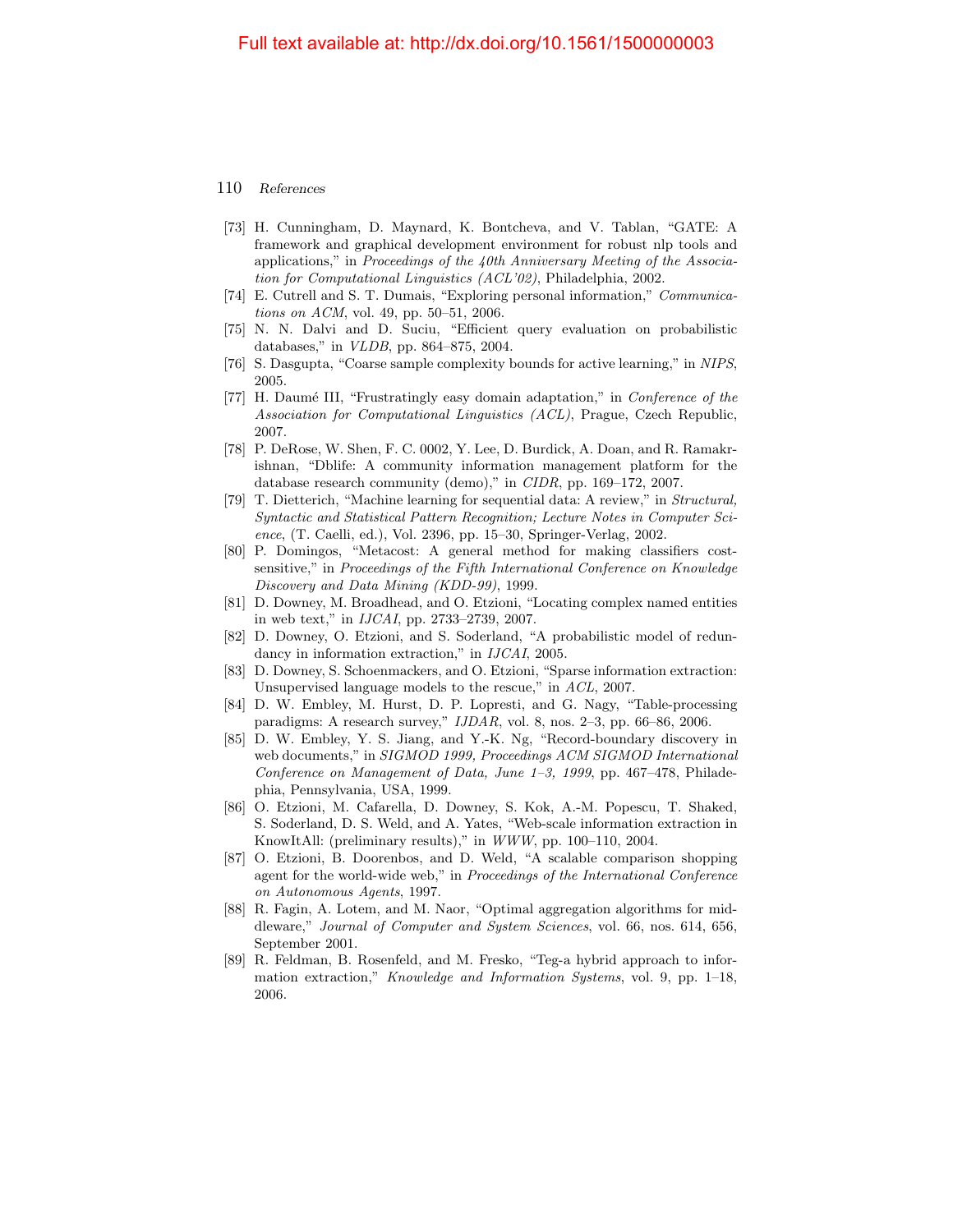- [90] I. P. Fellegi and A. B. Sunter, "A theory for record linkage," Journal of the American Statistical Society, vol. 64, pp. 1183–1210, 1969.
- <span id="page-34-7"></span>[91] D. Ferrucci and A. Lally, "Uima: An architectural approach to unstructured information processing in the corporate research environment," Natural Language Engineering, vol. 10, nos. 3–4, pp. 327–348, 2004.
- [92] J. R. Finkel, T. Grenager, and C. Manning, "Incorporating non-local information into information extraction systems by gibbs sampling," in Proceedings of the 43nd Annual Meeting of the Association for Computational Linguistics (ACL 2005), 2005.
- [93] J. R. Finkel, T. Grenager, and C. D. Manning, "Incorporating non-local information into information extraction systems by gibbs sampling," in ACL, 2005.
- [94] G. W. Flake, E. J. Glover, S. Lawrence, and C. L. Giles, "Extracting query modifications from nonlinear svms," in WWW, pp. 317–324, 2002.
- [95] Y. Freund, H. S. Seung, E. Shamir, and N. Tishby, "Selective sampling using the query by committee algorithm," Machine Learning, vol. 28, nos. 2–3, pp. 133–168, 1997.
- <span id="page-34-5"></span>[96] W. Gatterbauer, P. Bohunsky, M. Herzog, B. Krüpl, and B. Pollak, "Towards domain-independent information extraction from web tables," in WWW '07: Proceedings of the 16th International Conference on World Wide Web, pp. 71– 80, ACM, 2007.
- <span id="page-34-3"></span>[97] R. Ghani, K. Probst, Y. Liu, M. Krema, and A. Fano, "Text mining for product attribute extraction," SIGKDD Explorations Newsletter, vol. 8, pp. 41–48, 2006.
- <span id="page-34-2"></span>[98] R. Grishman, "Information extraction: Techniques and challenges," in SCIE, 1997.
- <span id="page-34-1"></span>[99] R. Grishman, S. Huttunen, and R. Yangarber, "Information extraction for enhanced access to disease outbreak reports," Journal of Biomedical Informatics, vol. 35, pp. 236–246, 2002.
- <span id="page-34-0"></span>[100] R. Grishman and B. Sundheim, "Message understanding conference-6: A brief history," in Proceedings of the 16th Conference on Computational Linguistics, pp. 466–471, USA, Morristown, NJ: Association for Computational Linguistics, 1996.
- [101] R. Gupta, A. A. Diwan, and S. Sarawagi, "Efficient inference with cardinalitybased clique potentials," in Proceedings of the 24th International Conference on Machine Learning (ICML), USA, 2007.
- [102] R. Gupta and S. Sarawagi, "Curating probabilistic databases from information extraction models," in Proceedings of the 32nd International Conference on Very Large Databases (VLDB), 2006.
- <span id="page-34-6"></span>[103] J. Hammer, H. Garcia-Molina, J. Cho, R. Aranha, and A. Crespo, "Extracting semistructure information from the web," in Workshop on Mangement of Semistructured Data, 1997.
- <span id="page-34-4"></span>[104] B. He, M. Patel, Z. Zhang, and K. C.-C. Chang, "Accessing the deep web,"  $Communications on ACM$ , vol. 50, pp. 94–101, 2007.
- [105] M. A. Hearst, "Automatic acquisition of hyponyms from large text corpora," in Proceedings of the 14th Conference on Computational Linguistics, pp. 539– 545, 1992.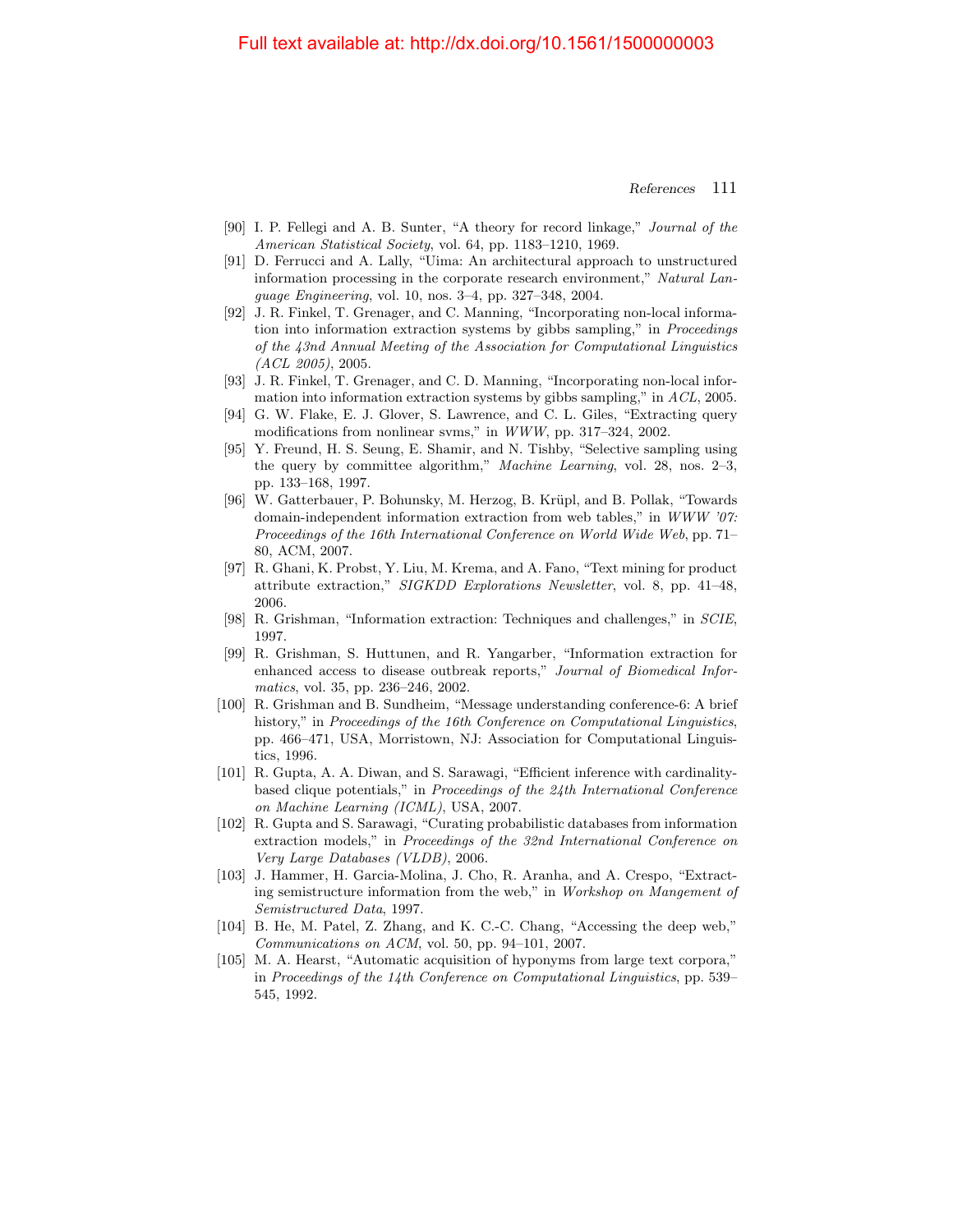- <span id="page-35-5"></span>[106] C.-N. Hsu and M.-T. Dung, "Generating finite-state transducers for semistructured data extraction from the web," Information Systems Special Issue on Semistructured Data, vol. 23, 1998.
- [107] J. Huang, T. Chen, A. Doan, and J. Naughton, On the Provenance of Nonanswers to Queries Over Extracted Data.
- [108] J. Huang, A. Smola, A. Gretton, K. Borgwardt, and B. Schölkopf, "Correcting sample selection bias by unlabeled data," in Advances in Neural Information Processing Systems 20, Cambridge, MA: MIT Press, 2007.
- <span id="page-35-4"></span>[109] M. Hurst, "The interpretation of tables in texts," PhD thesis, University of Edinburgh, School of Cognitive Science, Informatics, University of Edinburgh, 2000.
- [110] P. G. Ipeirotis, E. Agichtein, P. Jain, and L. Gravano, "Towards a query optimizer for text-centric tasks," ACM Transactions on Database Systems, vol. 32, 2007.
- <span id="page-35-3"></span>[111] N. Ireson, F. Ciravegna, M. E. Califf, D. Freitag, N. Kushmerick, and A. Lavelli, "Evaluating machine learning for information extraction," in ICML, pp. 345–352, 2005.
- <span id="page-35-2"></span>[112] M. Jansche and S. P. Abney, "Information extraction from voicemail transcripts," in EMNLP '02: Proceedings of the ACL-02 Conference on Empirical Methods in Natural Language Processing, pp. 320–327, USA, Morristown, NJ: Association for Computational Linguistics, 2002.
- <span id="page-35-1"></span>[113] T. S. Jayram, R. Krishnamurthy, S. Raghavan, S. Vaithyanathan, and H. Zhu, "Avatar information extraction system," IEEE Data Engineering Bulletin, vol. 29, pp. 40–48, 2006.
- [114] J. Jiang and C. Zhai, "A systematic exploration of the feature space for relation extraction," in Human Language Technologies 2007: The Conference of the North American Chapter of the Association for Computational Linguistics; Proceedings of the Main Conference, pp. 113–120, 2007.
- [115] N. Kambhatla, "Combining lexical, syntactic and semantic features with maximum entropy models for information extraction," in The Companion Volume to the Proceedings of 42st Annual Meeting of the Association for Computational Linguistics, pp. 178–181, Barcelona, Spain: Association for Computational Linguistics, July 2004.
- [116] S. Khaitan, G. Ramakrishnan, S. Joshi, and A. Chalamalla, "Rad: A scalable framework for annotator development," in ICDE, pp. 1624–1627, 2008.
- [117] M.-S. Kim, K.-Y. Whang, J.-G. Lee, and M.-J. Lee, "n-gram/2l: A space and time efficient two-level n-gram inverted index structure," in VLDB '05: Proceedings of the 31st International Conference on Very Large Data Bases, pp. 325–336, 2005.
- <span id="page-35-0"></span>[118] D. Klein and C. D. Manning, "Conditional structure versus conditional estimation in NLP models," in Workshop on Empirical Methods in Natural Language Processing (EMNLP), 2002.
- [119] D. Koller and N. Friedman, "Structured probabilistic models," Under preparation, 2007.
- [120] V. Krishnan and C. D. Manning, "An effective two-stage model for exploiting non-local dependencies in named entity recognition," in ACL-COLING, 2006.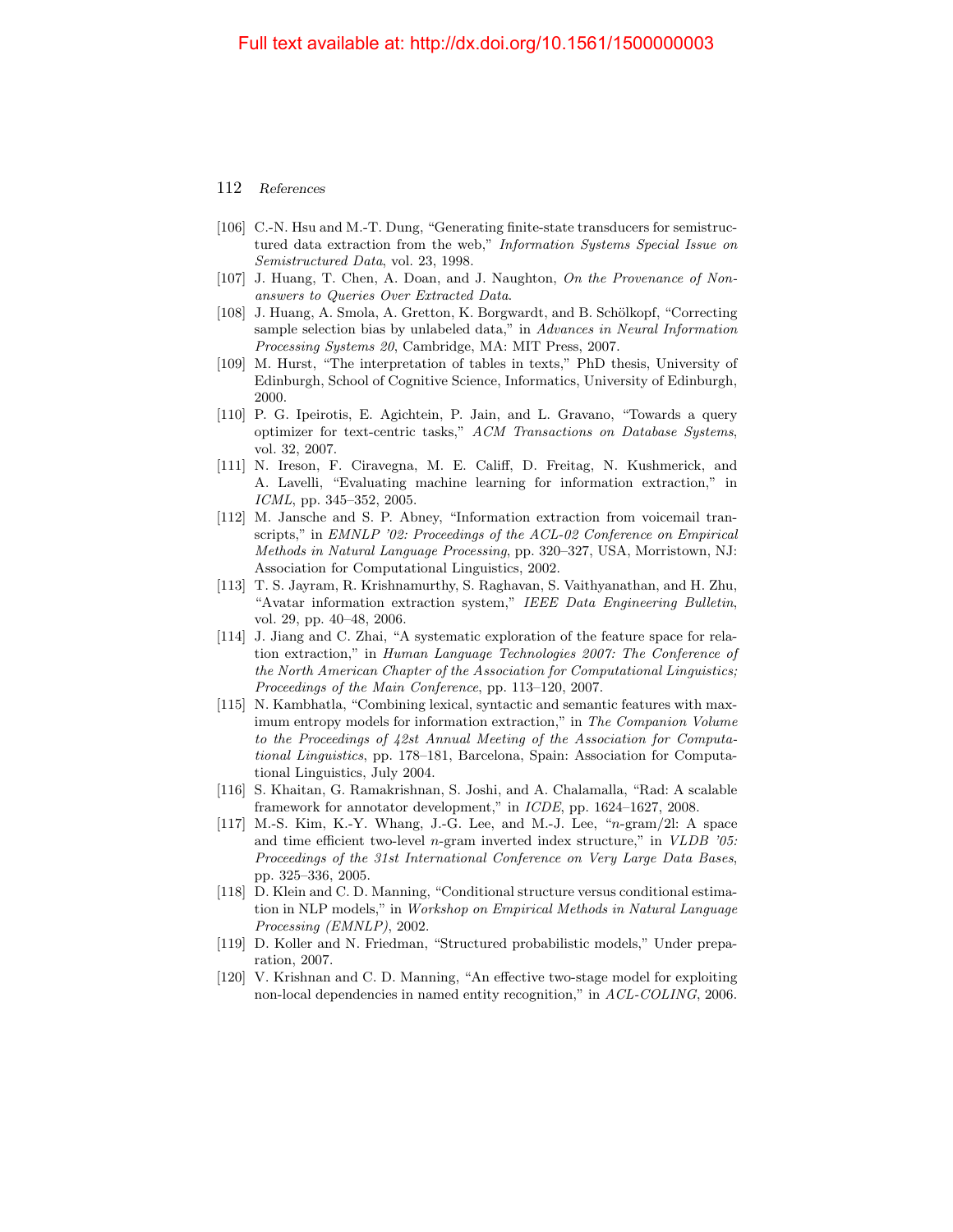- [121] N. Kushmerick, "Wrapper induction for information extraction," PhD thesis, University of Washington, 1997.
- [122] N. Kushmerick, "Regression testing for wrapper maintenance," in AAAI/IAAI, pp. 74–79, 1999.
- <span id="page-36-8"></span>[123] N. Kushmerick, D. Weld, and R. Doorenbos, "Wrapper induction for information extraction," in Proceedings of IJCAI, 1997.
- <span id="page-36-5"></span>[124] S. R. Labeling 2008. http://www.lsi.upc.es/ srlconll/refs.html.
- <span id="page-36-2"></span>[125] J. Lafferty, A. McCallum, and F. Pereira, "Conditional random fields: Probabilistic models for segmenting and labeling sequence data," in Proceedings of the International Conference on Machine Learning (ICML-2001), Williams, MA, 2001.
- <span id="page-36-3"></span>[126] S. Lawrence, C. L. Giles, and K. Bollacker, "Digital libraries and autonomous citation indexing," IEEE Computer, vol. 32, pp. 67–71, 1999.
- <span id="page-36-0"></span>[127] W. Lehnert, J. McCarthy, S. Soderland, E. Riloff, C. Cardie, J. Peterson, F. Feng, C. Dolan, and S. Goldman, "Umass/hughes: Description of the circus system used for tipster text," in Proceedings of a Workshop on Held at Fredericksburg, Virginia, pp. 241–256, USA, Morristown, NJ: Association for Computational Linguistics, 1993.
- [128] K. Lerman, S. Minton, and C. A. Knoblock, "Wrapper maintenance: A machine learning approach," Journal of Artificial Intellgence Research (JAIR), vol. 18, pp. 149–181, 2003.
- [129] X. Li and J. Bilmes, "A bayesian divergence prior for classifier adaptation," Eleventh International Conference on Artificial Intelligence and Statistics (AISTATS-2007), 2007.
- <span id="page-36-7"></span>[130] Y. Li and K. Bontcheva, "Hierarchical, perceptron-like learning for ontologybased information extraction," in WWW '07: Proceedings of the 16th International Conference on World Wide Web, pp. 777–786, ACM, 2007.
- <span id="page-36-4"></span>[131] B. Liu, M. Hu, and J. Cheng, "Opinion observer: Analyzing and comparing opinions on the web," in WWW '05: Proceedings of the 14th international conference on World Wide Web, pp. 342–351, 2005.
- [132] D. C. Liu and J. Nocedal, "On the limited memory bfgs method for large-scale optimization," Mathematic Programming, vol. 45, pp. 503–528, 1989.
- <span id="page-36-9"></span>[133] L. Liu, C. Pu, and W. Han, "Xwrap: An xml-enabled wrapper construction system for web information sources," in International Conference on Data Engineering (ICDE), pp. 611–621, 2000.
- <span id="page-36-6"></span>[134] Y. Liu, K. Bai, P. Mitra, and C. L. Giles, "Tableseer: Automatic table metadata extraction and searching in digital libraries," in  $JCDL$  '07: Proceedings of the 2007 Conference on Digital Libraries, pp. 91–100, USA, New York, NY: ACM, 2007.
- <span id="page-36-1"></span>[135] R. Malouf, "Markov models for language-independent named entity recognition," in Proceedings of the Sixth Conference on Natural Language Learning (CoNLL-2002), 2002.
- [136] R. Malouf, "A comparison of algorithms for maximum entropy parameter estimation," in Proceedings of the Sixth Conference on Natural Language Learning  $(CoNLL-2002)$ , pp. 49–55, 2002.
- <span id="page-36-10"></span>[137] C. D. Manning and H. Schütze, Foundations of Statistical Natural Language Processing. Cambridge, MA: The MIT Press, 1999.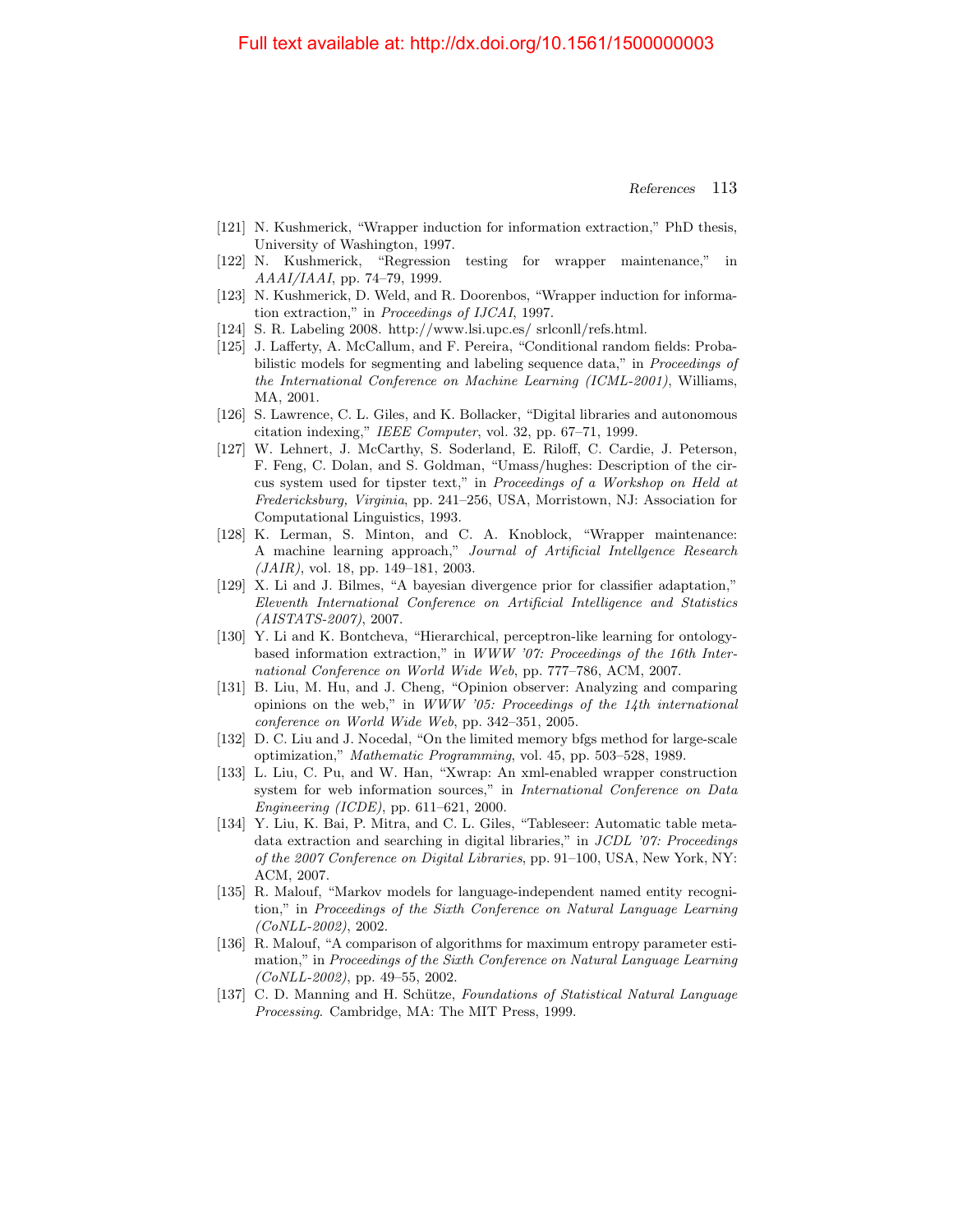- [138] I. Mansuri and S. Sarawagi, "A system for integrating unstructured data into relational databases," in Proceedings of the 22nd IEEE International Conference on Data Engineering (ICDE), 2006.
- <span id="page-37-7"></span>[139] S. Mao, A. Rosenfeld, and T. Kanungo, "Document structure analysis algorithms: A literature survey," Document Recognition and Retrieval X, vol. 5010, pp. 197–207, 2003.
- <span id="page-37-3"></span>[140] B. Marthi, B. Milch, and S. Russell, "First-order probabilistic models for information extraction," in Working Notes of the IJCAI-2003 Workshop on Learning Statistical Models from Relational Data (SRL-2003), (L. Getoor and D. Jensen, eds.), pp. 71–78, Acapulco, Mexico, August 11 2003.
- <span id="page-37-1"></span>[141] D. Maynard, V. Tablan, C. Ursu, H. Cunningham, and Y. Wilks, "Named entity recognition from diverse text types," Recent Advances in Natural Language Processing 2001 Conference, Tzigov Chark, Bulgaria, 2001.
- <span id="page-37-8"></span>[142] A. McCallum, "Information extraction: Distilling structured data from unstructured text," ACM Queue, vol. 3, pp. 48–57, 2005.
- <span id="page-37-0"></span>[143] A. McCallum, D. Freitag, and F. Pereira, "Maximum entropy markov models for information extraction and segmentation," in Proceedings of the International Conference on Machine Learning (ICML-2000), pp. 591–598, Palo Alto, CA, 2000.
- <span id="page-37-6"></span>[144] A. McCallum, K. Nigam, J. Reed, J. Rennie, and K. Seymore, Cora: Computer Science Research Paper Search Engine, http://cora.whizbang.com/, 2000.
- [145] A. McCallum and B. Wellner, "Toward conditional models of identity uncertainty with application to proper noun coreference," in Proceedings of the IJCAI-2003 Workshop on Information Integration on the Web, pp. 79–86, Acapulco, Mexico, August 2003.
- <span id="page-37-2"></span>[146] A. K. McCallum, Mallet: A Machine Learning for Language Toolkit. http://mallet.cs.umass.edu, 2002.
- [147] D. McDonald, H. Chen, H. Su, and B. Marshall, "Extracting gene pathway relations using a hybrid grammar: The arizona relation parser," Bioinformatics, vol. 20, pp. 3370–3378, 2004.
- [148] R. McDonald, K. Crammer, and F. Pereira, "Flexible text segmentation with structured multilabel classification," in HLT/EMNLP, 2005.
- <span id="page-37-11"></span>[149] G. Mecca, P. Merialdo, and P. Atzeni, "Araneus in the era of xml," in IEEE Data Engineering Bullettin, Special Issue on XML, IEEE, September 1999.
- <span id="page-37-4"></span>[150] M. Michelson and C. A. Knoblock, "Semantic annotation of unstructured and ungrammatical text," in Proceedings of the 19th International Joint Conference on Artificial Intelligence (IJCAI), pp. 1091–1098, 2005.
- <span id="page-37-10"></span>[151] M. Michelson and C. A. Knoblock, "Creating relational data from unstructured and ungrammatical data sources," Journal of Artificial Intelligence Research (JAIR), vol. 31, pp. 543–590, 2008.
- <span id="page-37-5"></span>[152] E. Minkov, R. C. Wang, and W. W. Cohen, "Extracting personal names from email: Applying named entity recognition to informal text," in  $HLT/EMNLP$ , 2005.
- <span id="page-37-9"></span>[153] R. J. Mooney and R. C. Bunescu, "Mining knowledge from text using information extraction," SIGKDD Explorations, vol. 7, pp. 3–10, 2005.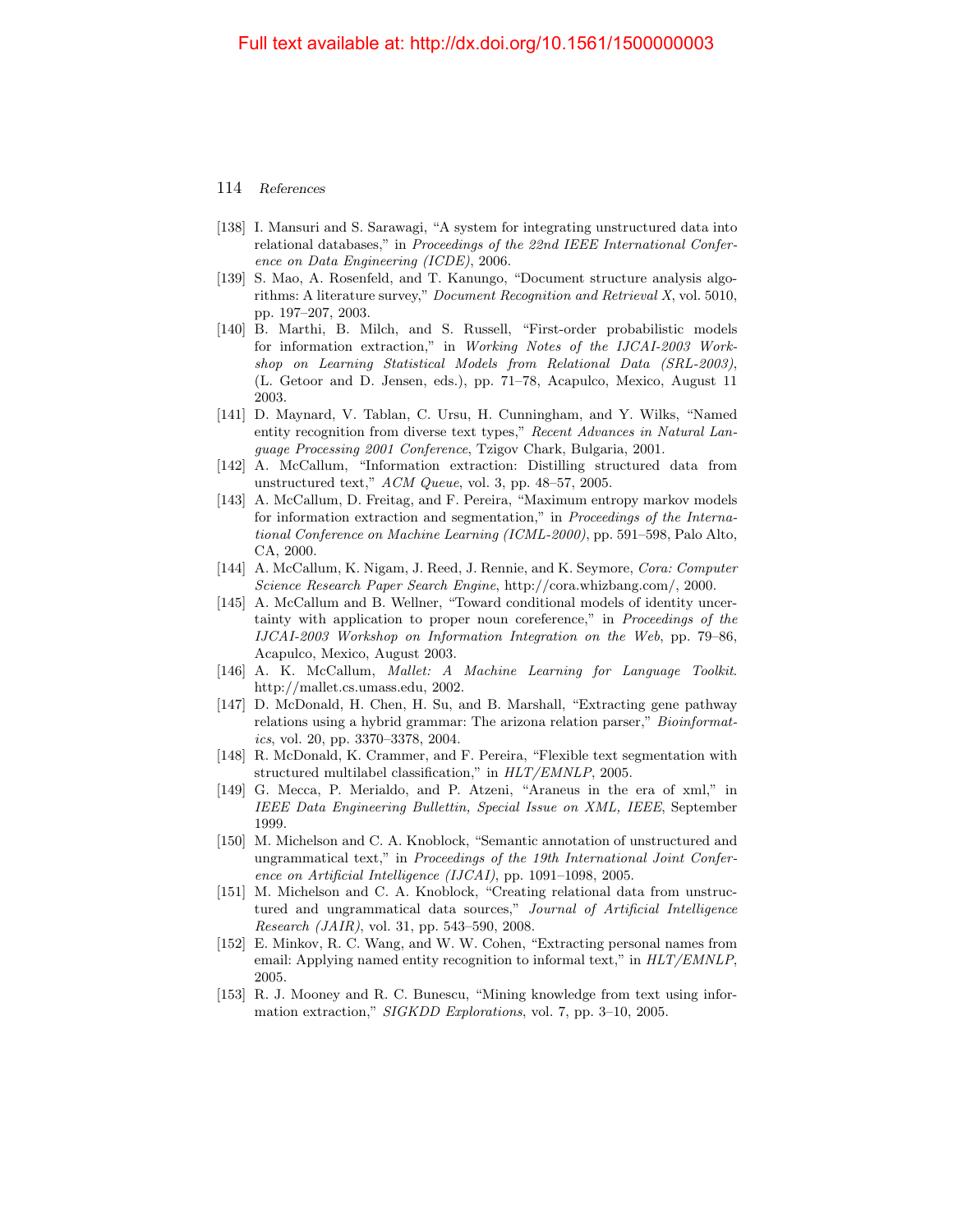- <span id="page-38-7"></span>[154] I. Muslea, "Extraction patterns for information extraction tasks: A survey," in The AAAI-99 Workshop on Machine Learning for Information Extraction, 1999.
- [155] I. Muslea, S. Minton, and C. Knoblock, "Selective sampling with redundant views," in Proceedings of the Fifteenth National Conference on Artificial Intelligence, AAAI-2000, pp. 621–626, 2000.
- <span id="page-38-2"></span>[156] I. Muslea, S. Minton, and C. A. Knoblock, "A hierarchical approach to wrapper induction," in Proceedings of the Third International Conference on Autonomous Agents, Seattle, WA, 1999.
- <span id="page-38-3"></span>[157] I. Muslea, S. Minton, and C. A. Knoblock, "Hierarchical wrapper induction for semistructured information sources," Autonomous Agents and Multi-Agent Systems, vol. 4, nos. 1/2, pp. 93–114, 2001.
- [158] A. Niculescu-Mizil and R. Caruana, "Predicting good probabilities with supervised learning," in ICML, 2005.
- <span id="page-38-0"></span>[159] NIST. Automatic content extraction (ACE) program. 1998–present.
- <span id="page-38-6"></span>[160] B. Pang and L. Lee, "Opinion mining and sentiment analysis," Foundations and Trends in Information Retrieval, vol. 2, nos. 1–2, pp. 1–135, 2008.
- [161] Parag and P. Domingos, "Multi-relational record linkage," in Proceedings of 3rd Workshop on Multi-Relational Data Mining at ACM SIGKDD, Seattle, WA, August 2004.
- [162] H. Pasula, B. Marthi, B. Milch, S. Russell, and I. Shpitser, "Identity uncertainty and citation matching," in Advances in Neural Processing Systems 15, Vancouver, British Columbia: MIT Press, 2002.
- <span id="page-38-10"></span>[163] F. Peng and A. McCallum, "Accurate information extraction from research papers using conditional random fields," in HLT-NAACL, pp. 329–336, 2004.
- <span id="page-38-8"></span>[164] D. Pinto, A. McCallum, X. Wei, and W. B. Croft, "Table extraction using conditional random fields," in SIGIR '03: Proceedings of the 26th Annual International ACM SIGIR Conference on Research and Development in Informaion Retrieval, pp. 235–242, USA, New York, NY: ACM, 2003.
- <span id="page-38-9"></span>[165] A. Pivk, P. Cimiano, Y. Sure, M. Gams, V. Rajkovič, and R. Studer, "Transforming arbitrary tables into logical form with tartar," Data Knowledge Engineering, vol. 60, pp. 567–595, 2007.
- <span id="page-38-4"></span>[166] C. Plake, T. Schiemann, M. Pankalla, J. Hakenberg, and U. Leser, "Alibaba: Pubmed as a graph," Bioinformatics, vol. 22, pp. 2444–2445, 2006.
- <span id="page-38-5"></span>[167] A.-M. Popescu and O. Etzioni, "Extracting product features and opinions from reviews," in HLT '05: Proceedings of the Conference on Human Language Technology and Empirical Methods in Natural Language Processing, pp. 339– 346, 2005.
- <span id="page-38-1"></span>[168] F. Popowich, "Using text mining and natural language processing for health care claims processing," SIGKDD Explorartion Newsletter, vol. 7, pp. 59–66, 2005.
- [169] K. Probst and R. Ghani, "Towards 'interactive' active learning in multi-view feature sets for information extraction," in ECML, pp. 683–690, 2007.
- [170] J. R. Quinlan, "Learning logical definitions from examples," Machine Learning, vol. 5, 1990.
- [171] L. Rabiner, "A tutorial on Hidden Markov Models and selected applications in speech recognition," in Proceedings of the IEEE, vol. 77, 1989.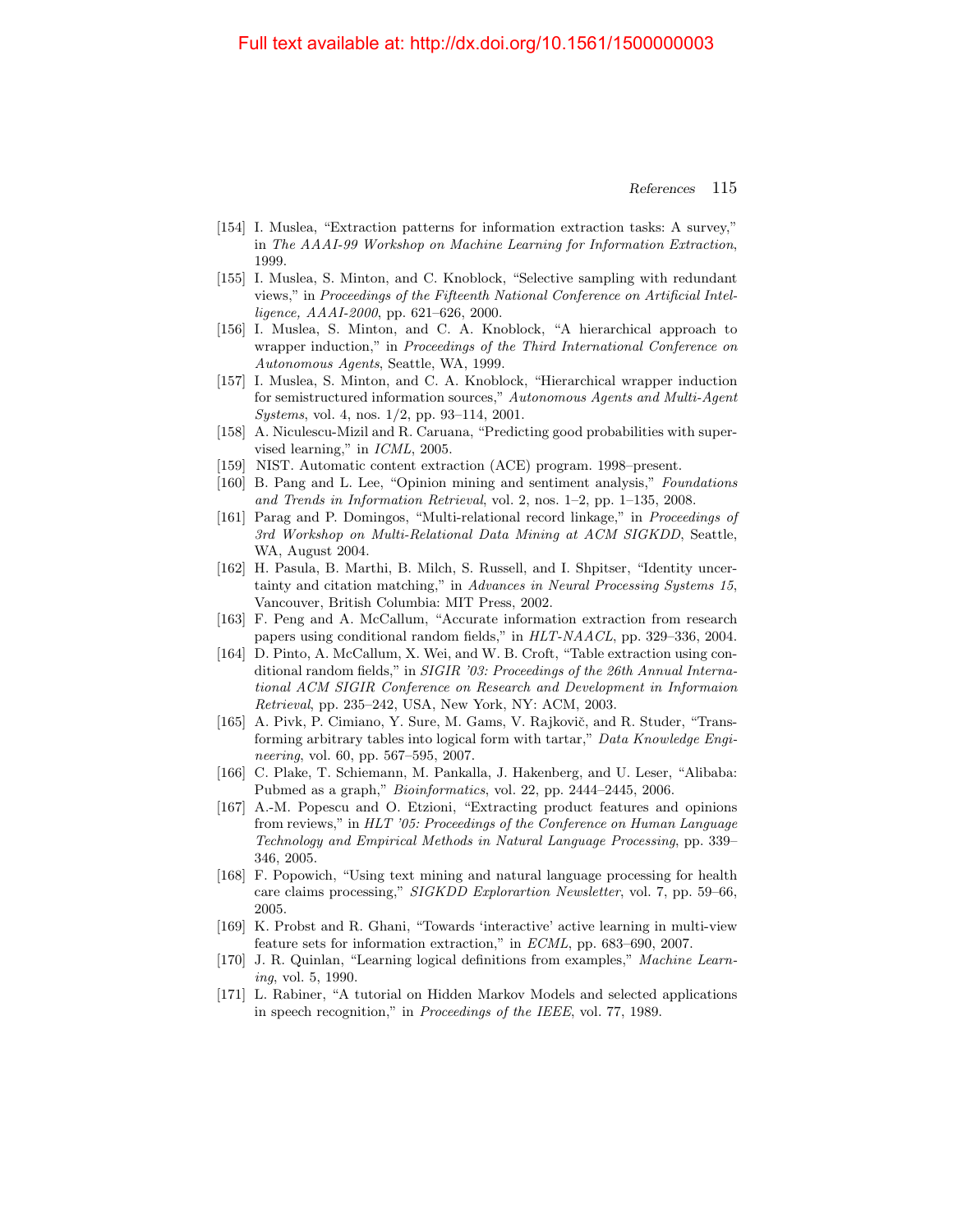- [172] G. Ramakrishnan, S. Balakrishnan, and S. Joshi, "Entity annotation based on inverse index operations," in EMNLP, 2006.
- <span id="page-39-2"></span>[173] G. Ramakrishnan, S. Joshi, S. Balakrishnan, and A. Srinivasan, "Using ilp to construct features for information extraction from semi-structured text," in ILP, 2007.
- [174] L. Ramaswamy, A. Iyengar, L. Liu, and F. Douglis, "Automatic fragment detection in dynamic web pages and its impact on caching," IEEE Transactions on Knowledge and Data Engineering, vol. 17, pp. 859–874, 2005.
- [175] L. Ramaswamy, A. Iyengar, L. Liu, and F. Douglis, "Automatic detection of fragments in dynamically generated web pages," in WWW, pp. 443–454, 2004.
- [176] J. Raposo, A. Pan, M. Alvarez, and N. Angel Vira, "Automatic wrapper maintenance for semi-structured web sources using results from previous queries," in SAC '05: Proceedings of the 2005 ACM Symposium on Applied Computing, pp. 654–659, ACM, 2005.
- <span id="page-39-1"></span>[177] A. Ratnaparkhi, "Learning to parse natural language with maximum entropy models," Machine Learning, vol. 34, 1999.
- <span id="page-39-4"></span>[178] L. Reeve and H. Han, "Survey of semantic annotation platforms," in SAC '05: Proceedings of the 2005 ACM Symposium on Applied Computing, pp. 1634– 1638, USA, New York, NY: ACM, 2005.
- [179] F. Reiss, S. Raghavan, R. Krishnamurthy, H. Zhu, and S. Vaithyanathan, "An algebraic approach to rule-based information extraction," in ICDE, 2008.
- [180] P. Resnik and A. Elkiss, "The linguist's search engine: An overview (demonstration)," in  $\Lambda CL$ , 2005.
- <span id="page-39-0"></span>[181] E. Riloff, "Automatically constructing a dictionary for information extraction tasks," in AAAI, pp. 811–816, 1993.
- [182] B. Rosenfeld and R. Feldman, "Using corpus statistics on entities to improve semi-supervised relation extraction from the web," in Proceedings of the 45th Annual Meeting of the Association of Computational Linguistics, pp. 600–607, June 2007.
- [183] R. Ross, V. S. Subrahmanian, and J. Grant, "Aggregate operators in probabilistic databases," Journal of ACM, vol. 52, pp. 54–101, 2005.
- <span id="page-39-5"></span>[184] A. Sahuguet and F. Azavant, "Building light-weight wrappers for legacy web data-sources using w4f," in International Conference on Very Large Databases (VLDB), 1999.
- [185] S. Sarawagi, The CRF Project: A Java Implementation. http://crf. sourceforge.net, 2004.
- [186] S. Sarawagi, "Efficient inference on sequence segmentation models," in Proceedings of the 23rd International Conference on Machine Learning (ICML), Pittsburgh, PA, USA, 2006.
- <span id="page-39-3"></span>[187] S. Sarawagi and A. Bhamidipaty, "Interactive deduplication using active learning," in Proceedings of the Eighth ACM SIGKDD International Conference on Knowledge Discovery and Data Mining(KDD-2002), Edmonton, Canada, July 2002.
- [188] S. Satpal and S. Sarawagi, "Domain adaptation of conditional probability models via feature subsetting," in ECML/PKDD, 2007.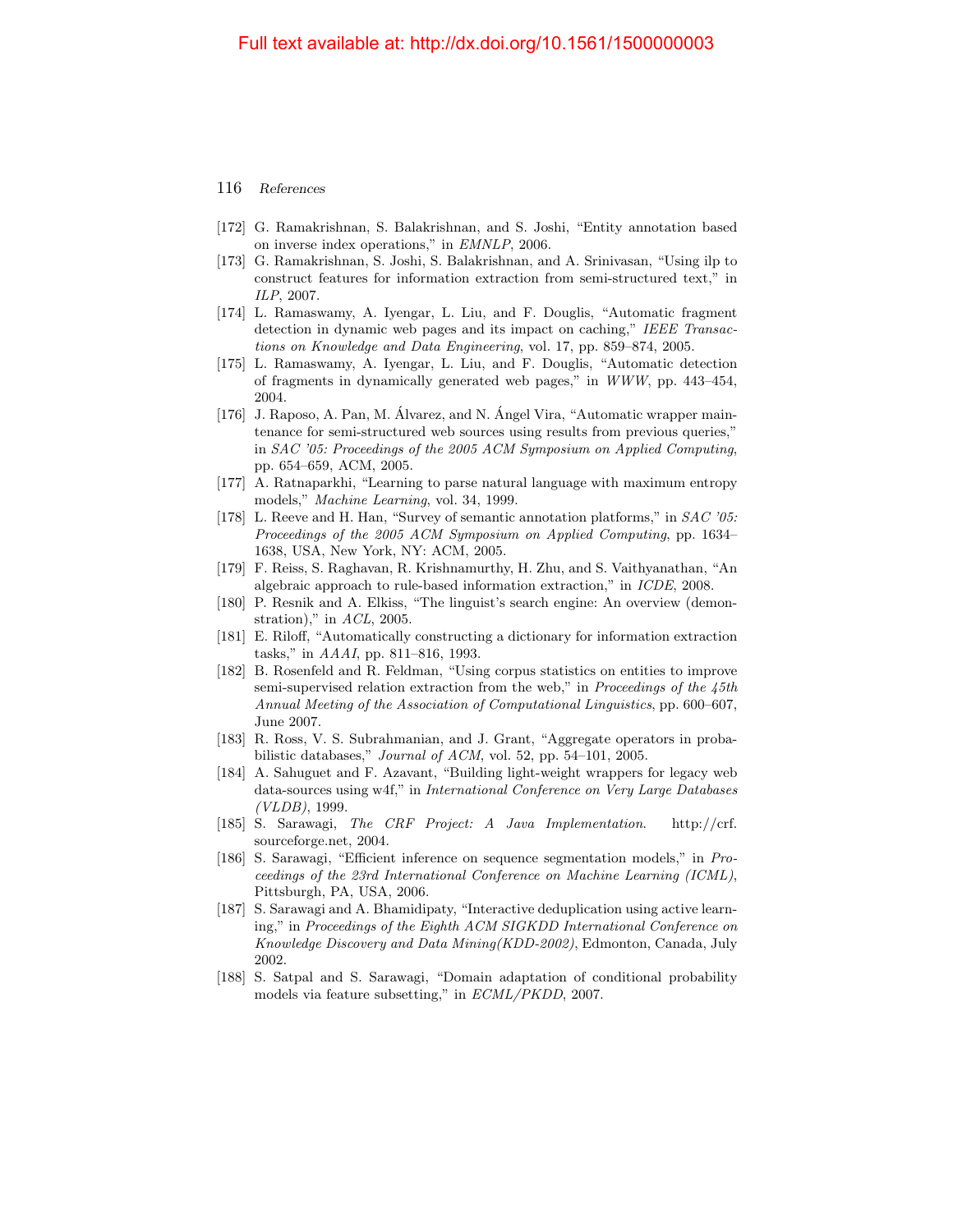- <span id="page-40-2"></span>[189] K. Seymore, A. McCallum, and R. Rosenfeld, "Learning Hidden Markov Model structure for information extraction," in Papers from the AAAI-99 Workshop on Machine Learning for Information Extraction, pp. 37–42, 1999.
- <span id="page-40-4"></span>[190] W. Shen, A. Doan, J. F. Naughton, and R. Ramakrishnan, "Declarative information extraction using datalog with embedded extraction predicates," in VLDB, pp. 1033–1044, 2007.
- <span id="page-40-3"></span>[191] M. Shilman, P. Liang, and P. Viola, "Learning non-generative grammatical models for document analysis," ICCV, vol. 2, pp. 962–969, 2005.
- <span id="page-40-7"></span>[192] Y. Shinyama and S. Sekine, "Preemptive information extraction using unrestricted relation discovery," in HLT-NAACL, 2006.
- [193] J. F. Silva, Z. Kozareva, V. Noncheva, and G. P. Lopes, "Extracting named entities. a statistical approach," in Proceedings of the XIme Confrence sur le Traitement des Langues Naturelles — TALN, 19–22 Avril, Fez, Marroco, (B. Bel and I. Merlien, eds.), pp. 347–351, ATALA — Association pour le Traitement Automatique des Langues, 04, 2004.
- [194] P. Singla and P. Domingos, "Entity resolution with markov logic," in ICDM, pp. 572–582, 2006.
- <span id="page-40-1"></span>[195] S. Soderland, "Learning information extraction rules for semi-structured and free text," Machine Learning, vol. 34, 1999.
- <span id="page-40-5"></span>[196] F. M. Suchanek, G. Ifrim, and G. Weikum, "Combining linguistic and statistical analysis to extract relations from web documents," in KDD '06: Proceedings of the 12th ACM SIGKDD International Conference on Knowledge Discovery and Data Mining, pp. 712–717, 2006.
- <span id="page-40-6"></span>[197] F. M. Suchanek, G. Kasneci, and G. Weikum, "Yago: A core of semantic knowledge," in WWW '07: Proceedings of the 16th International Conference on World Wide Web, pp. 697–706, 2007.
- <span id="page-40-0"></span>[198] B. M. Sundheim, "Overview of the third message understanding evaluation and conference," in Proceedings of the Third Message Understanding Conference (MUC-3), pp. 3–16, San Diego, CA, 1991.
- [199] C. Sutton and A. McCallum, "Collective segmentation and labeling of distant entities in information extraction," Technical Report TR  $#$  04-49, University of Massachusetts Presented at ICML Workshop on Statistical Relational Learning and Its Connections to Other Fields, July 2004.
- [200] K. Takeuchi and N. Collier, "Use of support vector machines in extended named entity recognition," in The 6th Conference on Natural Language Learning (CoNLL), 2002.
- [201] B. Taskar, "Learning structured prediction models: A large margin approach," PhD Thesis, Stanford University, 2004.
- [202] B. Taskar, D. Klein, M. Collins, D. Koller, and C. Manning, "Max-margin parsing," in EMNLP, July 2004.
- [203] B. Taskar, S. Lacoste-Julien, and M. I. Jordan, "Structured prediction, dual extragradient and bregman projections," Journal on Machine Learning Research, vol. 7, pp. 1627–1653, 2006.
- [204] M. Theobald, G. Weikum, and R. Schenkel, "Top-k query evaluation with probabilistic guarantees," in VLDB, pp. 648–659, 2004.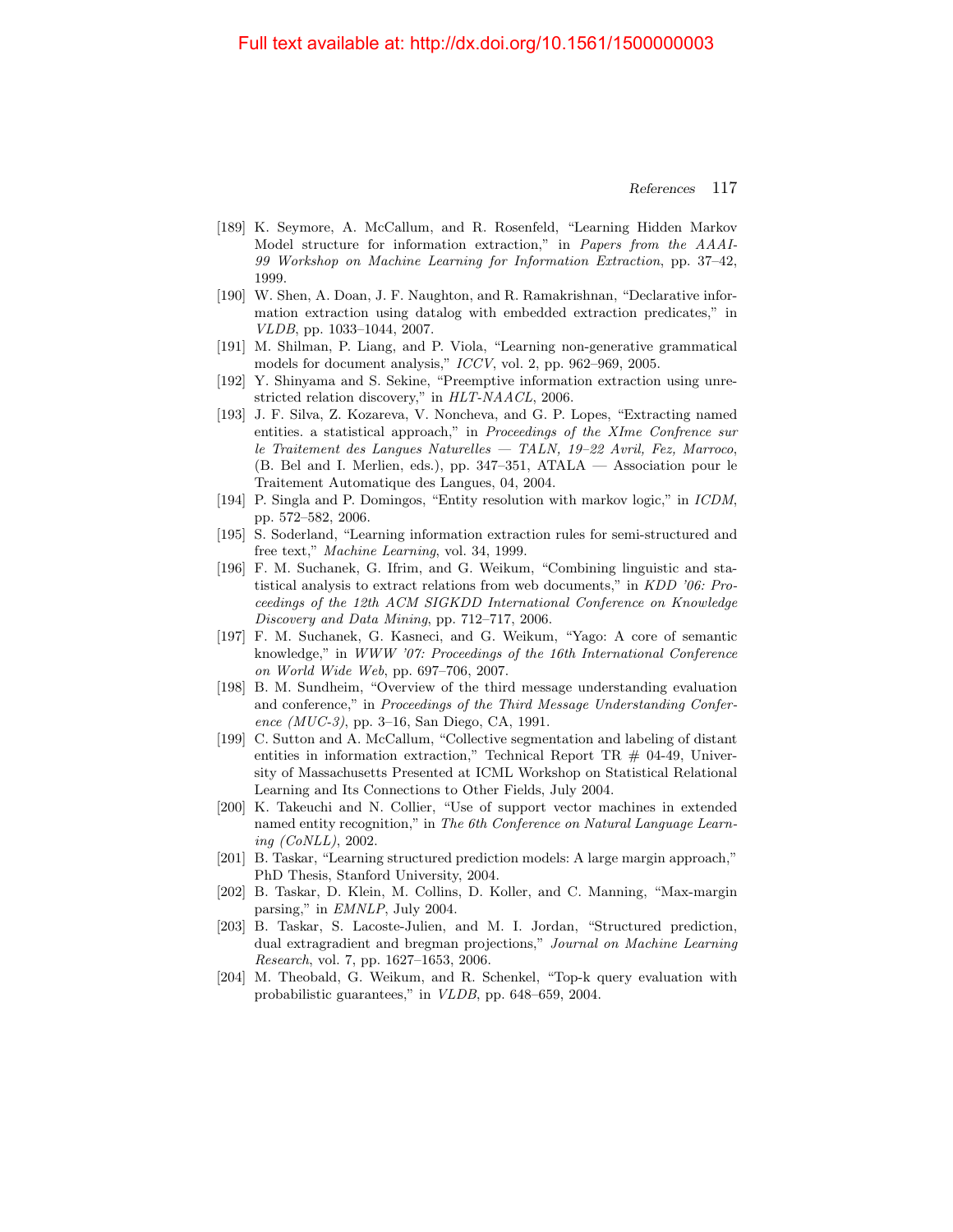- [205] C. A. Thompson, M. E. Califf, and R. J. Mooney, "Active learning for natural language parsing and information extraction," in Proceedings of 16th International Conference on Machine Learning, pp. 406–414, Morgan Kaufmann, San Francisco, CA, 1999.
- <span id="page-41-3"></span>[206] E. F. Tjong Kim Sang and F. D. Meulder, "Introduction to the conll-2003 shared task: Language-independent named entity recognition," in Seventh Conference on Natural Language Learning (CoNLL-03), (W. Daelemans and M. Osborne, eds.), pp. 142–147, Edmonton, Alberta, Canada: Association for Computational Linguistics, May 31–June 1, 2003. (In association with HLT-NAACL, 2003).
- [207] A. Troussov, B. O'Donovan, S. Koskenniemi, and N. Glushnev, "Per-node optimization of finite-state mechanisms for natural language processing," in CICLing, pp. 221–224, 2003.
- [208] I. Tsochantaridis, T. Joachims, T. Hofmann, and Y. Altun, "Large margin methods for structured and interdependent output variables," Journal of Machine Learning Research (JMLR), vol. 6, pp. 1453–1484, September 2005.
- <span id="page-41-1"></span>[209] J. Turmo, A. Ageno, and N. Catal`a, "Adaptive information extraction," ACM Computer Services, vol. 38, p. 4, 2006.
- [210] P. D. Turney, "Cost-sensitive classification: Empirical evaluation of a hybrid genetic decision tree induction algorithm," Journal of Artificial Intelligence Research, pp. 369–409, 1995.
- [211] P. D. Turney, "Expressing implicit semantic relations without supervision," in ACL, 2006.
- <span id="page-41-2"></span>[212] V. S. Uren, P. Cimiano, J. Iria, S. Handschuh, M. Vargas-Vera, E. Motta, and F. Ciravegna, "Semantic annotation for knowledge management: Requirements and a survey of the state of the art," Journal of Web Semantics, vol. 4, pp. 14–28, 2006.
- <span id="page-41-0"></span>[213] P. Viola and M. Narasimhan, "Learning to extract information from semistructured text using a discriminative context free grammar," in SIGIR '05: Proceedings of the 28th Annual International ACM SIGIR Conference on Research and Development in Information Retrieval, pp. 330–337, USA, New York, NY: ACM, 2005.
- [214] S. V. N. Vishwanathan, N. N. Schraudolph, M. W. Schmidt, and K. P. Murphy, "Accelerated training of conditional random fields with stochastic gradient methods," in ICML, pp. 969–976, 2006.
- [215] M. Wang, "A re-examination of dependency path kernels for relation extraction," in Proceedings of IJCNLP, 2008.
- <span id="page-41-4"></span>[216] Y. Wang and J. Hu, "A machine learning based approach for table detection on the web," in WWW '02: Proceedings of the 11th International Conference on World Wide Web, pp. 242–250, ACM, 2002.
- [217] B. Wellner, A. McCallum, F. Peng, and M. Hay, "An integrated, conditional model of information extraction and coreference with application to citation matching," in Conference on Uncertainty in Artificial Intelligence (UAI), 2004.
- [218] M. Wick, A. Culotta, and A. McCallum, "Learning field compatibilities to extract database records from unstructured text," in Proceedings of the